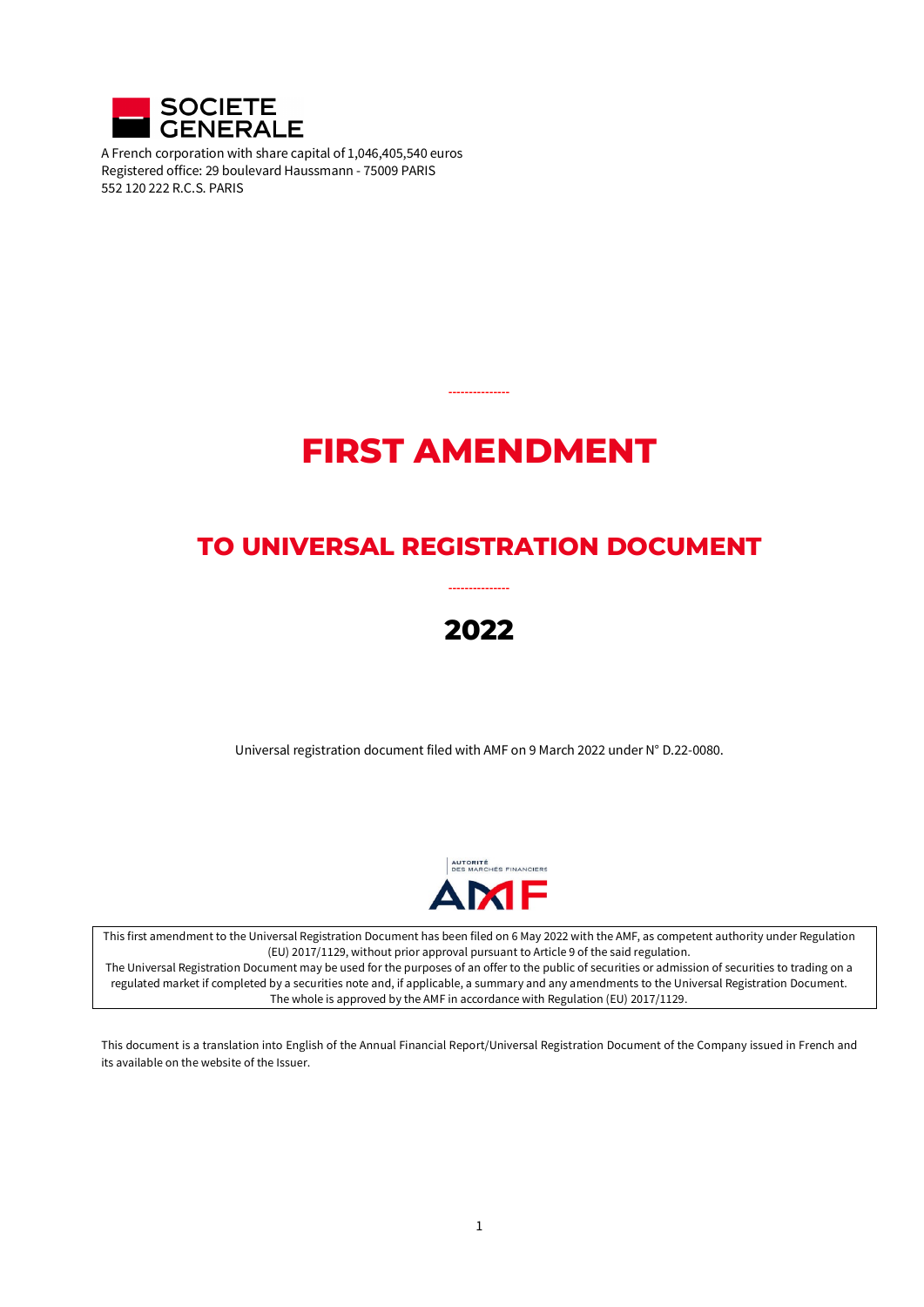# **SUMMARY**

| <b>1. KEY FIGURES AND PROFILE OF SOCIETE GENERALE</b>                                          |    |
|------------------------------------------------------------------------------------------------|----|
| <b>2. GROUP MANAGEMENT REPORT</b>                                                              | 5  |
| 3. BOARD OF DIRECTORS' REPORT ON CORPORATE GOVERNANCE                                          | 29 |
| <b>4. RISKS AND CAPITAL ADEQUACY</b>                                                           | 30 |
| 5. PERSON RESPONSIBLE FOR THE FIRST AMENDMENT TO THE UNIVERSAL<br><b>REGISTRATION DOCUMENT</b> | 39 |
| <b>6. CROSS-REFERENCE TABLES</b>                                                               | 41 |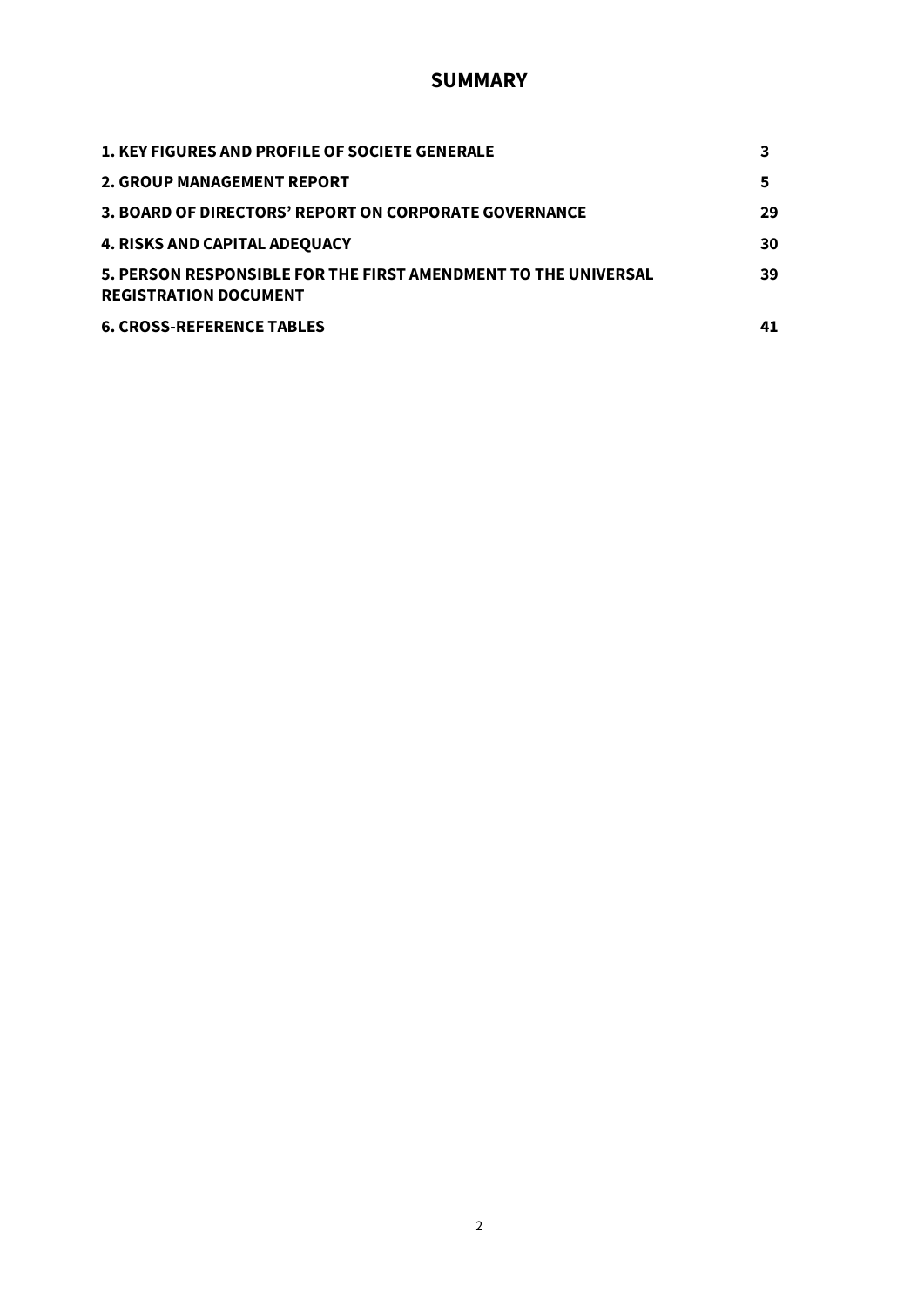# **1. KEY FIGURES AND PROFILE OF SOCIETE GENERALE**

# Recent developments and outlook

#### **Update of the pages 14 and 15 of the 2022 Universal Registration Document**

Prevailing uncertainty over events in Ukraine has sparked the return of volatility in financial markets since the beginning of 2022. Uncertainty regarding the consequences of the events in Ukraine is making it difficult to forecast the impact on the global economy and at Group level.

For its economic forecasts, the Group assumes that the conflict will remain contained in Ukraine and that the gas supply may be temporarily disrupted but will never be permanently and totally interrupted.

Based on those assumptions, an increase in oil prices of \$30 per barrel, over a full year should lead to a reduction of 1.0 to 1.5 percentage points in GDP growth in Europe, assuming no compensatory government measures. The average Brent price should remain slightly above \$100 per barrel in 2022 and \$90 in 2023, leading to a reduction of approximately. 0.5 percentage points of GDP in the euro area in 2022 and 2023.

Global inflation should remain high on the back of higher energy prices. Given the inflationary pressures, the federal reserve in the United States has been fairly firm in its tightening rhetoric, while acknowledging high levels of uncertainty due to the geopolitical situation. In the euro area, inflationary pressures are less pronounced, giving the ECB more room for manoeuvre in the monetary tightening.

With regards to the regulatory landscape, the first quarter of 2022 was marked by reactionary measures to the situation in Ukraine, which resulted in several waves of extraordinary sanctions and numerous support measures for refugees and companies impacted by the war.

On 23 March 2022, the European Commission adopted a temporary crisis framework enabling Member States to use the flexibility foreseen under State aid rules to support their national economy and grant targeted support measures. In France, the existing support toolbox developed during the COVID-19 crisis was extended to help companies face the economic consequences of the conflict. A new form of State guarantee "Prêts Garantis par l'Etat Résilience" was launched, and "Prêts Participatifs Relance" will likely be maintained.

During the Covid-19 crisis, the European Commission, the European Central Bank (ECB) in its capacity as prudential supervisor, the European Banking Authority (EBA) and the High Council for Financial Stability (HCFS) used the flexibility of prudential regulations to act on the liquidity and solvency of banks. However, these regulatory adjustments progressively come to an end:

- the flexibility measure taken by the ECB to allow banks to have a Liquidity Coverage Ratio (LCR) below the regulatory threshold of 100% ended on 31 December 2021,
- given the strong credit dynamics, the HCFS has decided on 7 April 2022 to engage towards the normalization of the counter-cyclical capital buffer and raise its rate for France from 0% to 0.5% starting from 7 April 2023.

Beyond the prevailing conjunctural economic conditions, several structural regulatory projects aim to strengthen the prudential framework, support environmental and digital transitions, protect consumers, and develop European capital markets.

The year 2021 put the spotlight back on finalising the implementation of the Basel III prudential agreements in the EU. In October 2021, the European Commission published its new banking rules -the proposed CRR3 regulation and the CRD6 directive – which will enter into force on 1 January 2025. The timetable for rolling out the reforms in the main non-EU jurisdictions remains uncertain and is not expected to coincide with the Basel timetable of 1 January 2023.

In accordance with the European Green Deal and the sustainable finance strategy of the European Commission, the environmental and sustainable European legislative agenda has accelerated in 2021 with the aim to rapidly mobilize capital flows to achieve carbon neutrality and ensure the resilience of the financial system. The financial sector is facing highly ambitious expectations to bridge the €470 billion per year needed to finance the green transition, as estimated by the European Commission in mid-2020. Work on the EU taxonomy for sustainable activities are now finalized on climate and should lead to the first complete reporting of financial institutions in 2024. Besides, the global framework of sustainability reportings (not limited to climate) is getting designed, with the aim of a first publication potentially in 2024. The EU being a pioneer on ESG topics, the issue of harmonising European standards with those introduced in other jurisdictions will be a key consideration in 2022, in order to avoid any distortion of competition and prevent duplicating reportings to answer divergent standards, while guaranteeing that the necessary data is available, including from non-European counterparts.

Banks are expected to better integrate their climate and sustainability exposure when managing risks and be more transparent about disclosing ESG risks in their prudential publications. The ECB's climate stress tests are currently ongoing and ESG risks are now part of the prudential review. Besides, from 2023, credit institutions will have to publish detailed information on their exposure to physical and transition risks. The lack of data, in the absence of a proper sequencing with the application timeline of corporate standards, will remain an important obstacle to the comparability between banks. Finally, debate is intensifying over the prudential treatment of assets that are harmful to the climate and will be the topic of an EBA report in 2023.

Concomitantly, digital transformation will continue to be a priority, with progress on legislative projects proposed in 2021: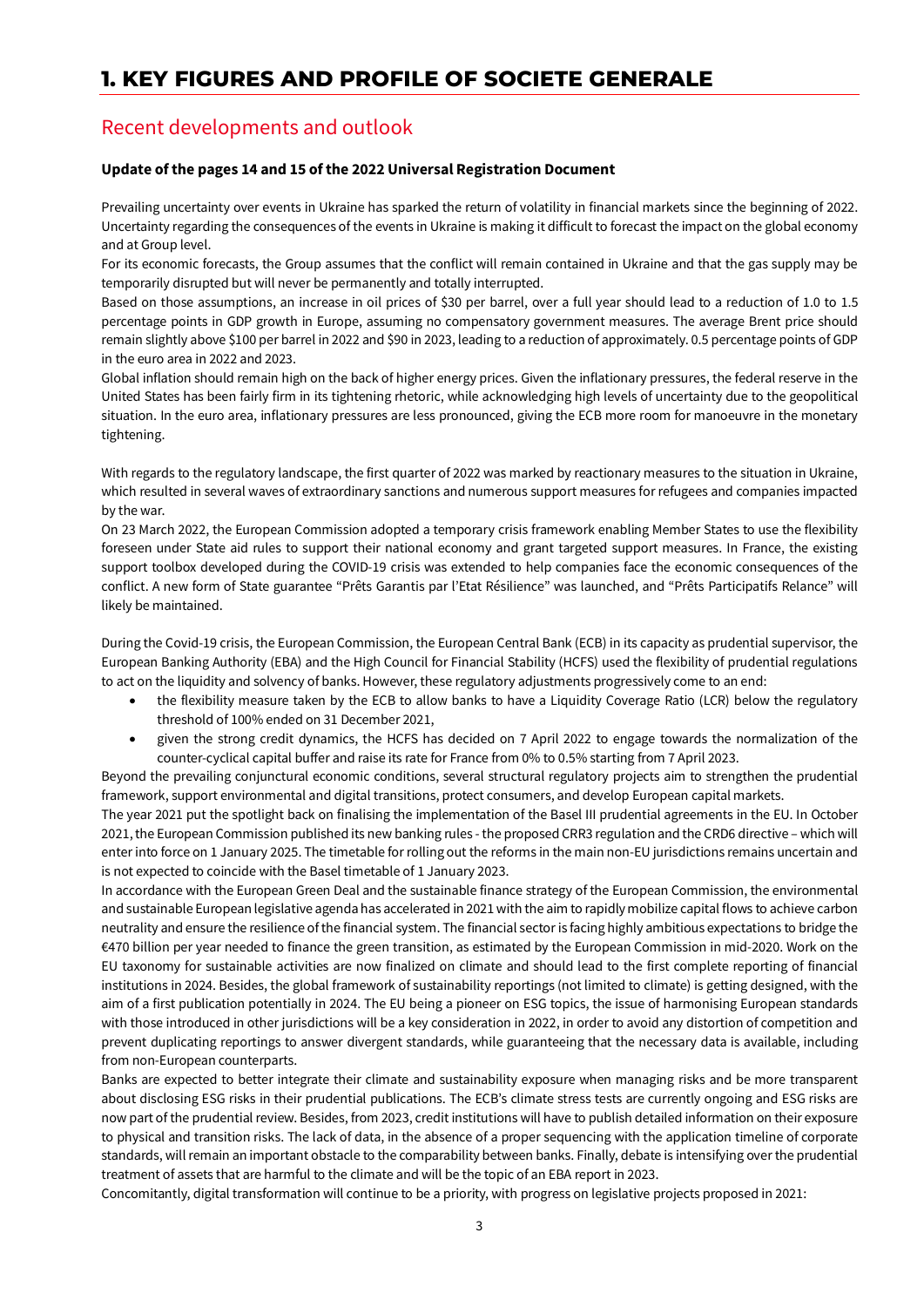- a digital finance action plan;
- a crypto-assets regulation (MICA);
- a Digital Operations Resilience Act (DORA) to strengthen cybersecurity and the monitoring of outsourced services;
- initiatives centred on artificial intelligence and digital identity.

In addition, during T1 2022, the European Commission also proposed a cross-sectoral act on data (Data Act).

Beginning 2022, in-depth work on significant topics related to payments have continued, i.e. the EPI project and ECB's study of a central bank digital currency (CBDC) and of an acceleration in the spread of instant payments. These projects should be supplemented by Open Finance proposals for which the DSP2 Directive assessment will be an important step.

Consumer issues are also set to attract considerable attention in both France and Europe. Plans to revise MiFID, PRIIPS, IDD and the Consumer Credit Directive are well under way at European level. Many issues related to the pricing and transparency of banking products' fees are also being debated at the national level, where purchasing power is at stake.

Last, in a post-Brexit environment, the European Commission gave new momentum to the development of the Capital Markets Union (CMU), as designed by the European action plan published in 2020. The initial will to prioritize the deepening and integration of European markets is now coupled with the reaffirmed ambition of ensuring the EU's financial autonomy, as a response to both the Covid-19 crisis and the situation in Ukraine. The European Commission's plan on the European strategic autonomy, published in January 2021, as well as the Council conclusions of April 2022 underline the weaknesses that a dependent EU can bring. It is in this context that the following proposals have emerged:

- the legislative proposals for the revision of MIFIR, the directive relating to alternative management (AIFM), the regulation on long-term investment funds (ELTIF), and the establishment of a European single access point for financial and nonfinancial information publicly disclosed by companies (ESAP);
- the work plan around the equivalence framework for Central Counterparties in non-EU countries and the gradual relocation of compensation for euro products within the Union;
- the publication of a consultation on the Listing Act, with the aim of ensuring the attractiveness of capital markets for EU companies and facilitating access to capital for small and medium-sized enterprises, and a consultation on withholding taxes, with the aim to simplify and harmonize complex processes which are considered to be a hindrance for transborder investments.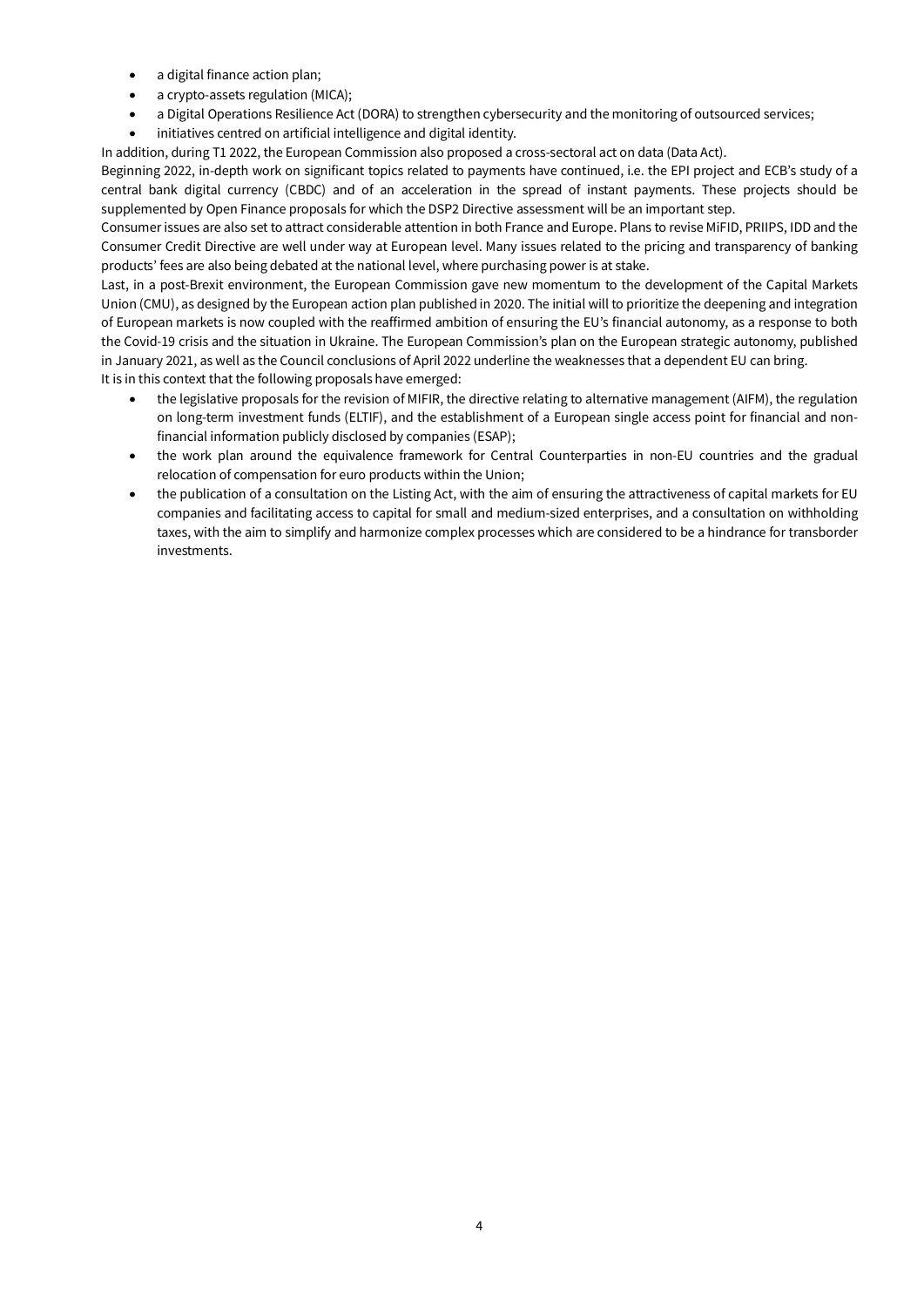# **2. GROUP MANAGEMENT REPORT**

# 2.1 Pending acquisitions and major contracts

#### **Update of the page 56 of the 2022 Universal Registration Document**

### **2.1.1 Press release dated 5 April 2022 - Societe Generale announces the signing of a definitive agreement between Boursorama and ING to offer the best alternative banking solution to ING's retail customers in France**

Societe Generale announces the signing by Boursorama of a definitive partnership agreement with ING to offer ING's online banking customers in France the best alternative banking solution, with a simplified subscription process and exclusive offers on underwritten products and services.

The signing of the definitive agreement on 4 April 2022 follows ING's decision to withdraw from the retail banking market in France. Boursorama will therefore provide exclusive offers reserved for ING's retail customers in France and dedicated support. With more than 3.3 million customers at end-December 2021, this agreement will further strengthen Boursorama's leadership position in France. With development focused on new customer expectations, Boursorama has distinguished itself by obtaining the highest customer recommendation score1 among French banks in 2021. The operation will have a very limited impact on the Societe Generale Group's CET1 ratio.

The offers provided will concern day-to-day banking (current accounts and credit cards), savings accounts, life insurance products and securities accounts. However, ING France retail lending portfolio (mortgages and consumer loans) are not part of the scope of the agreement.

Benoit Grisoni, Chief Executive Officer of Boursorama, said: *"We are delighted to welcome ING's customers and to support them in their future projects with the promise of a recognised digital experience on a comprehensive offer of high-performing products and the lowest fees in the market. This agreement will strengthen the undisputed position of Boursorama as a leader in French online banking, whose organic growth has never been so strong, with a record of 100,000 new customers onboarded each month since last November."*

Frédéric Oudéa, Chief Executive Officer of Societe Generale, said: *"This agreement is a new milestone in the development of Boursorama and further strengthens its pioneering and unique model which has demonstrated its ability to meet the needs of customers and to expand very rapidly. This agreement will help accelerate the strong growth of Boursorama which is aiming for more than 4 million customers at end-2022, one year ahead of its onboarding plan."*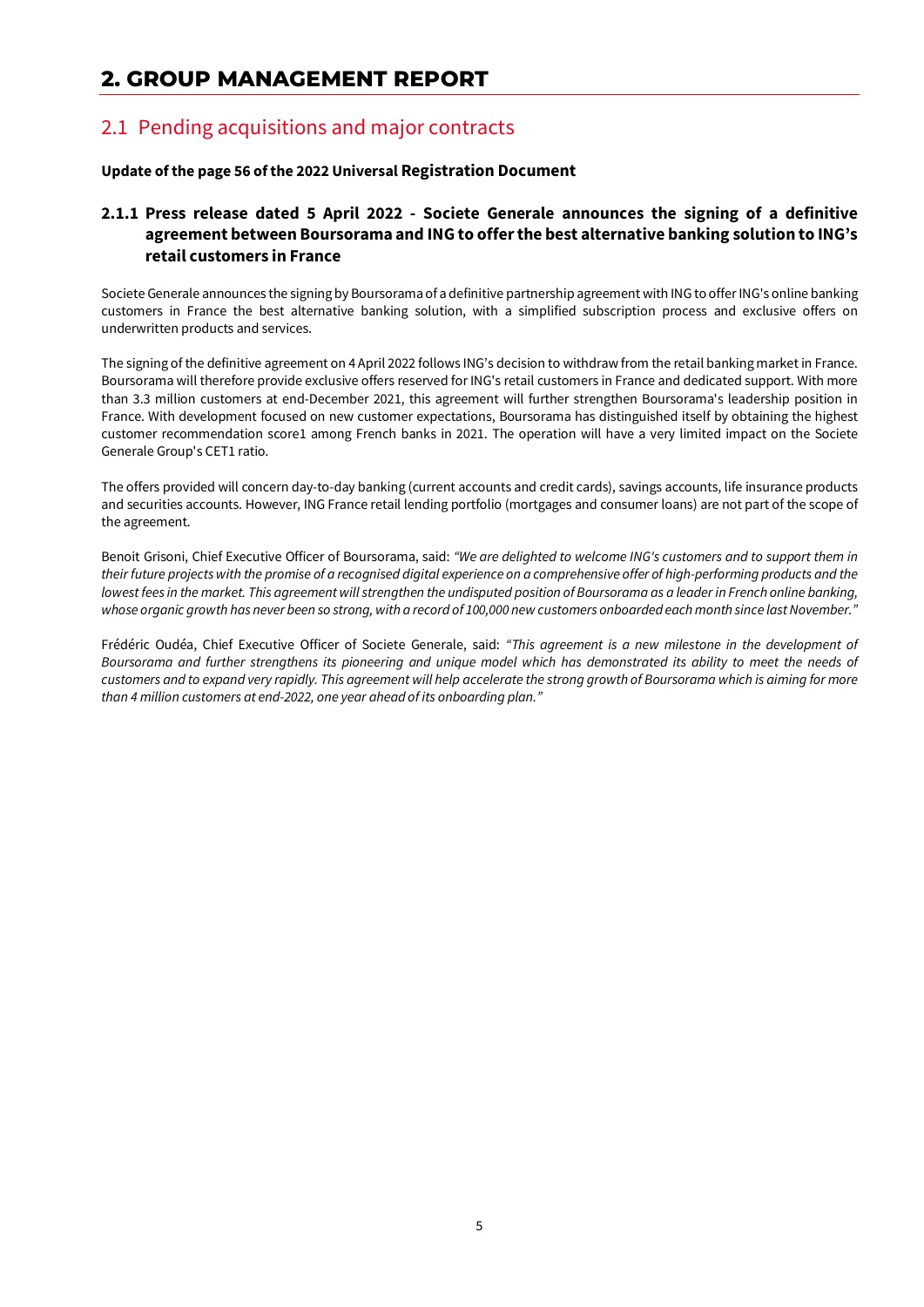### **2.1.2 Press release dated 11 April 2022 -Societe Generale ceases its activities in Russia and signs an agreement to sell Rosbank and its Russian insurance subsidiaries**

Societe Generale ceases its banking and insurance activities in Russia and announces the signing of a sale and purchase agreement to sell its entire stake in Rosbank and the Group's Russian insurance subsidiaries to Interros Capital, the previous shareholder of Rosbank. With this agreement, concluded after several weeks of intensive work, the Group would exit<sup>(1)</sup> in an effective and orderly manner from Russia, ensuring continuity for its employees and clients.

This contemplated transaction, which remains subject to the approval of the relevant regulatory and anti-trust authorities, will be conducted in compliance with the legal and regulatory obligations in force. The closing of this operation should occur in the coming weeks.

The impact of the disposal of Rosbank and the Group's Russian insurance activities on the Group's CET1 ratio is expected to be around 20 basis points based on the net value of the disposed assets as of December 31, 2021<sup>(2)</sup>.

It would mainly result from the impact of the write-off of the net book value of the disposed assets, largely offset by, on the one hand, the deconsolidation of the local exposure to Russia (~EUR 15.4 billion of exposure at default as of December 31, 2021<sup>(3)</sup> and on the other, a payment in favor of Societe Generale including notably the repayment by the purchaser of the subordinated debt granted by Societe Generale to its subsidiary.

Pro-forma this transaction, the Group's CET 1 ratio would remain comfortably above the Group's guidance. As a reminder, the Group's CET1 ratio was 13.7% as of December 31, 2021, i.e. 470 basis points above the minimum regulatory requirement. This contemplated disposal would lead to the accounting in the Group's income statement<sup>(4)</sup> of the following main items:

- the write-off of the net book value of the divested activities (~EUR 2 billion<sup>(5)</sup>);
- an exceptional non-cash item with no impact on the Group's capital ratio ( $\sim$ EUR 1.1 billion<sup>(5)</sup>), which corresponds to the normative reversal of the conversion reserve in the Group's income statement.

The Group confirms its distribution policy for the 2021 financial year i.e. the cash dividend of EUR 1.65 per share, subject to the approval of the Combined General meeting of shareholders on 17 May 2022, and the announced share buyback program for an amount of approximately EUR 915 million<sup>(6)</sup>.

*(1) ALD Automotive OOO, which operates in Russia and through its branches in Kazakhstan, and ALD Belarus LLC no longer conclude any new commercial transactions.*

*(2) Value as of December 31, 2021 based on a EUR/RUB exchange rate of 85.*

*(3) Equivalent to ~EUR 10.7 billion of Risk Weighted Asset as of December 31, 2021.*

*(4) Accounted in "net profit or loss on other assets".*

*(5) Based on non-audited estimated data as of February 28, 2022 and a EUR/RUB exchange rate of 92. The final impact would be calculated based on the data and the foreign exchange rate at the closing date. The accounting period would depend on the closing*

*date.*

*(6) Subject to usual approvals from ECB and Combined General meeting.*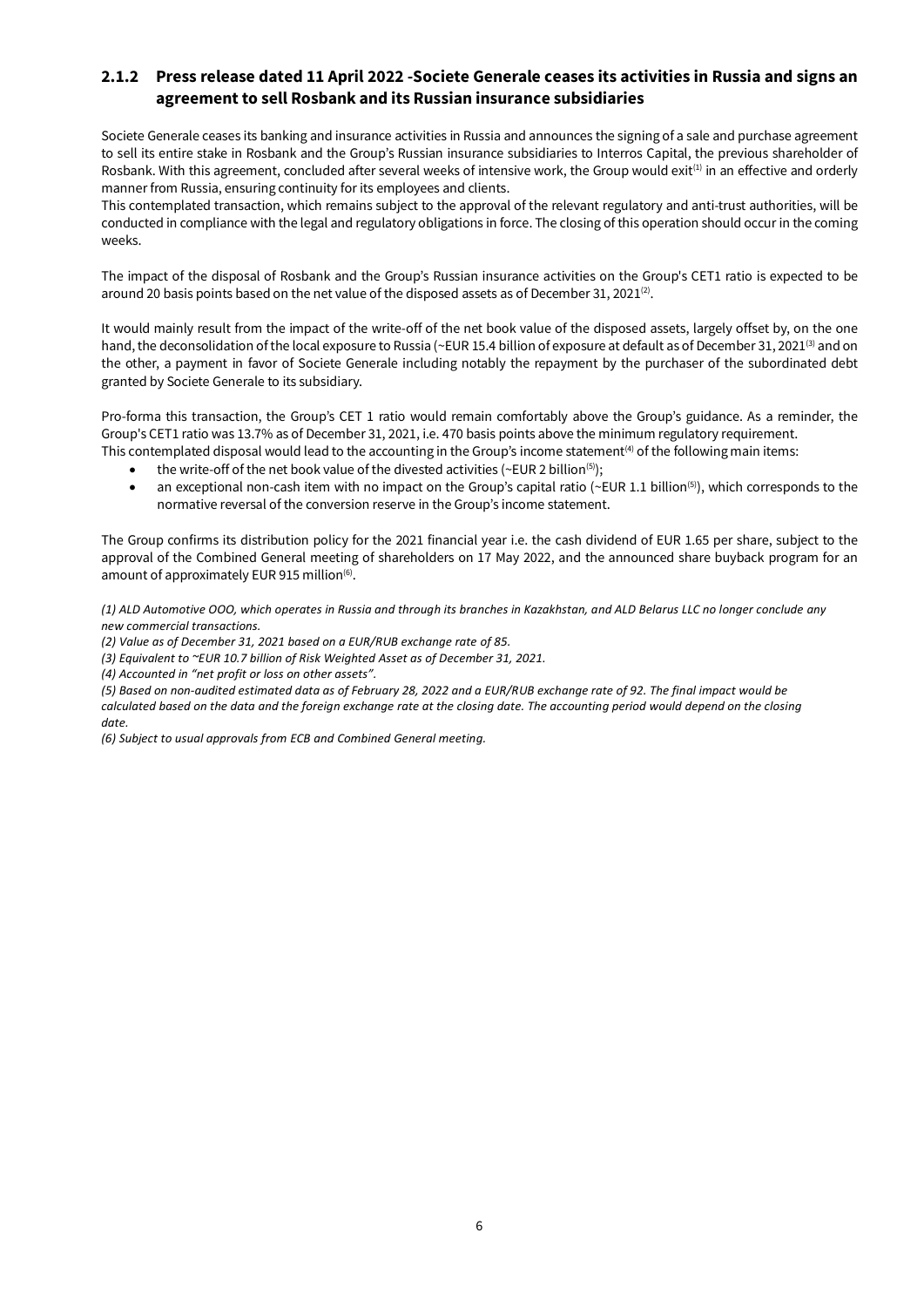# 2.2 Press release dated 5 May, 2022: First quarter 2022 results

### **Update of the 2022 Universal Registration Document, pages 30 – 46**

### **VERY GOOD FIRST QUARTER**

**Strong increase in revenues of +16.6% vs. Q1 21 (+16.1%\*)** with a solid performance by all the businesses particularly in Global Markets, Financial Services and Financing & Advisory

**Cost to income ratio of 56.4%<sup>(0)</sup>,** excluding contribution to the Single Resolution Fund, with a positive jaws effect in all the businesses

**Cost of risk** at 39 basis points, around 31 basis points excluding the Russian assets currently being sold

2022 cost of risk expected between 30 and 35 basis points

**Underlying Group net income of EUR [1](#page-6-0).57 billion<sup>(1)</sup> (EUR 0.84 billion on a reported basis), an increase of** +21.3% vs. Q1 21

**Underlying profitability (ROTE) of 11.9%<sup>(1)</sup> (6.0% on a reported basis)** 

### **CAPITAL POSITION**

**CET 1 ratio of 12.9%([2\)](#page-6-1) at end-March 2022,** around 370 basis points above the regulatory requirement

**Residual net impact on capital at closing of around -6 basis points from the contemplated disposal of our activities in Russi[a\(3\)](#page-6-2)**

**Confirmation of the distribution policy for 2021**

**CET 1 ratio 200-250 basis points minimum above the regulatory requirement,** including after entry into force of the regulation finalising the Basel III reform

### **FURTHER PROGRESS IN OUR STRATEGIC INITIATIVES**

**Planned acquisition of LeasePlan by ALD:** signing of the framework agreement **Partnership between Boursorama and ING**: signing of the definitive agreement **Planned merger of the retail banking networks in France**: new branding of French networks and conclusion of key agreements in terms of human resources **Sustainable finance**: new target increased to EUR 300 billion for the period 2022-2025

#### **Fréderic Oudéa, the Group's Chief Executive Officer, commented**:

*"This first quarter confirms the robustness and resilience of our business model, with a strong performance by all our businesses in a more uncertain environment, improved operating leverage and a contained cost of risk. The planned disposal, currently being finalised, of our activities in Russia, following the abrupt change in this country's outlook, will enable the Group to withdraw in an effective and orderly manner, ensuring continuity for both its employees and its customers. With new milestones achieved this quarter, the Group is determinedly pursuing the implementation of its strategic initiatives and remains focused on its ambition of sustainable and profitable growth, combined with an attractive shareholder distribution."*

<span id="page-6-0"></span>*<sup>(1)</sup> Underlying data (see methodology note No. 5 for the transition from accounting data to underlying data) (2) Phased-in ratio (fully-loaded ratio of 12.8%)*

<span id="page-6-2"></span><span id="page-6-1"></span>*<sup>(3)</sup> After reversal of rating migrations for 14 basis points recorded in Q1 22 on the related Russian assets* 

*The footnote \* corresponds to data adjusted for changes in Group Structure and at constant exchange rates*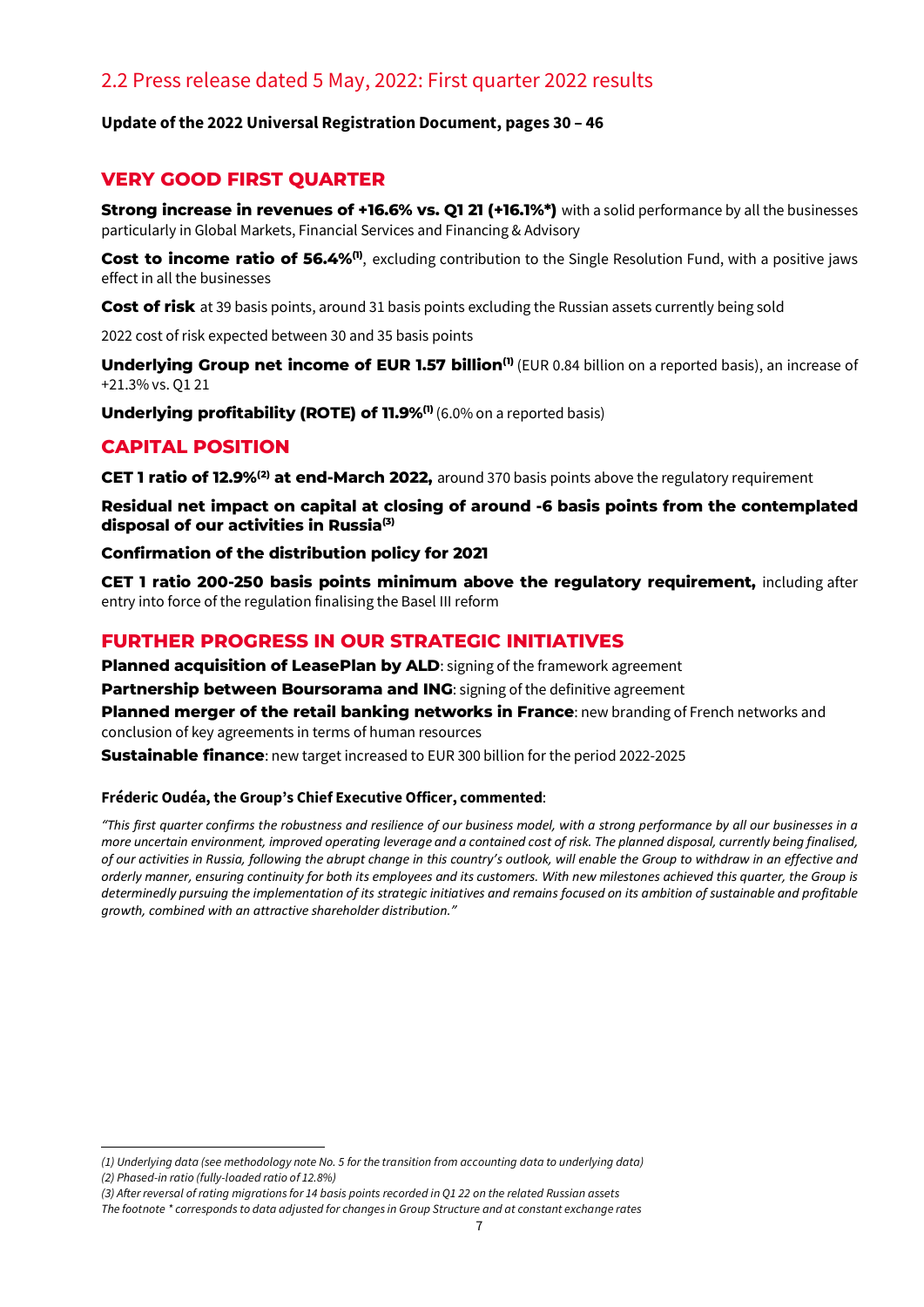| In EURm                                          | Q1 22          | Q1 21    |          | Change                 |
|--------------------------------------------------|----------------|----------|----------|------------------------|
| Net banking income                               | 7,281          | 6,245    | $+16.6%$ | $+16.1\%$ *            |
| Operating expenses                               | (5,329)        | (4, 748) | $+12.2%$ | $+12.5%$ *             |
| Underlying operating expenses <sup>(1)</sup>     | (4, 325)       | (4,097)  | $+5.6%$  | $+5.8\%$ *             |
| Gross operating income                           | 1,952          | 1,497    | +30.4%   | $+27.3%$ *             |
| Underlying gross operating income <sup>(1)</sup> | 2,956          | 2,148    | +37.6%   | $+35.3\%$ *            |
| Net cost of risk                                 | (561)          | (276)    | x 2.0    | $x 2.0^*$              |
| Operating income                                 | 1,391          | 1,221    | +13.9%   | $+10.6%$ *             |
| Underlying operating income $\mathbf{u}^{(1)}$   | 2,395          | 1,872    | +27.9%   | $+25.5\%$ <sup>*</sup> |
| Net profits or losses from other assets          | $\overline{2}$ | 6        | $-66.7%$ | $-64.8\%$ *            |
| Income tax                                       | (353)          | (283)    | $+24.8%$ | $+24.8\%$ *            |
| Net income                                       | 1,040          | 947      | $+9.8%$  | $+5.7\%$ *             |
| O.w. non-controlling interests                   | 198            | 133      | +48.9%   | $+48.2\%$ *            |
| Reported Group net income                        | 842            | 814      | $+3.4%$  | $-0.9%$                |
| Underlying Group net income <sup>(1)</sup>       | 1,574          | 1,298    | +21.3%   | $+18.1\%$              |
| <b>ROE</b>                                       | 5.3%           | 5.2%     |          |                        |
| <b>ROTE</b>                                      | 6.0%           | 5.9%     |          |                        |
| Underlying ROTE <sup>1)</sup>                    | 11.9%          | 10.1%    |          |                        |

### **1. GROUP CONSOLIDATED RESULTS**

*(1) Adjusted for exceptional items and linearisation of IFRIC 21* 

Societe Generale's Board of Directors, which met on May 4<sup>th</sup>, 2022 under the chairmanship of Lorenzo Bini Smaghi, examined the Societe Generale Group's results for Q1 2022. The various restatements enabling the transition from underlying data to published data are presented in the methodology notes (section 10.5).

As announced on April 11<sup>th</sup>, 2022, an agreement has been signed to sell Rosbank and its Russian insurance subsidiaries. This operation is expected to be closed in the few coming weeks.

As a reminder the impact of the disposal of Rosbank and the Group's Russian insurance activities on the Group's CET1 ratio is expected to be around -20 basis points<sup>(2)</sup>, including around - 6 basis points of residual net impact expected at closing after reversal of rating migrations recorded in Q1 22 on the related Russian assets. This contemplated disposal would lead to the accounting in the Group's income statement<sup>[\(3\)](#page-7-1)</sup> of the write-off of the net book value of the divested activities (~EUR 2 billion<sup>[\(4\)](#page-7-2)</sup> and an exceptional non-cash item with no impact on the Group's capital ratio (~EUR 1.1 billion<sup>(4)</sup>), which corresponds to the normative reversal of the conversion reserve in the Group's income statement.

#### **Net banking income**

**Net banking income was substantially higher in Q1 22, up +16.6% (+16.1%\*) vs. Q1 21,** driven by a very good momentum in all the businesses.

French Retail Banking's performance was substantially higher, with net banking income (excluding PEL/CEL provision) up +6.4% vs. Q1 21, reflecting an upward momentum on net interest income as well as financial and service commissions.

International Retail Banking & Financial Services enjoyed strong revenue growth (+19.3%\* vs. Q1 21). Financial Services (+43.6%\* vs. Q1 21) and Insurance (+6.0%\* vs. Q1 21) enjoyed an excellent momentum. International Retail Banking also benefited from a strong rebound in its activities (+13.1%\* vs. Q1 21).

Global Banking & Investor Solutions delivered an excellent performance, with revenues up +18.1% (+16.9%\*) vs. Q1 21. Financing & Advisory enjoyed a very good momentum, with revenues up +24.4% (+20.9%\*) vs. Q1 21, while the revenues of Global Markets & Investor Services were substantially higher (+19.1%, +15.4%\*) than in Q1 21.

<span id="page-7-0"></span>*<sup>(2)</sup> On the basis of the asset value at December 31st, 2021, based on a EUR/RUB exchange rate of 85*

<span id="page-7-1"></span>*<sup>(3)</sup> Accounted in "net profit or loss on other assets"*

<span id="page-7-2"></span>*<sup>(4)</sup> Based on non-audited estimated data as of February 28, 2022 and a EUR/RUB exchange rate of 92. The final impact would be calculated based on the data and the foreign exchange rate at the closing date. The accounting period would depend on the closing date*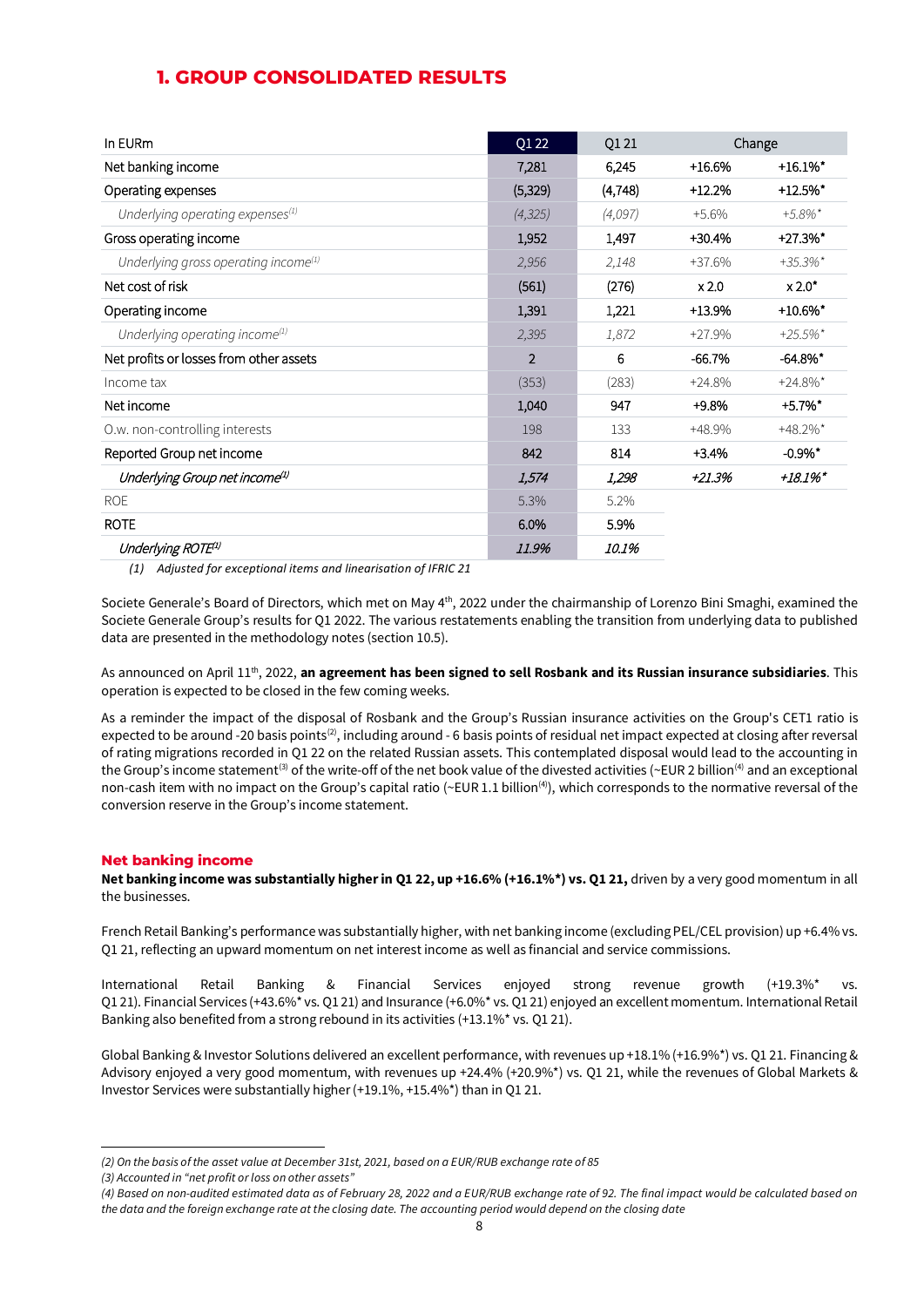#### **Operating expenses**

In Q1 22, operating expenses totalled EUR 5,329 million on a reported basis and EUR 4,325 million on an underlying basis (restated for transformation costs and the linearisation of IFRIC 21), an increase of +5.6% vs. Q1 21. This increase can be explained primarily by the rise in variable costs linked to the growth in revenues (EUR +93 million), the increase in the contribution to the Single Resolution Fund (EUR +69 million), currency effects and the increase in other expenses (EUR +31 million).

**Driven by a very positive jaws effect,** underlying gross operating income grew substantially (+38%) to EUR 2,956 million and the underlying cost to income ratio, excluding the Single Resolution Fund, improved by nearly 7 points (56.4% vs. 63.3% in Q1 21).

#### **Cost of risk**

**In Q1 22, the cost of risk stood at 39 basis points,** an increase vs. Q1 21 (21 basis points) due primarily to the consequences of the crisis in Ukraine on Russian exposure, or EUR 561 million (vs. EUR 276 million in Q1 21). It breaks down into a provision on nonperforming loans of EUR 313 million and a provision on performing loans of EUR 248 million.

**Excluding Russian activities which are currently being sold, the cost of risk remains limited at 31 basis points and breaks down into a provision on non-performing loans of EUR 277 million and a provision on performing loans of EUR 148 million.** 

Moreover, the Societe Generale Group has offshore international exposure (exposure at default) to Russian counterparties amounting to EUR 2.8 billion at March 31<sup>st</sup>, 2022. Exposure at risk on this portfolio is estimated at less than EUR 1 billion. The associated cost of risk was EUR 218 million in Q1 2022.

There is only negligible market exposure to Russian external counterparties.

The Group's provisions on performing loans amounted to EUR 3,614 million at end-March, an increase of EUR 259 million vs. Q4 21.

The non-performing loans ratio amounted to 2.9%<sup>(1)</sup> at March 31<sup>st</sup> 2022, stable vs. end-December 2021 (2.9%). The Group's gross coverage ratio for doubtful outstandings stood at  $49\%^{(2)}$  at March 31st 2022.

#### **The cost of risk is expected to be between 30 and 35 basis points in 2022.**

*(*<sup>1</sup>*) NPL ratio calculated according to the EBA methodology published on July 16th 2019*

*<sup>(</sup>* 2*) Ratio between the amount of provision on doubtful outstandings and the amount of these same outstandings*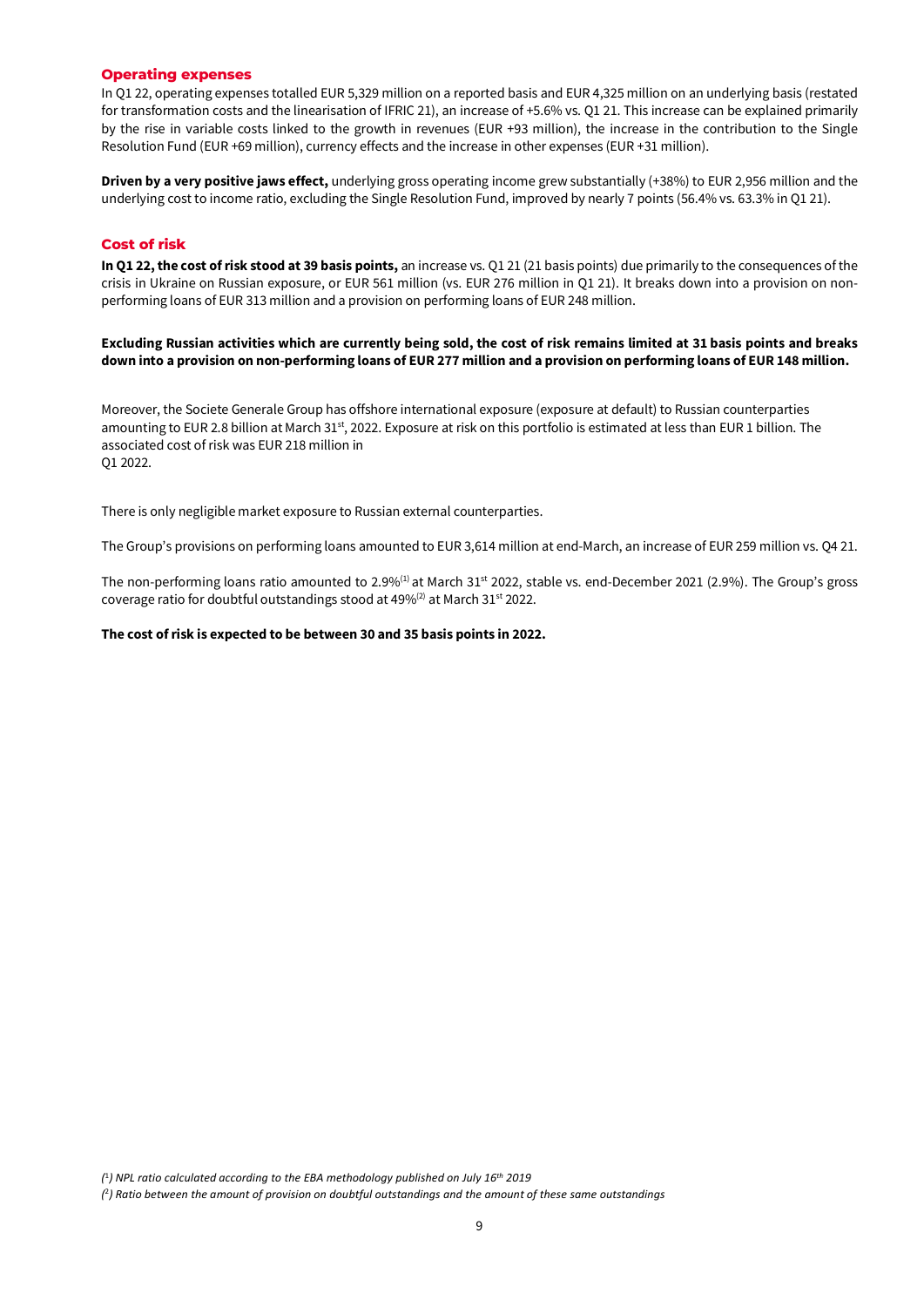#### **Group net income**

| In EURm                                    | 0122  | O1 21 |
|--------------------------------------------|-------|-------|
| Reported Group net income                  | 842   | 814   |
| Underlying Group net income <sup>(1)</sup> | 1.574 | L.298 |

| In EURm                        | $\overline{01}$ 22 | 0121  |
|--------------------------------|--------------------|-------|
| ROTE                           | 6.0%               | 5.9%  |
| Underlying ROTE <sup>(1)</sup> | 11.9%              | 10.1% |

*(1) Adjusted for exceptional items and linearisation of IFRIC 21*

Earnings per share amounts to EUR 0.87 in Q1 22 (EUR 0.79 in Q1 21). Underlying earnings per share amounts to EUR 1 over the same period (EUR 0.83 in Q1 21).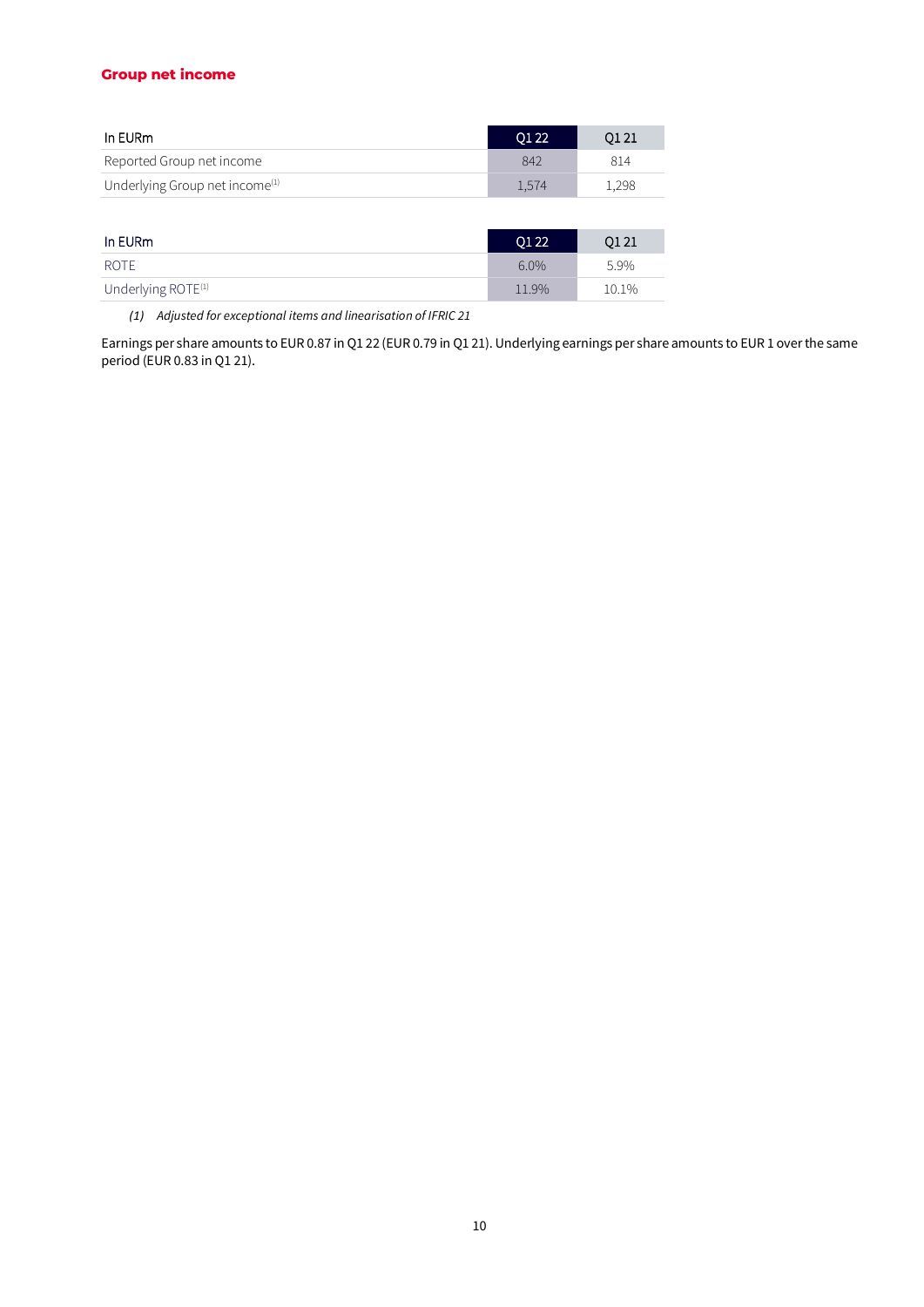### **2. THE GROUP'S FINANCIAL STRUCTURE**

Group **shareholders' equity** totalled EUR 65.9 billion at March 31<sup>st</sup>, 2022 (EUR 65.1 billion at December 31<sup>st</sup>, 2021). Net asset value per share was EUR 69.23 and tangible net asset value per share was EUR 61.53.

The consolidated balance sheet totalled EUR 1,609 billion at March 31st, 2022 (EUR 1,464 billion at December 31st, 2021). The net amount of customer loan outstandings at March 31<sup>st</sup>, 2022, including lease financing, was EUR 495 billion (EUR 488 billion at December 31<sup>st</sup>, 2021) – excluding assets and securities purchased under resale agreements. At the same time, customer deposits amounted to a state of the control of the control of the control of the control of the control of the control o

EUR 523 billion, vs. EUR 502 billion at December 31st, 2021 (excluding assets and securities sold under repurchase agreements).

At April 26<sup>th</sup>, 2022, the parent company had issued EUR 19.7 billion of medium/long-term debt, having an average maturity of 5.9 years and an average spread of 43 basis points (vs. the 6-month midswap, excluding subordinated debt). The subsidiaries had issued EUR 0.7 billion. In total, the Group had issued EUR 20.4 billion of medium/long-term debt.

The LCR (Liquidity Coverage Ratio) was well above regulatory requirements at 140% at end-March 2022 (137% on average in Q1), vs. 129% at end-December 2021. At the same time, the NSFR (Net Stable Funding Ratio) was at a level of 112% at end-March 2022.

The Group's risk-weighted assets (RWA) amounted to EUR 376.6 billion at March 31<sup>st</sup>, 2022 (vs. EUR 363.4 billion at end-December 2021) according to CRR2/CRD5 rules. Risk-weighted assets in respect of credit risk represent 84.1% of the total, at EUR 316.8 billion, up 3.9% vs. December 31st, 2021.

At March 31<sup>st</sup>, 2022, the Group's **Common Equity Tier 1** ratio stood at 12.9%, or around 370 basis points above the regulatory requirement. The CET1 ratio at March 31<sup>st</sup>, 2022 includes an effect of +12 basis points for phasing of the IFRS 9 impact. Excluding this effect, the fully-loaded ratio amounts to 12.8%. The Tier 1 ratio stood at 15.1% at end-March 2022 (15.9% at end-December 2021) and the total capital ratio amounted to 17.9% (18.8% at end-December 2021).

#### **The Group is aiming for a CET 1 ratio between 200-250 basis points above the regulatory requirement including after the entry into force of the regulation finalising the Basel III reform.**

The **leverage ratio** stood at 4.3% at March 31st, 2022 (4.9% at end-December 2021).

With a level of 30.5% of RWA and 8.7% of leverage exposure at end-March 2022, the Group's TLAC ratio is above the Financial Stability Board's requirements for 2022. At March 31<sup>st</sup>, 2022, the Group was also above its 2022 MREL requirements of 25.2% of RWA and 5.91% of leverage exposure.

The Group is rated by four rating agencies: (i) Fitch Ratings - long-term rating "A-", stable rating, senior preferred debt rating "A", short-term rating "F1" (ii) Moody's - long-term rating (senior preferred debt) "A1", stable outlook, short-term rating "P-1" (iii) R&I long-term rating (senior preferred debt) "A", stable outlook; and (iv) S&P Global Ratings - long-term rating (senior preferred debt) "A", stable outlook, short-term rating "A-1".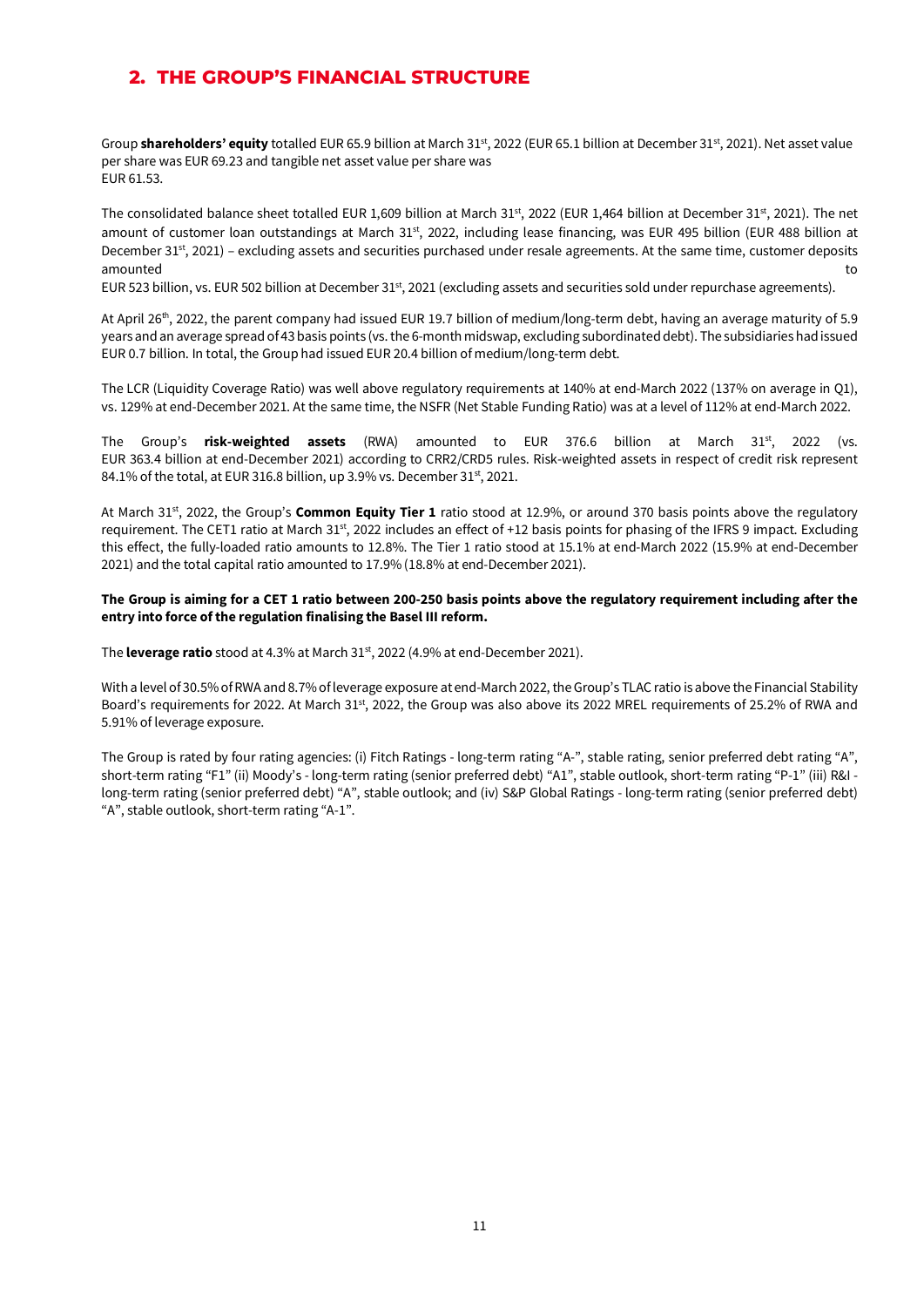## **3. FRENCH RETAIL BANKING**

| In EURm                                      | O1 22    | 01 21    | Change     |
|----------------------------------------------|----------|----------|------------|
| Net banking income                           | 2,188    | 2,023    | $+8.2%$    |
| Net banking income excl. PEL/CEL             | 2,165    | 2,035    | $+6.4\%$   |
| Operating expenses                           | (1,720)  | (1,611)  | $+6.8%$    |
| Underlying operating expenses <sup>(1)</sup> | (1, 550) | (1, 483) | $+4.5%$    |
| Gross operating income                       | 468      | 412      | $+13.6%$   |
| Underlying gross operating income $^{(1)}$   | 615      | 552      | +11.4%     |
| Net cost of risk                             | (47)     | (129)    | $-63.6%$   |
| Operating income                             | 421      | 283      | +48.8%     |
| Net profits or losses from other assets      | $\Omega$ | 3        | $-100.0\%$ |
| Reported Group net income                    | 313      | 212      | +47.6%     |
| Underlying Group net income <sup>(1)</sup>   | 422      | 312      | +35.2%     |
| <b>RONE</b>                                  | 10.6%    | 6.9%     |            |
| Underlying RONE <sup>(1)</sup>               | 14.3%    | 10.2%    |            |

*(1) Adjusted for the linearisation of IFRIC 21 and PEL/CEL provision*

*Note: including Private Banking activities following the restatement in Q1 22 (France and International operations). Including activities transferred after the disposal of Lyxor*

#### **Societe Generale and Crédit du Nord networks**

Average loan outstandings were 1% higher than in Q1 21 at EUR 211 billion. Loan production grew +36% vs. Q1 21, with home loans rising +39% vs. Q1 21 and medium/long-term loans to corporate and professional customers (excluding State Guaranteed Loans) climbing +68% vs. Q1 21.

Average outstanding balance sheet deposits including BMTN (negotiable medium-term notes) continued to rise (+5% vs. Q1 21) to EUR 241 billion.

As a result, the average loan/deposit ratio stood at 88% in Q1 22 vs. 92% in Q1 21.

Insurance assets under management totalled EUR 91 billion at end-March 2022, up +2% year-on-year. Gross life insurance inflow amounted to EUR 2.7 billion in Q1 22, with the unit-linked share accounting for 39%.

Property/casualty insurance premiums and personal protection insurance premiums were up +2% vs. Q1 21.

#### **Boursorama**

The bank consolidated its position as the leading online bank in France, with more than 3.7 million clients at end-March 2022, thanks to the onboarding of 388,000 new clients in Q1 22 (+90% vs.

Q1 21). Boursorama is aiming to have between 4 million and 4.5 million clients at end-2022, one year ahead of schedule relative to its plan.

Average outstanding loans rose +29% vs. Q1 21 to EUR 14 billion. Home loan outstandings were up +30% vs. Q1 21.

Average outstanding savings including deposits and financial savings were 19% higher than in Q1 21 at EUR 37 billion, while outstanding deposits were up +24% vs. Q1 21. Life insurance outstandings were 7% higher than in Q1 21, with the unit-linked share accounting for 45%. Brokerage recorded more than 2 million transactions in Q1 22.

#### **Private Banking**

Private Banking activities were transferred to French Retail Banking in Q1 2022. The scope includes France and international operations as well as the activities transferred at the time of the disposal of Lyxor. The business enjoyed strong commercial activity in all the regions. Assets under management totalled EUR 150 billion, up +8% vs. Q1 21. Net inflow was buoyant at EUR 2.7 billion in Q1 22, despite the volatility of the financial markets. Net banking income totalled EUR 322 million in Q1 22, up +21.2% vs. Q1 21.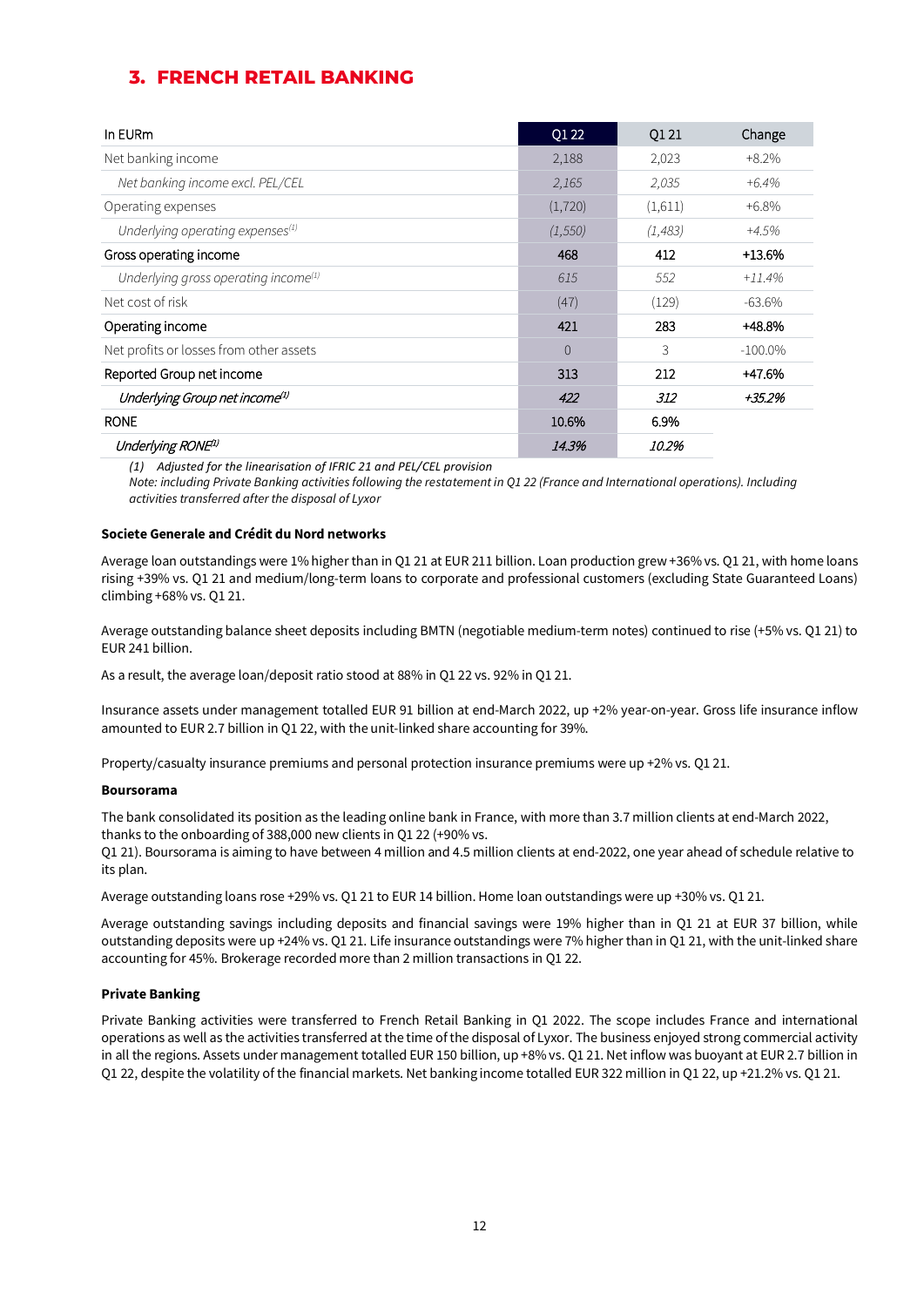#### **Net banking income excluding PEL/CEL**

Revenues (excluding PEL/CEL) totalled EUR 2,165 million, up +6.4% vs. Q1 21. Net interest income (excluding PEL/CEL) was up +2.8% vs. Q1 21, driven by loans to corporate customers and Private Banking but partially impacted by the effect of the higher rate on the Livret A passbook savings account. Commissions increased by +6.9% vs. Q1 21, driven by the good performance of financial commissions and the rebound in service commissions.

#### **Operating expenses**

Operating expenses amounted to EUR 1,720 million (+6.8% vs. Q1 21) and EUR 1,550 million on an underlying basis (+4.5% vs. Q1 21). The cost to income ratio (after linearisation of the IFRIC 21 charge and restated for the PEL/CEL provision) stood at 71.6%, an improvement of 1.3 points vs. Q1 21, representing a positive jaws effect.

#### **Cost of risk**

The cost of risk amounted to EUR 47 million or 8 basis points in Q1 22, a substantial decline compared to Q1 21 (22 basis points). In Q4 21, the cost of risk represented a write-back of 3 basis points.

#### **Contribution to Group net income**

The contribution to Group net income was EUR 313 million in Q1 22 vs. EUR 212 million in Q1 21. RONE (after linearisation of the IFRIC 21 charge and restated for the PEL/CEL provision) stood at 14.3% in Q1 22 (16.1% excluding Boursorama).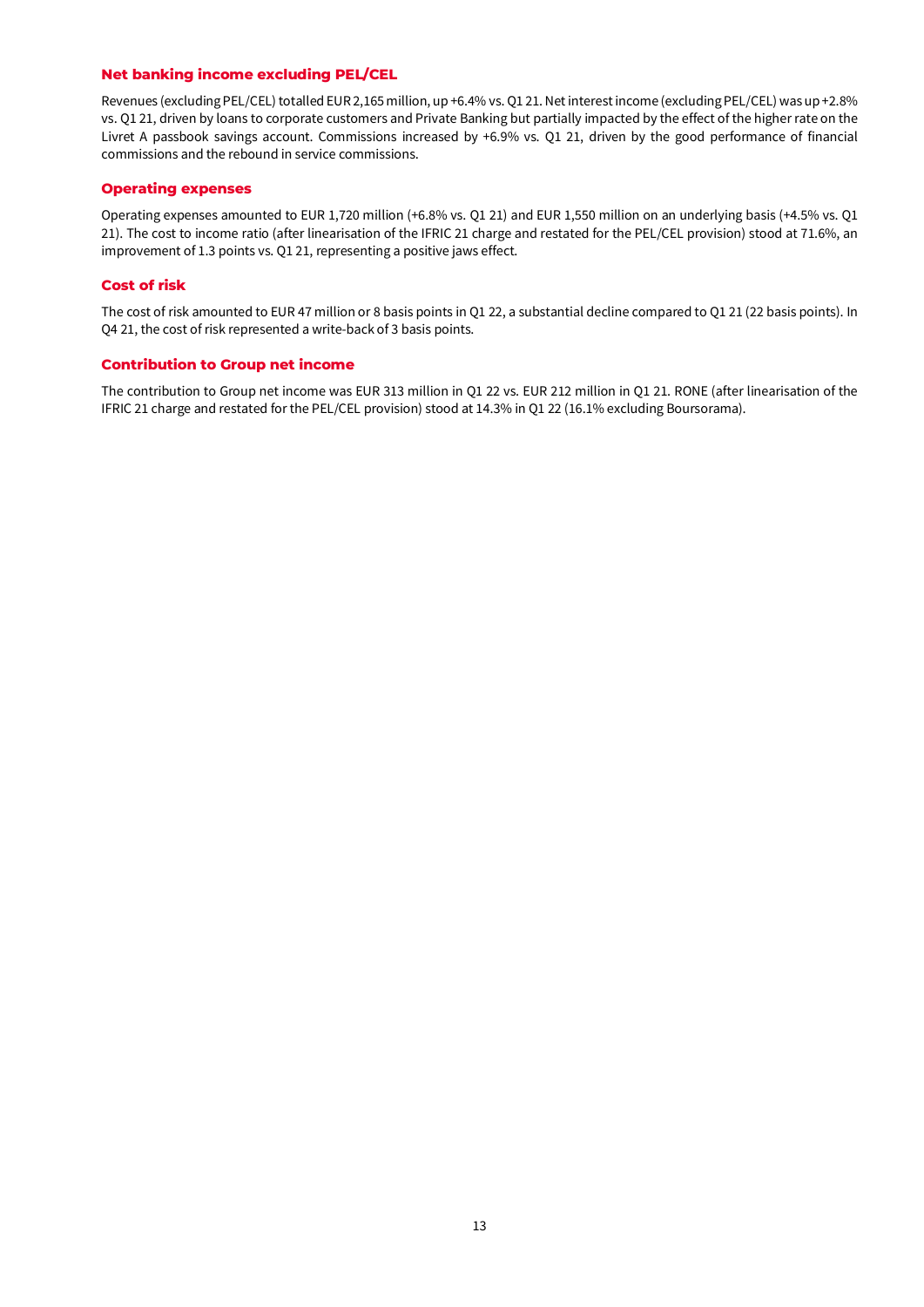### **4. INTERNATIONAL RETAIL BANKING & FINANCIAL SERVICES**

| In EURm                                      | Q1 22          | Q1 21   | Change    |                        |
|----------------------------------------------|----------------|---------|-----------|------------------------|
| Net banking income                           | 2,223          | 1,862   | $+19.4%$  | $+19.3\%$ <sup>*</sup> |
| Operating expenses                           | (1,183)        | (1,089) | $+8.6%$   | $+8.3\%$ *             |
| Underlying operating expenses <sup>(1)</sup> | (1,091)        | (1,017) | $+7.3%$   | $+7.0\%$ <sup>*</sup>  |
| Gross operating income                       | 1,040          | 773     | +34.5%    | +35.0%*                |
| Underlying gross operating income $^{(1)}$   | 1,132          | 845     | $+34.0\%$ | $+34.4\%$ <sup>*</sup> |
| Net cost of risk                             | (325)          | (142)   | x2.3      | $X2.3*$                |
| Operating income                             | 715            | 631     | +13.3%    | $+13.8\%$ *            |
| Net profits or losses from other assets      | $\overline{2}$ | 2       | $+0.0\%$  | $+11.0\%$ <sup>*</sup> |
| Reported Group net income                    | 400            | 392     | +2.0%     | $+2.6\%$ *             |
| Underlying Group net income <sup>(1)</sup>   | 453            | 434     | +4.4%     | +5.0%*                 |
| <b>RONE</b>                                  | 14.5%          | 15.7%   |           |                        |
| Underlying RONE <sup>(1)</sup>               | 16.5%          | 17.4%   |           |                        |

*(1) Adjusted for the linearisation of IFRIC 21* 

**International Retail Banking's** outstanding loans totalled EUR 92.7 billion, up +5.4%\* vs. Q1 21. Outstanding deposits increased by +6.5%\* vs. Q1 21, to EUR 92.4 billion.

For the Europe scope, outstanding loans were up +6.0%\* vs. end-March 2021 at EUR 60.6 billion, driven by a positive momentum in all the regions: +8.3%\* in the Czech Republic, +9.1%\* in Romania, and +2.3%\* in Western Europe. Outstanding deposits rose +3.1%\* to EUR 54.3 billion.

In Africa, Mediterranean Basin and French Overseas Territories, outstanding loans increased by +1.6%\* when adjusted for changes in Group structure and at constant exchange rates. Outstanding deposits continued to enjoy a healthy momentum, up +6.2% $*$ .

**In the Insurance business,** the life insurance savings business continued to benefit from a good momentum, with outstandings up +4%\* at end-March 2022 vs. end-March 2021 at EUR 134 billion. The share of unit-linked products in outstandings was 36%, an increase of +2 points vs. March 2021. Gross life insurance savings inflow was 7%\* higher in Q1 22 than in Q1 21, with the share of unit-linked products remaining at a high level of 43%, up 3 points vs. March 2021. Protection insurance saw an increase of +7%\* vs. Q1 21, bolstered by property/casualty premiums up +12%\*.

**Financial Services** also enjoyed a very healthy momentum. Operational Vehicle Leasing and Fleet Management posted record net banking income, up +53%\*, due to the business' good performance and continued very strong demand for used cars. The fleet consisted of 1.7 million contracts, including 1.4 million financed vehicles, an increase of +4.8% vs. end-March 2021. Equipment Finance continued to grow, with new leasing business up +3.1%\* vs. Q1 21. Outstanding loans rose +1.4% vs. end-March 2021, to EUR 14.5 billion (excluding factoring).

#### **Net banking income**

Net banking income amounted to EUR 2,223 million in Q1 22, up +19.3%\* vs. Q1 21.

**International Retail Banking's** net banking income totalled EUR 1,343 million in Q1 22, an increase of +13.1%\*.

Revenues in Europe climbed +15.6%\* vs. Q1 21, due primarily to substantial growth in net interest income as a result of the rise in rates (+17%\* vs. Q1 21), particularly in the Czech Republic (+34%\* vs. Q1 21).

The Africa, Mediterranean Basin and French Overseas Territories scope posted revenues up +7.2%\* vs. Q1 21 at EUR 466 million, with activity that remained buoyant in Sub-Saharan Africa (+9%\* vs. Q1 21).

**The Insurance business** posted net banking income up +6.0%\* vs. Q1 21, at EUR 250 million.

**Financial Services'** net banking income was substantially higher (+43.6%\*) than in Q1 21, at EUR 630 million. This performance benefited primarily from the activities of ALD which continued to post strong growth in the used car sale result (EUR 3,101 per vehicle in Q1 22).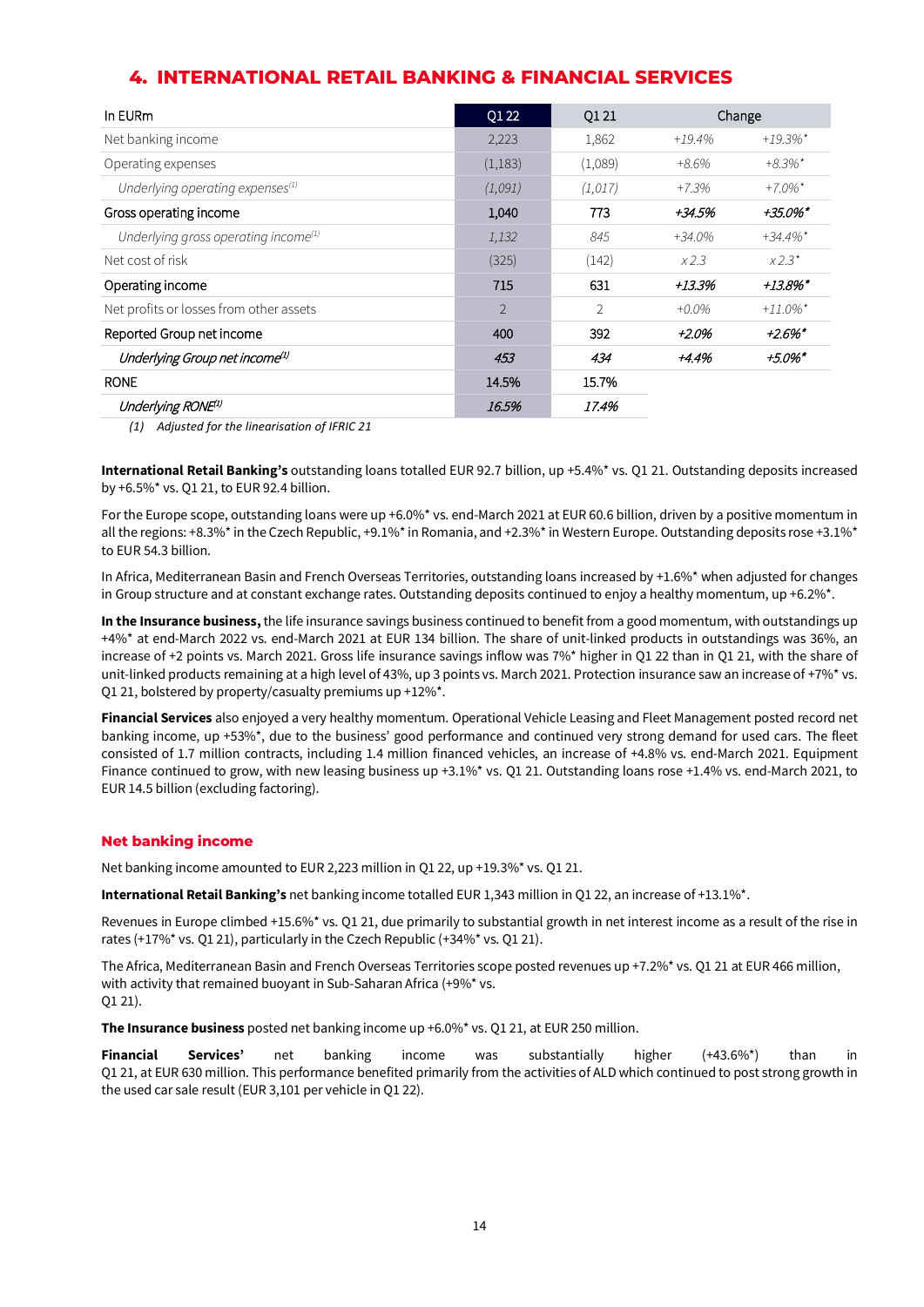#### **Operating expenses**

Operating expenses rose by only +8.3%\* on a reported basis (+7.0%\* on an underlying basis) vs. Q1 21 to EUR 1,183 million, resulting in a positive jaws effect. The underlying cost to income ratio stood at 49.1% in Q1 22, lower than in Q1 21 (54.6%).

**In International Retail Banking,** operating expenses were 7.4%\* higher than in Q1 21.

In the **Insurance** business, operating expenses rose +7.4%\* vs. Q1 21, with a cost to income ratio of 47.2% (39.3% on an underlying basis).

In **Financial Services,** operating expenses increased by +11.4%\* vs. Q1 21, generating a very positive jaws effect.

#### **Cost of risk**

**In Q1 22,** the cost of risk amounted to 92 basis points (EUR 325 million), vs. 44 basis points in Q1 21. Excluding Russian activities which are currently being sold, the increase in the cost of risk remained limited with a level of 59 basis points.

#### **Contribution to Group net income**

The contribution to Group net income totalled EUR 400 million in Q1 22, an increase of +2.6%\* vs. Q1 21.

Underlying RONE stood at 16.5% in Q1 22 (vs. 17.4% in Q1 21) and around 23% excluding Russian activities which are currently being sold. In International Retail Banking, underlying RONE was 7.3% (around 18% excluding Russian activities which are currently being sold) and 28.0% in Financial Services and Insurance.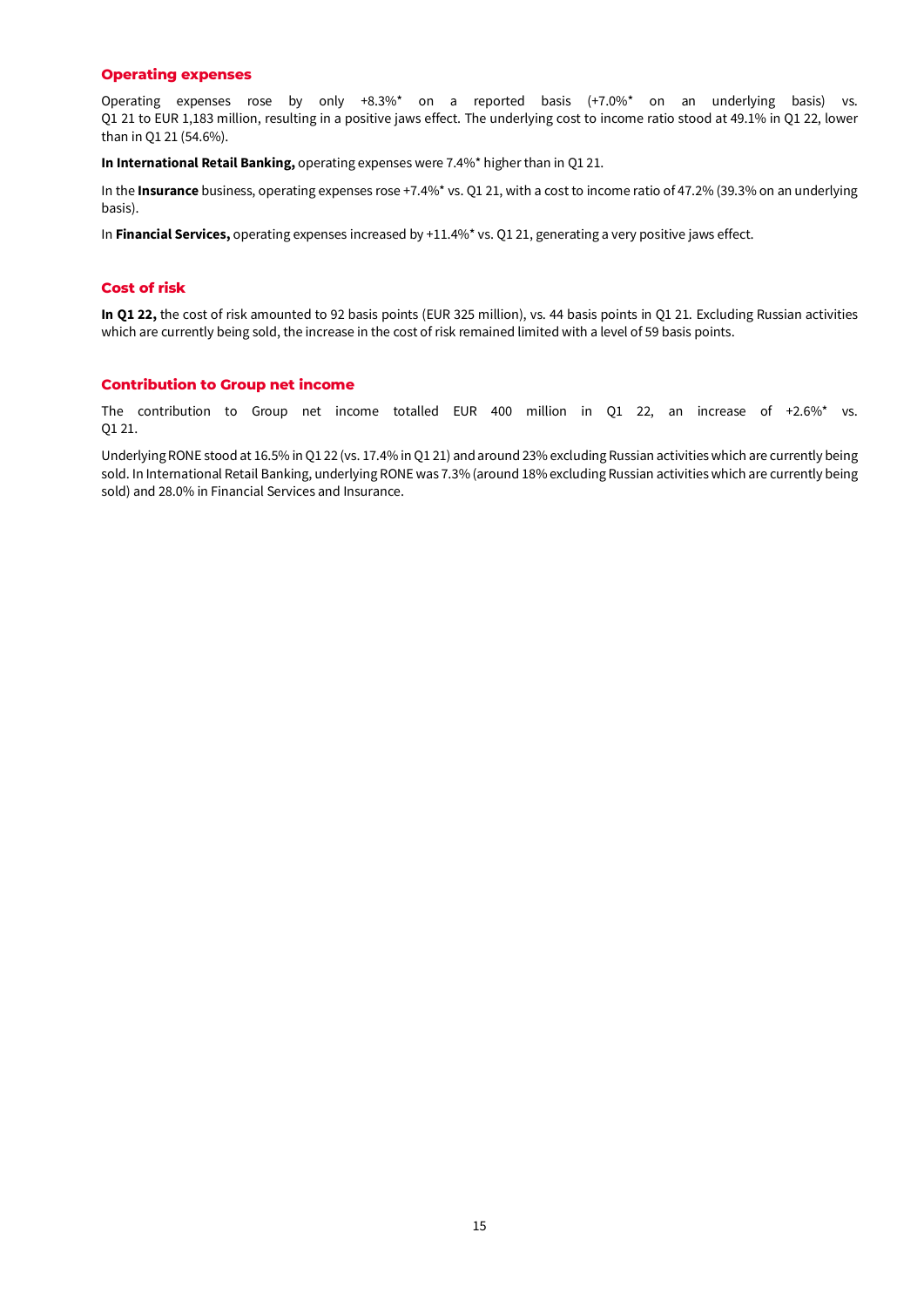### **5. GLOBAL BANKING & INVESTOR SOLUTIONS**

| In EURm                                          | Q1 22   | Q1 21    | Variation |                        |
|--------------------------------------------------|---------|----------|-----------|------------------------|
| Net banking income                               | 2,755   | 2,333    | $+18.1%$  | $+16.9\%$ <sup>*</sup> |
| Operating expenses                               | (2,172) | (1,893)  | $+14.7%$  | $+15.7\%$ *            |
| Underlying operating expenses $(1)$              | (1,611) | (1, 526) | $+5.6\%$  | $+6.7\%$ <sup>*</sup>  |
| Gross operating income                           | 583     | 440      | $+32.5%$  | $+21.7%$ *             |
| Underlying gross operating income <sup>(1)</sup> | 1,144   | 807      | +41.7%    | $+35.2\%$ <sup>*</sup> |
| Net cost of risk                                 | (194)   | (3)      | x 64.7    | $\times 76.7^*$        |
| Operating income                                 | 389     | 437      | $-11.0\%$ | $-18.4\%$ <sup>*</sup> |
| Reported Group net income                        | 302     | 347      | $-13.0%$  | $-19.9\%$ <sup>*</sup> |
| Underlying Group net income <sup>(1)</sup>       | 734     | 629      | +16.6%    | $+11.3\%$ *            |
| <b>RONE</b>                                      | 8.6%    | 10.4%    |           |                        |
| Underlying RONE <sup>(1)</sup>                   | 20.8%   | 18.8%    |           |                        |

*(1) Adjusted for the linearisation of IFRIC 21* 

*Note: excluding Private Banking activities following the restatement in Q1 22 (France and International operations). Including activities transferred after the disposal of Lyxor*

#### **Net banking income**

**Global Banking & Investor Solutions** delivered a remarkable performance in Q1 driven by all the businesses, with revenues of EUR 2,755 million, significantly higher (+18.1%) than the already high level in Q1 21. The sharp increase in Q1 22 illustrates the relevance of the strategy presented in May 2021 and the quality of its execution.

**In Global Markets & Investor Services,** net banking income totalled EUR 1,965 million in Q1 22 (+19.1% vs. Q1 21), in a volatile environment, driven by good client activity and the rise in rates.

Global Markets turned in an excellent performance in Q1 22 (EUR 1,777 million), up +20.5% vs. Q1 21, benefiting from a strong commercial momentum in all segments. This very good result can be seen in all the businesses (Equities, Fixed Income, Currency), products (Flow&Hedging, Investment Solutions and financing) and geographical regions.

The Equity activity enjoyed an excellent quarter (EUR 1,010 million, +19.5% vs. Q1 21), driven by strong client activity in all the businesses, particularly in listed products and prime services. The structured products portfolio remained stable, with good risk management.

Fixed Income & Currency activities posted substantially higher revenues (+21.7% vs. Q1 21) at EUR 767 million in a favourable market environment. Very buoyant client activity benefited all the businesses, and particularly Fixed Income activities.

There was a significant increase in Securities Services' revenues in Q1, up +7.4% vs. Q1 21, at EUR 188 million, reflecting the increase in rates as well as a higher level of commissions. Securities Services' assets under custody and assets under administration amounted to EUR 4,375 billion and EUR 676 billion respectively.

#### **Financing & Advisory** posted revenues of EUR 790 million, up +24.4% vs. Q1 21.

The Global Banking & Advisory business, up +24.1% vs. Q1 21, capitalised on the good market momentum, particularly in activities related to Natural Resources, Trade Commodity Finance and Infrastructure as well as in property financing.

The Asset-Backed Products platform continued to grow, with a positive return from initiatives carried out on the Financial Sponsors client segment.

Investment Banking enjoyed a good quarter, despite a sharp slowdown in primary market activity since end-February.

Global Transaction and Payment Services continued to experience strong growth, up +26.2% vs. Q1 21, primarily on the back of the increase in rates and volumes.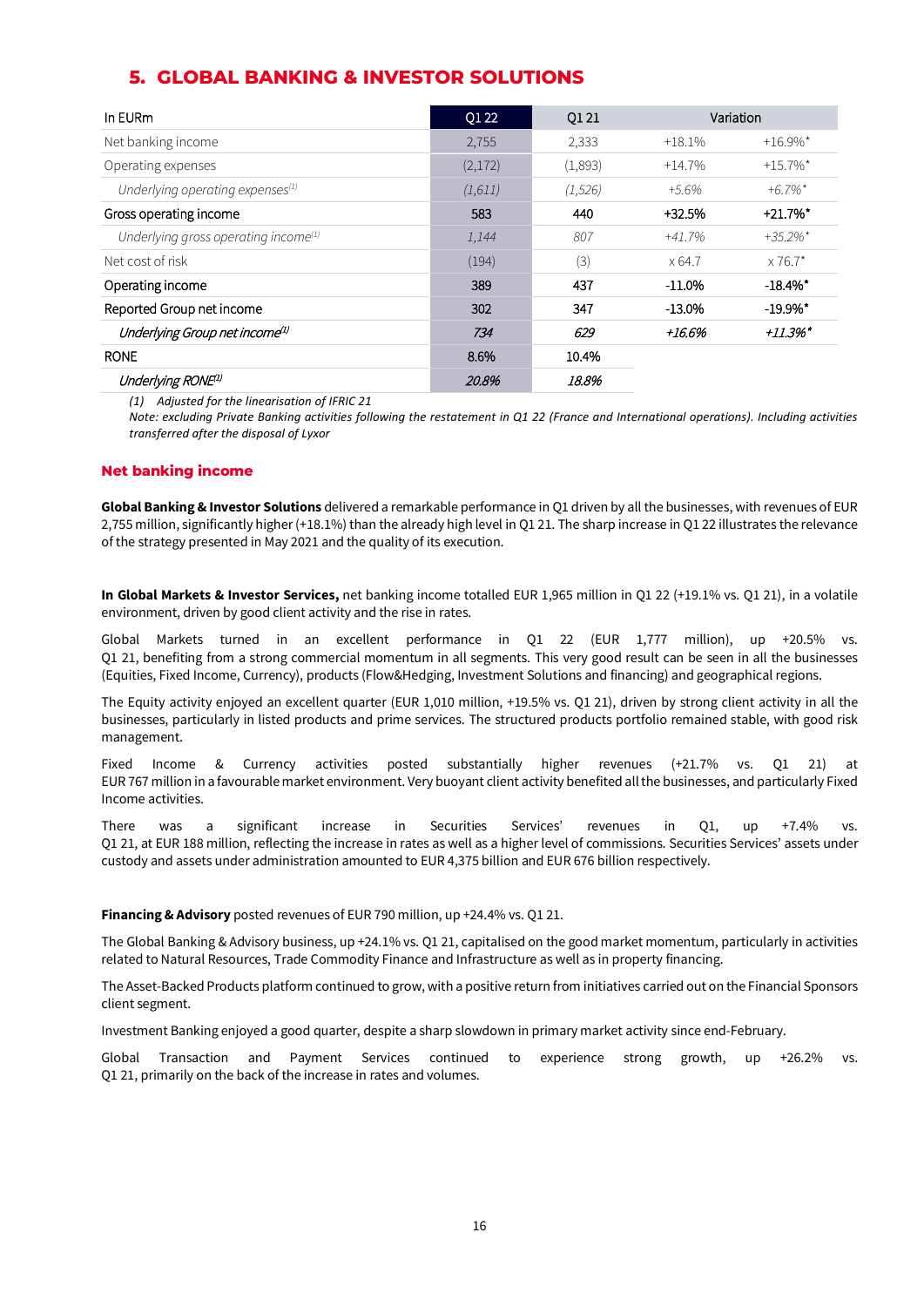#### **Operating expenses**

Operating expenses totalled EUR 2,172 million in Q1 22, an increase of +14.7% vs. Q1 21 on a reported basis, and +5.6% on an underlying basis. This increase can be explained by the rise in variable costs, related to the increase in earnings, and IFRIC 21 charges (the contribution to the Single Resolution Fund amounted to EUR 622 million in Q1 22 vs. EUR 411 million in Q1 21 for Global Banking & Investor Solutions). There was a significant improvement in the cost to income ratio of 7 points (58.5% vs. 65.4% in Q1 21 on an underlying basis), with a positive jaws effect.

#### **Cost of risk**

The cost of risk amounted to 45 basis points (or EUR 194 million) in Q1 22, including EUR 152 million related to offshore exposure to Russia.

#### **Contribution to Group net income**

The contribution to Group net income was EUR 302 million on a reported basis and EUR 734 million on an underlying basis (+16.6% vs. Q1 21).

Global Banking & Investor Solutions posted a significant underlying RONE of 20.8% in Q1 22 (24.1% when restated for the impact of the contribution to the Single Resolution Fund), an improvement compared to RONE of 18.8% in Q1 21.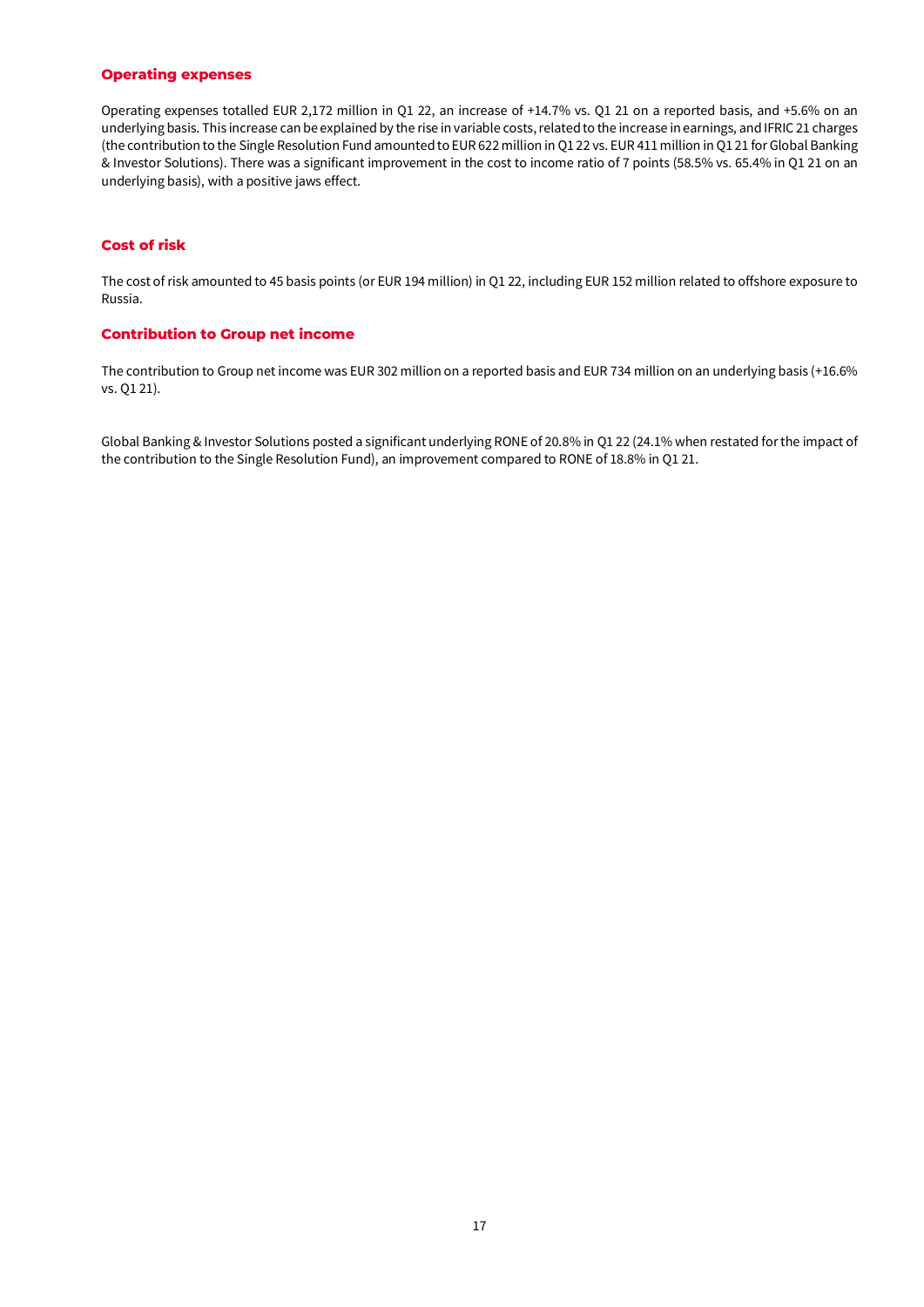# **6. CORPORATE CENTRE**

| In EURm                                                      | Q1 22 | Q1 21 |
|--------------------------------------------------------------|-------|-------|
| Net banking income                                           | 115   | 27    |
| Operating expenses                                           | (254) | (155) |
| Underlying operating expenses <sup>(1)</sup>                 | (73)  | (71)  |
| Gross operating income                                       | (139) | (128) |
| Underlying gross operating income <sup><math>1)</math></sup> | 42    | (44)  |
| Net cost of risk                                             | 5     | (2)   |
| Net profits or losses from other assets                      | -     |       |
| Income tax                                                   | 12    | 36    |
| Reported Group net income                                    | (173) | (137) |
| Underlying Group net income <sup>1)</sup>                    | (52)  | (69)  |

*(1) Adjusted for the linearisation of IFRIC 21*

The Corporate Centre includes:

- the property management of the Group's head office,
- the Group's equity portfolio,
- the Treasury function for the Group,
- certain costs related to cross-functional projects as well as certain costs incurred by the Group not re-invoiced to the businesses.

**The Corporate Centre's net banking income totalled EUR 115 million** in Q1 22 vs. EUR 27 million in Q1 21. It includes in particular the positive value changes of financial instruments corresponding to the economic hedging of the Group's equity securities.

**Operating expenses totalled EUR 254 million** in Q1 22 vs. EUR 155 million in Q1 21. They include the Group's transformation costs for a total amount of EUR 143 million relating to the activities of French Retail Banking (EUR 104 million), Global Banking & Investor Solutions (EUR 14 million) and the Corporate Centre (EUR 25 million). Underlying costs came to EUR 73 million in Q1 22 compared to EUR 71 million in Q1 21.

**Gross operating income totalled EUR -139 million** in Q1 22 vs. EUR -128 million in Q1 21. Underlying gross operating income came to EUR +42 million in Q1 22 vs. EUR -44 million in Q1 21.

#### **The Corporate Centre's contribution to Group net income was EUR -173 million in Q1 22 vs.** EUR

-137 million in Q1 21. The Corporate Centre's contribution to Group net income on an underlying basis was EUR -52 million.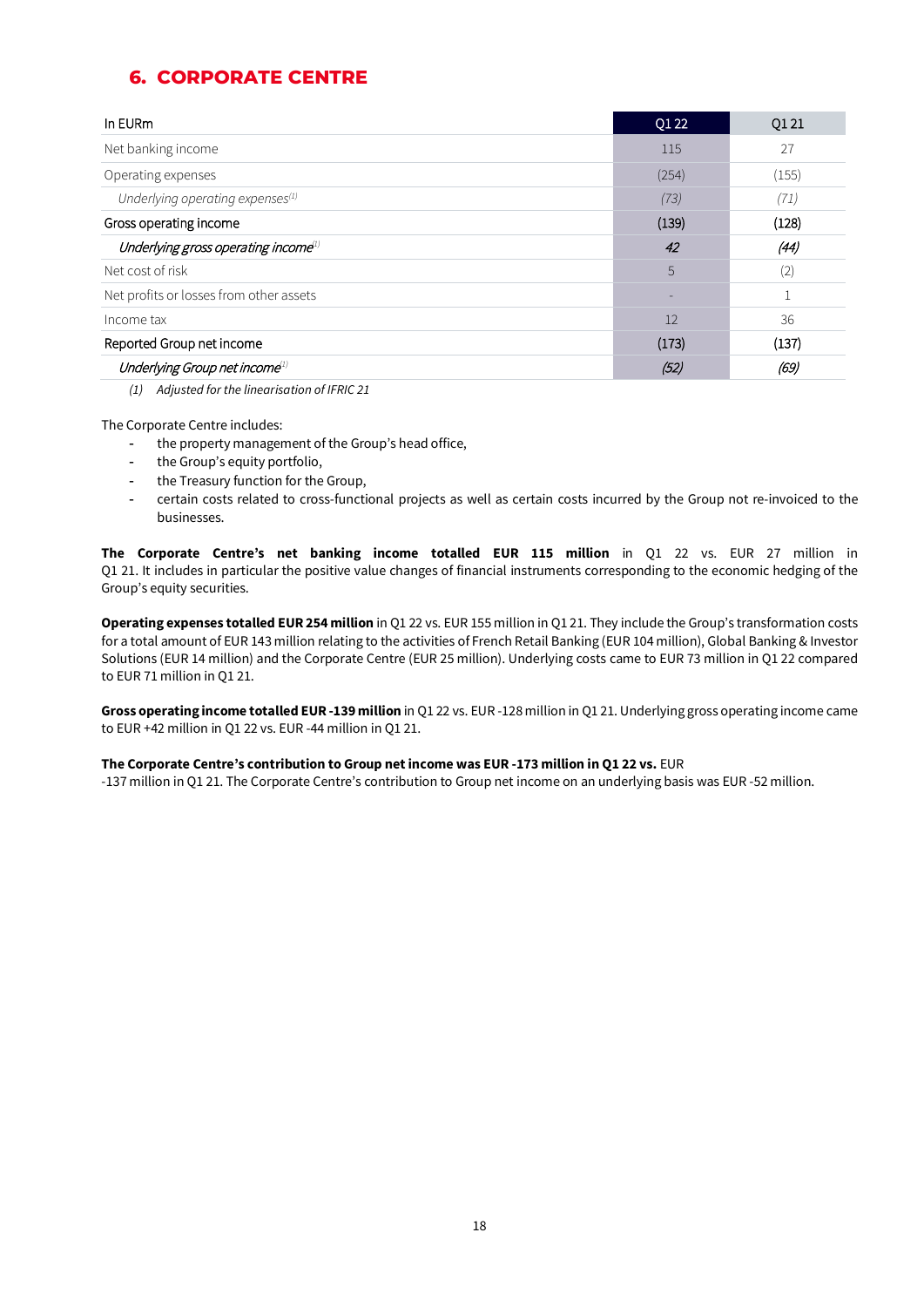# **7. 2022 FINANCIAL CALENDAR**

2022 and 2023 Financial communication calendar

| May 17 <sup>th</sup> , 2022     | 2022 General Meeting                       |
|---------------------------------|--------------------------------------------|
| May 25 <sup>th</sup> , 2022     | Dividend detachment                        |
| May 27th, 2022                  | Dividend payment                           |
| August 3rd, 2022                | Second quarter and first half 2022 results |
| November 4 <sup>th</sup> , 2022 | Third quarter and nine-month 2022 results  |
| February 8 <sup>th</sup> , 2023 | Fourth quarter and FY 2022 results         |

**The Alternative Performance Measures, notably the notions of net banking income for the pillars, operating expenses, IFRIC 21 adjustment, cost of risk in basis points, ROE, ROTE, RONE, net assets, tangible net assets, and the amounts serving as a basis for the different restatements carried out (in particular the transition from published data to underlying data) are presented in the methodology notes, as are the principles for the presentation of prudential ratios.** 

This document contains forward-looking statements relating to the targets and strategies of the Societe Generale Group.

These forward-looking statements are based on a series of assumptions, both general and specific, in particular the application of accounting principles and methods in accordance with IFRS (International Financial Reporting Standards) as adopted in the European Union, as well as the application of existing prudential regulations.

These forward-looking statements have also been developed from scenarios based on a number of economic assumptions in the context of a given competitive and regulatory environment. The Group may be unable to: - anticipate all the risks, uncertainties or other factors likely to affect its business and to appraise their potential consequences;

- evaluate the extent to which the occurrence of a risk or a combination of risks could cause actual results to differ materially from those provided in this document and the related presentation.

Therefore, although Societe Generale believes that these statements are based on reasonable assumptions, these forward-looking statements are subject to numerous risks and uncertainties, including matters not yet known to it or its management or not currently considered material, and there can be no assurance that anticipated events will occur or that the objectives set out will actually be achieved. Important factors that could cause actual results to differ materially from the results anticipated in the forward-looking statements include, among others, overall trends in general economic activity and in Societe Generale's markets in particular, regulatory and prudential changes, and the success of Societe Generale's strategic, operating and financial initiatives.

More detailed information on the potential risks that could affect Societe Generale's financial results can be found in the section "Risk Factors" in our Universal Registration Document filed with the French Autorité des Marchés Financiers (which is available on https://investors.societegenerale.com/en).

Investors are advised to take into account factors of uncertainty and risk likely to impact the operations of the Group when considering the information contained in such forward-looking statements. Other than as required by applicable law, Societe Generale does not undertake any obligation to update or revise any forward-looking information or statements. Unless otherwise specified, the sources for the business rankings and market positions are internal.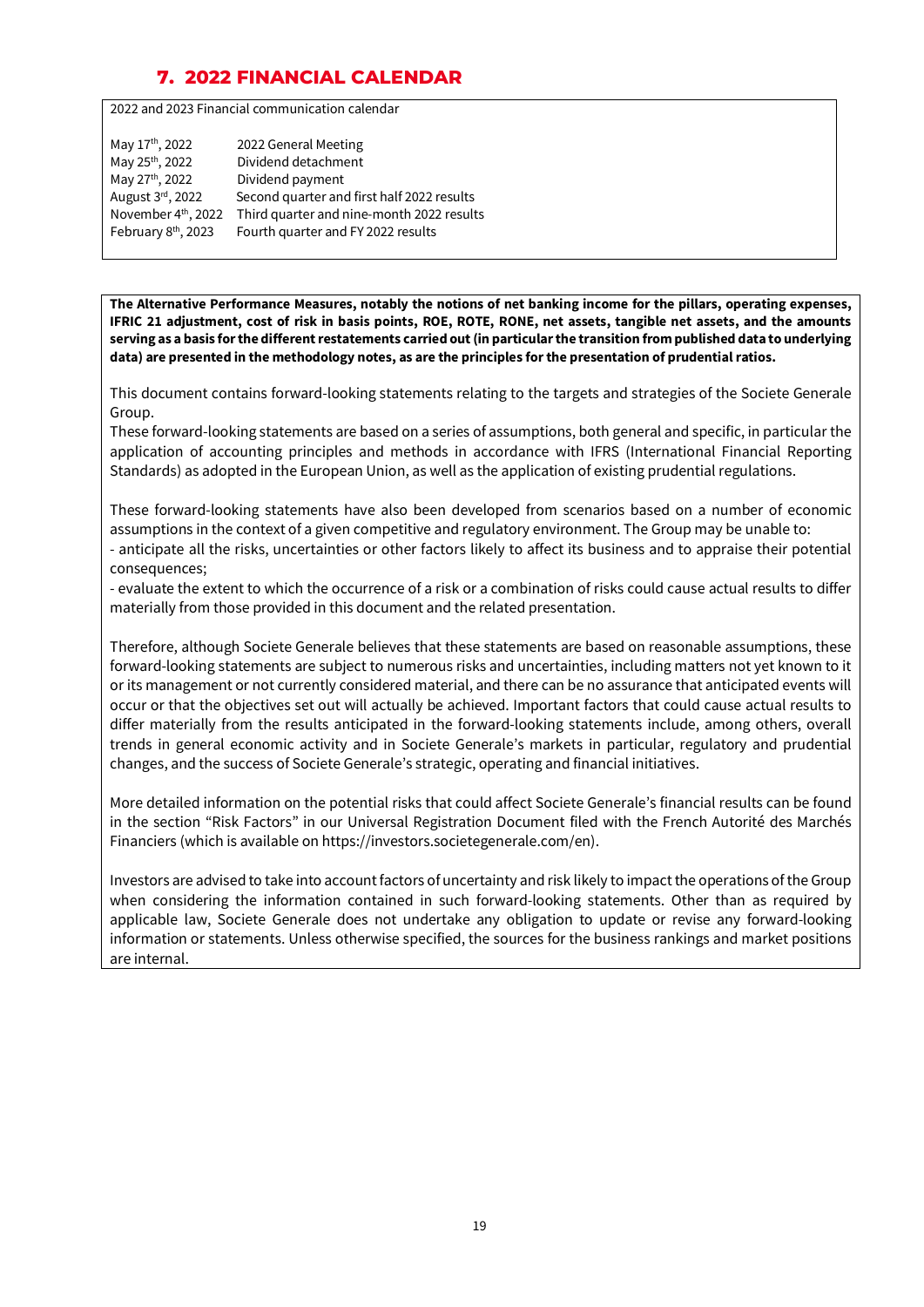# **8. APPENDIX 1: FINANCIAL DATA**

### **GROUP NET INCOME BY CORE BUSINESS**

| In EURm                                             | O1 22 | Q1 21 | Variation |
|-----------------------------------------------------|-------|-------|-----------|
| French Retail Banking                               | 313   | 212   | $+47.6%$  |
| International Retail Banking and Financial Services | 400   | 392   | $+2.0%$   |
| Global Banking and Investor Solutions               | 302   | 347   | $-13.0\%$ |
| Core Businesses                                     | 1,015 | 951   | $+6.7%$   |
| Corporate Centre                                    | (173) | (137) | $-26.3\%$ |
| Group                                               | 842   | 814   | $+3.4%$   |

*NB: Amounts restated in Q1 22 to take into account the transfer of Private Banking activities (French and international) to the French Retail Banking. Includes activities transferred after the disposal of Lyxor*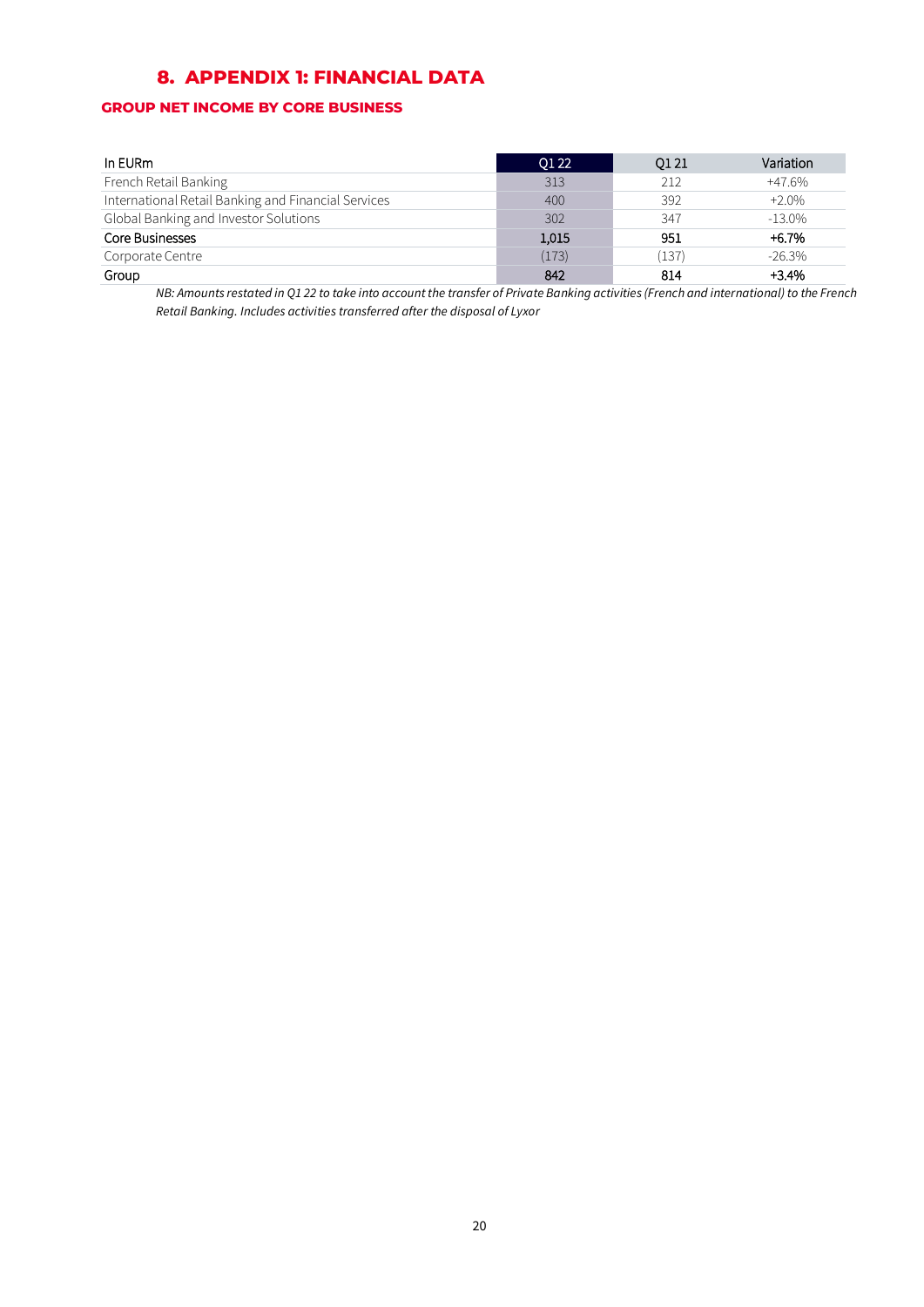#### **CONSOLIDATED BALANCE SHEET**

| In EURm                                                                 | 31.03.2022 | 31.12.2021 |
|-------------------------------------------------------------------------|------------|------------|
| Cash, due from central banks                                            | 230,086    | 179,969    |
| Financial assets at fair value through profit or loss                   | 419,946    | 342,714    |
| Hedging derivatives                                                     | 13,683     | 13,239     |
| Financial assets at fair value through other comprehensive income       | 40,342     | 43,450     |
| Securities at amortised cost                                            | 19,748     | 19,371     |
| Due from banks at amortised cost                                        | 74,490     | 55,972     |
| Customer loans at amortised cost                                        | 501,542    | 497,164    |
| Revaluation differences on portfolios hedged against interest rate risk | 172        | 131        |
| Investments of insurance companies                                      | 172,741    | 178,898    |
| Tax assets                                                              | 4,647      | 4,812      |
| Other assets                                                            | 95,796     | 92,898     |
| Non-current assets held for sale                                        | 16         | 27         |
| Investments accounted for using the equity method                       | 115        | 95         |
| Tangible and intangible fixed assets                                    | 32,139     | 31,968     |
| Goodwill                                                                | 3,739      | 3,741      |
| Total                                                                   | 1,609,202  | 1,464,449  |

| In EURm                                                                 | 31.03.2022 | 31.12.2021 |
|-------------------------------------------------------------------------|------------|------------|
| Due to central banks                                                    | 12,618     | 5,152      |
| Financial liabilities at fair value through profit or loss              | 391,805    | 307,563    |
| Hedging derivatives                                                     | 17,839     | 10,425     |
| Debt securities issued                                                  | 135,384    | 135,324    |
| Due to banks                                                            | 157,560    | 139,177    |
| Customer deposits                                                       | 528,620    | 509,133    |
| Revaluation differences on portfolios hedged against interest rate risk | (1,631)    | 2,832      |
| Tax liabilities                                                         | 1,683      | 1,577      |
| Other liabilities                                                       | 122,461    | 106,305    |
| Non-current liabilities held for sale                                   |            | 1          |
| Insurance contracts related liabilities                                 | 150,098    | 155,288    |
| Provisions                                                              | 5,047      | 4,850      |
| Subordinated debts                                                      | 16,101     | 15,959     |
| <b>Total liabilities</b>                                                | 1,537,585  | 1,393,586  |
| Shareholder's equity                                                    |            |            |
| Shareholders' equity, Group share                                       |            |            |
| Issued common stocks and capital reserves                               | 21,836     | 21,913     |
| Other equity instruments                                                | 7,534      | 7,534      |
| Retained earnings                                                       | 36,270     | 30,631     |
| Net income                                                              | 842        | 5,641      |
| Sub-total                                                               | 66,482     | 65,719     |
| Unrealised or deferred capital gains and losses                         | (630)      | (652)      |
| Sub-total equity, Group share                                           | 65,852     | 65,067     |
| Non-controlling interests                                               | 5,765      | 5,796      |
| <b>Total equity</b>                                                     | 71,617     | 70,863     |
| Total                                                                   | 1,609,202  | 1,464,449  |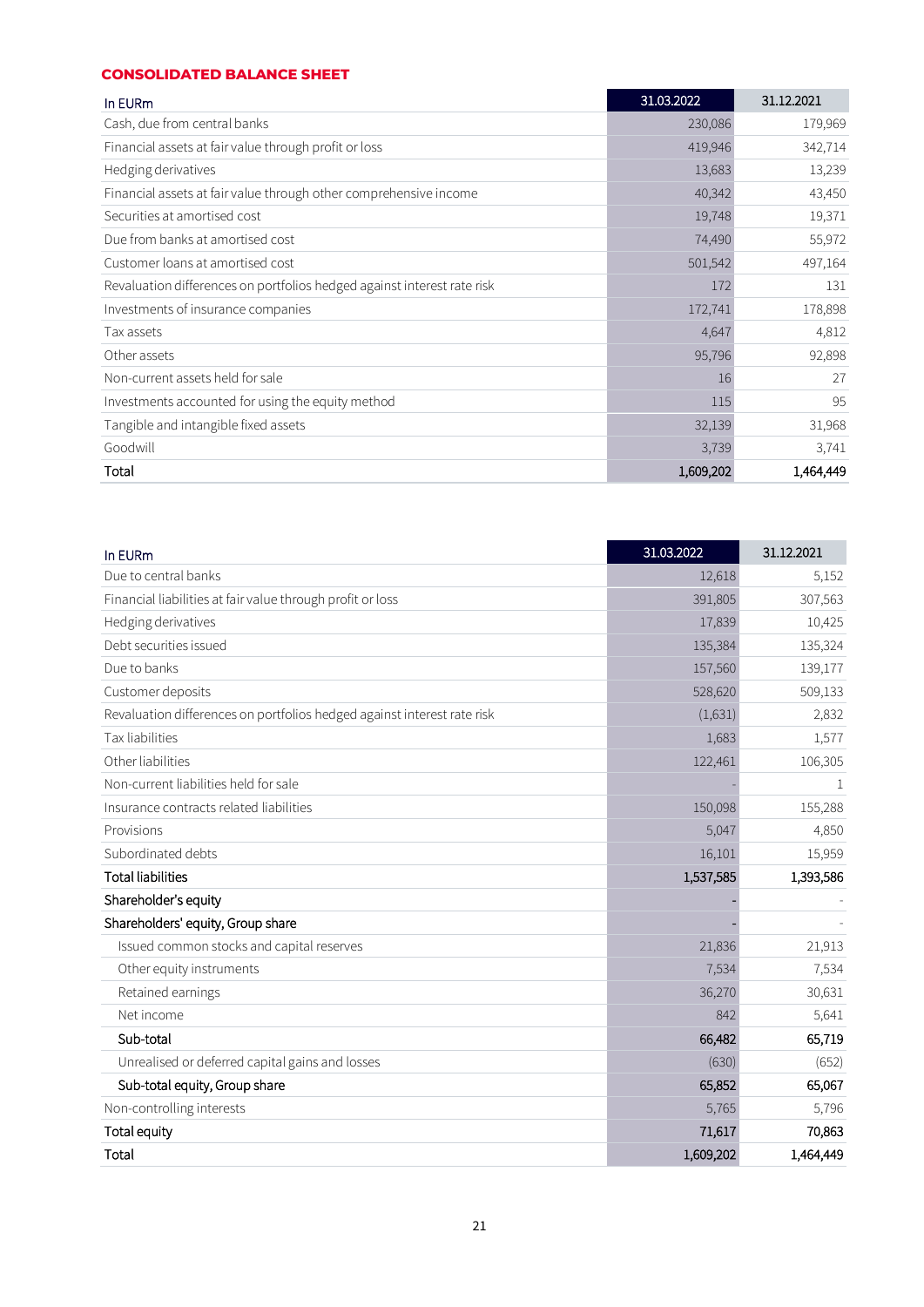### **10. APPENDIX 2: METHODOLOGY**

**1 –The financial information presented for the quarter ending 31 March 2022 was examined by the Board of Directors on May 4th, 2022** and has been prepared in accordance with IFRS as adopted in the European Union and applicable at that date. This information has not been audited.

#### **2 - Net banking income**

The pillars' net banking income is defined on page 41 of Societe Generale's 2022 Universal Registration Document. The terms "Revenues" or "Net Banking Income" are used interchangeably. They provide a normalised measure of each pillar's net banking income taking into account the normative capital mobilised for its activity.

#### **3 - Operating expenses**

Operating expenses correspond to the "Operating Expenses" as presented in note 8.1 to the Group's consolidated financial statements as at December 31<sup>st</sup>, 2021 (pages 482 et seq. of Societe Generale's 2022 Universal Registration Document). The term "costs" is also used to refer to Operating Expenses. The Cost/Income Ratio is defined on page 41 of Societe Generale's 2022 Universal Registration Document.

#### **4 - IFRIC 21 adjustment**

The IFRIC 21 adjustment corrects the result of the charges recognised in the accounts in their entirety when they are due (generating event) so as to recognise only the portion relating to the current quarter, i.e. a quarter of the total. It consists in smoothing the charge recognised accordingly over the financial year in order to provide a more economic idea of the costs actually attributable to the activity over the period analysed.

The contributions to **Single Resolution Fund (« SRF »)** are part of IFRIC21 adjusted charges, they include contributions to national resolution funds within the EU.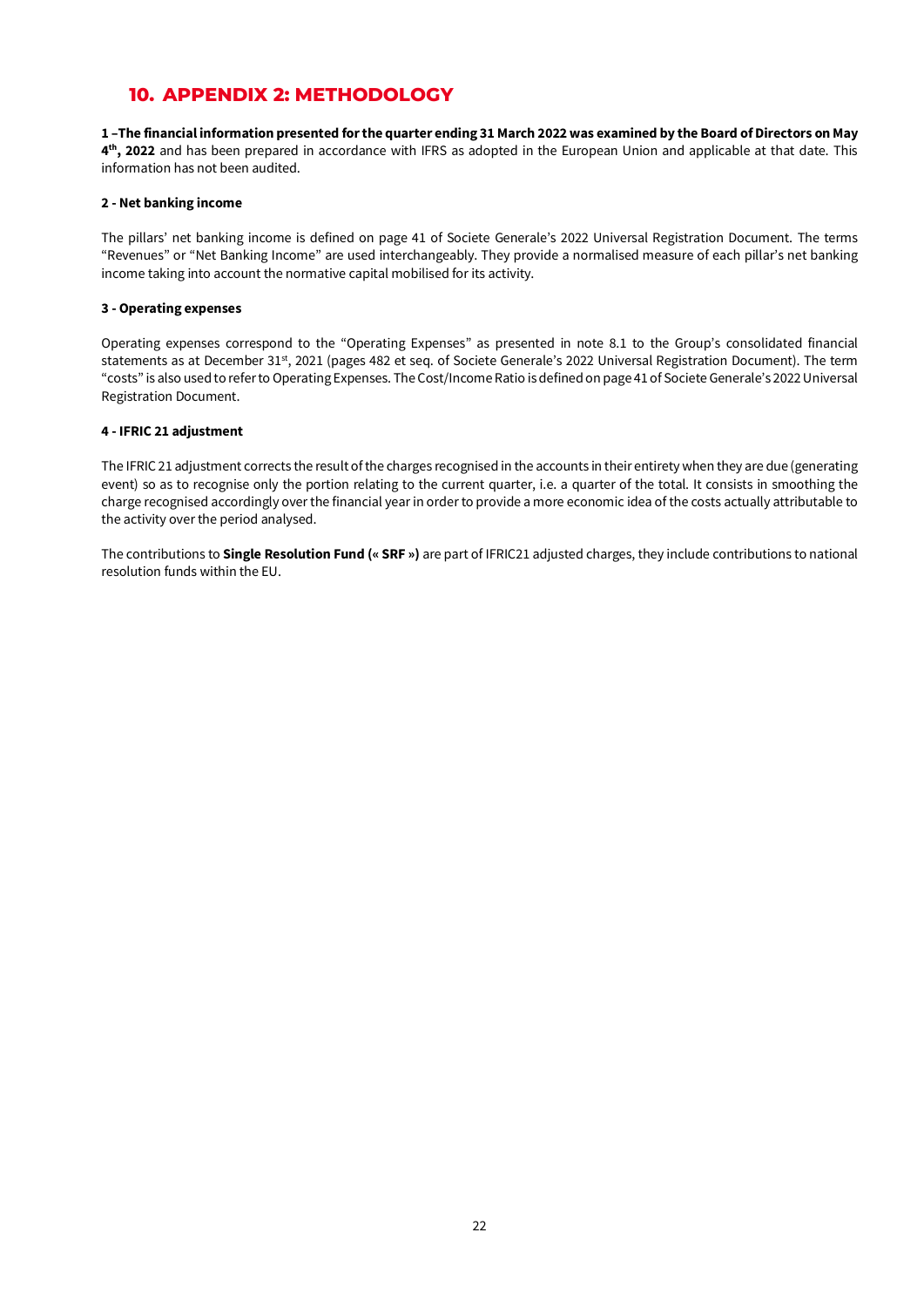#### **5 – Exceptional items – Transition from accounting data to underlying data**

It may be necessary for the Group to present underlying indicators in order to facilitate the understanding of its actual performance. The transition from published data to underlying data is obtained by restating published data for exceptional items and the IFRIC 21 adjustment.

Moreover, the Group restates the revenues and earnings of the French Retail Banking pillar for PEL/CEL provision allocations or write-backs. This adjustment makes it easier to identify the revenues and earnings relating to the pillar's activity, by excluding the volatile component related to commitments specific to regulated savings.

The reconciliation enabling the transition from published accounting data to underlying data is set out in the table below:

| Q1 22 (In EURm)                | <b>Operating</b><br><b>Expenses</b> | Cost of risk | Net profit or<br>losses from<br>other assets | Income<br>tax | Group net<br>income | <b>Business</b>                 |
|--------------------------------|-------------------------------------|--------------|----------------------------------------------|---------------|---------------------|---------------------------------|
| Reported                       | (5,329)                             | (561)        |                                              | (353)         | 842                 |                                 |
| (+) IFRIC 21 linearisation     | 860                                 |              |                                              | (218)         | 626                 |                                 |
| (+) Transformation<br>charges* | 143                                 |              |                                              | (37)          | 106                 | Corporate Center <sup>(1)</sup> |
| Underlying                     | (4,325)                             | (561)        | $\overline{2}$                               | (608)         | 1,574               |                                 |
| Q1 21 (In EURm)                | Operating<br><b>Expenses</b>        | Cost of risk | Net profit or<br>losses from<br>other assets | Income<br>tax | Group net<br>income | <b>Business</b>                 |
| Reported                       | (4, 748)                            | (276)        | 6                                            | (283)         | 814                 |                                 |
| (+) IFRIC 21 linearisation     | 601                                 |              |                                              | (141)         | 448                 |                                 |
| (+) Transformation<br>charges* | 50                                  |              |                                              | (14)          | 36                  | Corporate Center <sup>(2)</sup> |
| Underlying                     | (4,097)                             | (276)        | 6                                            | (438)         | 1,298               |                                 |

*(\*) Exceptional item*

*(1) Q1 22 transformation charges related to French Retail Banking (EUR 104m), Global Banking & Investor Solutions (EUR 14m) and Corporate Centre (EUR 25m)* 

*(2) Q1 21 transformation charges related to French Retail Banking (EUR 38m), Global Banking and Investor Solutions (EUR 1m) and Corporate Center (EUR 11m)*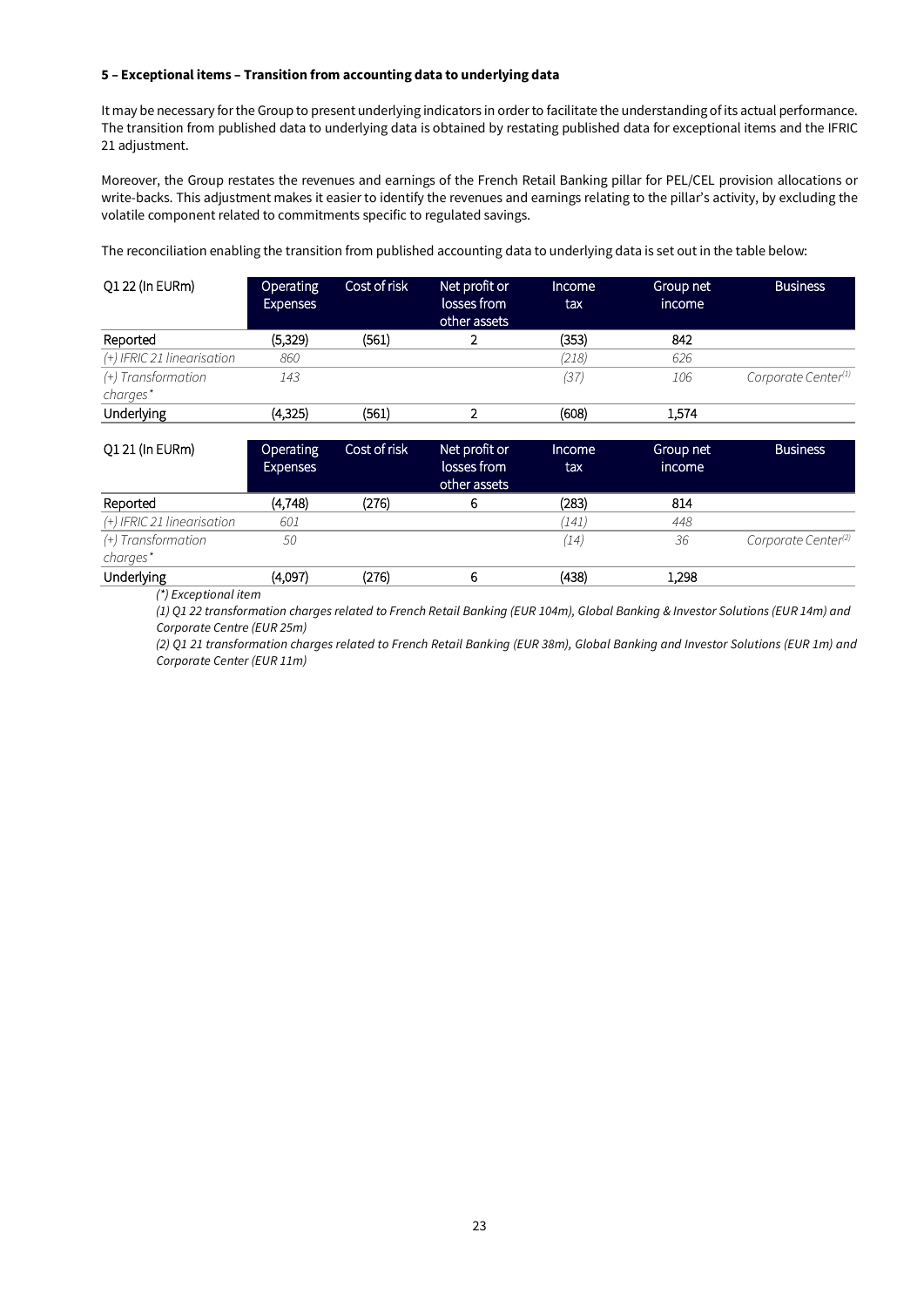#### **6 - Cost of risk in basis points, coverage ratio for doubtful outstandings**

The cost of risk is defined on pages 43 and 663 of Societe Generale's 2022 Universal Registration Document. This indicator makes it possible to assess the level of risk of each of the pillars as a percentage of balance sheet loan commitments, including operating leases.

| In EURm                                                       |                         | Q1 22          | Q1 21          |
|---------------------------------------------------------------|-------------------------|----------------|----------------|
|                                                               | Net Cost Of Risk        | 4 <sub>1</sub> | 129            |
| French Retail Banking                                         | Gross loan Outstandings | 242,645        | 233,953        |
|                                                               | Cost of Risk in bp      |                | 22             |
|                                                               | Net Cost Of Risk        | 325            | 142            |
| International Retail Banking and<br><b>Financial Services</b> | Gross loan Outstandings | 140,547        | 130,196        |
|                                                               | Cost of Risk in bp      | 92             | 44             |
|                                                               | Net Cost Of Risk        | 194            | 3              |
| Global Banking and Investor Solutions                         | Gross loan Outstandings | 170,749        | 138,305        |
|                                                               | Cost of Risk in bp      | 45             |                |
|                                                               | Net Cost Of Risk        | (5)            | $\overline{2}$ |
| Corporate Centre                                              | Gross loan Outstandings | 14,413         | 12,963         |
|                                                               | Cost of Risk in bp      | (12)           | 4              |
|                                                               | Net Cost Of Risk        | 561            | 276            |
| Societe Generale Group                                        | Gross loan Outstandings | 568,354        | 515,416        |
|                                                               | Cost of Risk in bp      | 39             | 21             |

The **gross coverage ratio for doubtful outstandings** is calculated as the ratio of provisions recognised in respect of the credit risk to gross outstandings identified as in default within the meaning of the regulations, without taking account of any guarantees provided. This coverage ratio measures the maximum residual risk associated with outstandings in default ("doubtful").

#### **7 - ROE, ROTE, RONE**

The notions of ROE (Return on Equity) and ROTE (Return on Tangible Equity), as well as their calculation methodology, are specified on page 43 and 44 of Societe Generale's 2022 Universal Registration Document. This measure makes it possible to assess Societe Generale's return on equity and return on tangible equity.

RONE (Return on Normative Equity) determines the return on average normative equity allocated to the Group's businesses, according to the principles presented on page 44 of Societe Generale's 2022 Universal Registration Document.

Group net income used for the ratio numerator is book Group net income adjusted for "interest net of tax payable on deeply subordinated notes and undated subordinated notes, interest paid to holders of deeply subordinated notes and undated subordinated notes, issue premium amortisations" and "unrealised gains/losses booked under shareholders' equity, excluding conversion reserves" (see methodology note No. 9). For ROTE, income is also restated for goodwill impairment.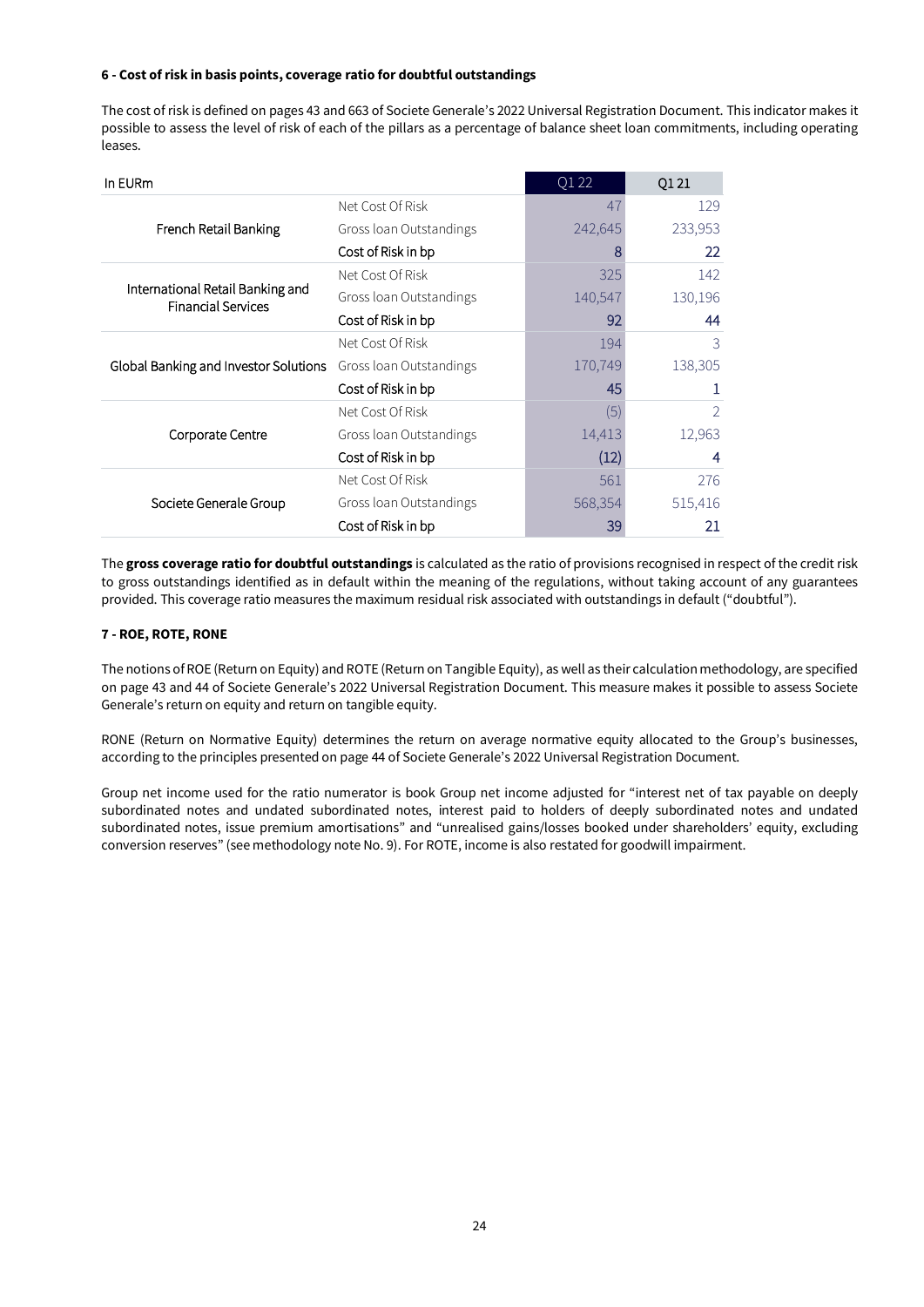Details of the corrections made to book equity in order to calculate ROE and ROTE for the period are given in the table below:

#### **ROTE calculation: calculation methodology**

| End of period (in EURm)                                                                        | Q1 22          | Q121    |
|------------------------------------------------------------------------------------------------|----------------|---------|
| Shareholders' equity Group share                                                               | 65,852         | 62,920  |
| Deeply subordinated notes                                                                      | (8,178)        | (9,179) |
| Undated subordinated notes                                                                     |                | (273)   |
| Interest of deeeply & undated subodinated notes, issue premium<br>amortisations <sup>(1)</sup> | (65)           | (51)    |
| OCI excluding conversion reserves                                                              | 120            | (723)   |
| Dividend provision <sup>(2)</sup>                                                              | (415)          | (353)   |
| ROE equity end-of-period                                                                       | 55,029         | 52,340  |
| Average ROE equity                                                                             | 54,669         | 51,771  |
| Average Goodwill                                                                               | (3,624)        | (3,928) |
| Average Intangible Assets                                                                      | (2, 753)       | (2,506) |
| Average ROTE equity                                                                            | 48,292         | 45,337  |
| Group net Income (a)                                                                           | 842            | 814     |
| Underlying Group net income (b)                                                                | 1,574          | 1,298   |
| Interest on deeply subordinated notes and undated subordinated notes (c)                       | (119)          | (144)   |
| Cancellation of goodwill impairment (d)                                                        | $\overline{2}$ |         |
| Ajusted Group net Income (e) = $(a)+(c)+(d)$                                                   | 725            | 670     |
| Ajusted Underlying Group net Income (f)=(b)+(c)                                                | 1.457          | 1,154   |
| Average ROTE equity (g)                                                                        | 48,292         | 45,337  |
| ROTE [quarter: (4*e/g)]                                                                        | 6.0%           | 5.9%    |
|                                                                                                |                |         |
| Average ROTE equity (underlying) (h)                                                           | 49,024         | 45,821  |
|                                                                                                |                |         |

Underlying ROTE [quarter: (4\*f/h)] 10.1% 10.1% 10.1% 10.1% 10.1% 10.1% 10.1% *(1) Interest net of tax, payable or paid to holders of deeply subordinated notes & undated subordinated notes, issue premium* 

*amortisations*

*(2) The dividend to be paid is calculated based on a pay-out ratio of 50% of the underlying Group net income, after deduction of deeply subordinated notes and on undated subordinated notes*

#### **RONE calculation: Average capital allocated to Core Businesses**

| In EURm                                             | 01 22  | 0121   | Change    |
|-----------------------------------------------------|--------|--------|-----------|
| French Retail Banking                               | 11,822 | 12.208 | $-3.2\%$  |
| International Retail Banking and Financial Services | 11,018 | 9.963  | $+10.6\%$ |
| Global Banking and Investor Solutions               | 14,128 | 13.404 | $+5.4%$   |
| Core Businesses                                     | 36.968 | 35.576 | $+3.9%$   |
| Corporate Center                                    | 17,701 | 15.975 | $+10.8\%$ |
| Group                                               | 54,669 | 51.550 | $+6.1%$   |

*NB: Amounts restated in Q1 22 to take into account the transfer of Private Banking activities (French and international) to the French Retail Banking. Includes activities transferred after the disposal of Lyxor*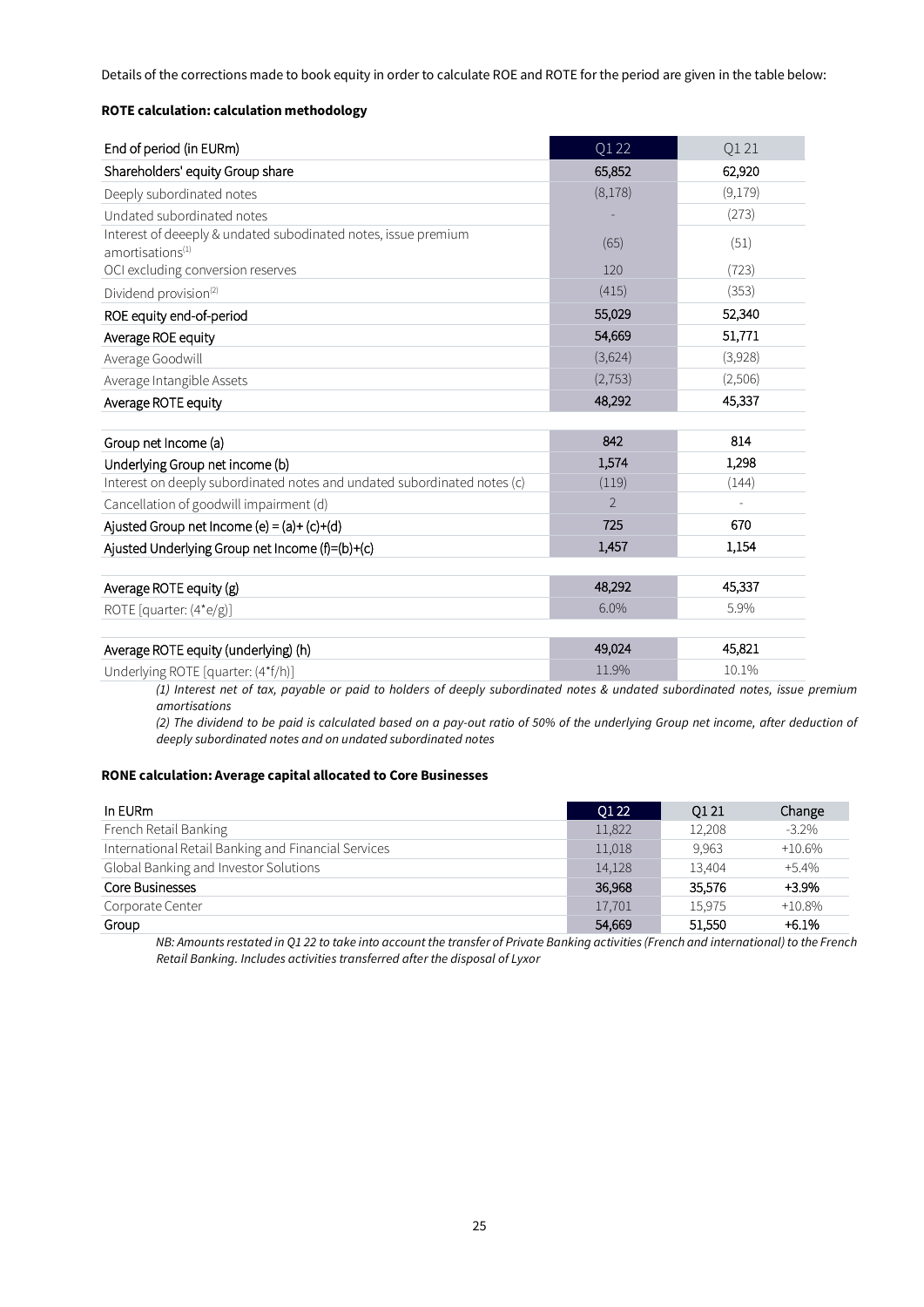#### **8 - Net assets and tangible net assets**

Net assets and tangible net assets are defined in the methodology, page 46 of the Group's 2022 Universal Registration Document. The items used to calculate them are presented below:

| End of period (in EURm)                                                                     | Q1 22                    | 2021     | 2020    |
|---------------------------------------------------------------------------------------------|--------------------------|----------|---------|
| Shareholders' equity Group share*                                                           | 65,852                   | 65,067   | 61,710  |
| Deeply subordinated notes                                                                   | (8,178)                  | (8,003)  | (8,830) |
| Undated subordinated notes                                                                  | $\overline{\phantom{a}}$ |          | (264)   |
| Interest of deeeply & undated subodinated notes, issue premium amortisations <sup>(1)</sup> | (65)                     | 20       | 19      |
| Bookvalue of own shares in trading portfolio                                                | (78)                     | 37       | 301     |
| Net Asset Value*                                                                            | 57,531                   | 57,121   | 52,936  |
| Goodwill                                                                                    | (3,624)                  | (3,624)  | (3,928) |
| Intangible Assets                                                                           | (2,773)                  | (2, 733) | (2,484) |
| Net Tangible Asset Value*                                                                   | 51,134                   | 50,764   | 46,524  |
|                                                                                             |                          |          |         |
| Number of shares used to calculate NAPS**                                                   | 831,044                  | 831,162  | 848,859 |
| Net Asset Value per Share                                                                   | 69.2                     | 68.7     | 62.4    |
| Net Tangible Asset Value per Share                                                          | 61.5                     | 61.1     | 54.8    |

*(\*) Amounts restated compared with the financial statements published in 2020 (See Note1.7 of the 2021 financial statements) (\* \*) The number of shares considered is the number of ordinary shares outstanding as at end of period, excluding treasury shares and buybacks, but including the trading shares held by the Group. In accordance with IAS 33, historical data per share prior to the date of detachment of a preferential subscription right are restated by the adjustment coefficient for the transaction (1) Interest net of tax, payable or paid to holders of deeply subordinated notes & undated subordinated notes, issue premium amortisations*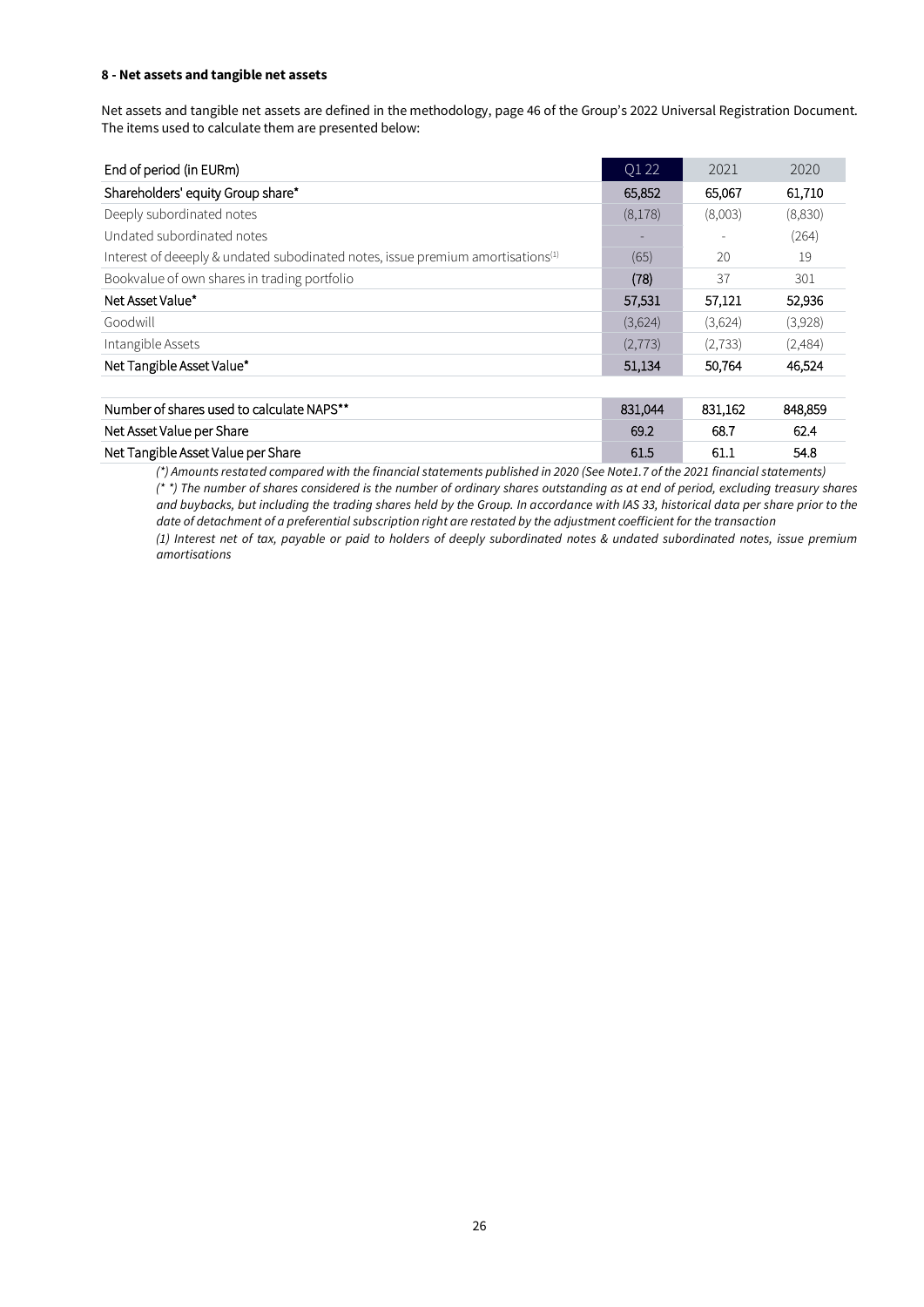#### **9 - Calculation of Earnings Per Share (EPS)**

The EPS published by Societe Generale is calculated according to the rules defined by the IAS 33 standard (see page 45 of Societe Generale's 2022 Universal Registration Document). The corrections made to Group net income in order to calculate EPS correspond to the restatements carried out for the calculation of ROE and ROTE. As specified on page 45 of Societe Generale's 2022 Universal Registration Document, the Group also publishes EPS adjusted for the impact of non-economic and exceptional items presented in methodology note No. 5 (underlying EPS).

The calculation of Earnings Per Share is described in the following table:

| Average number of shares (thousands)                                          | Q1 22   | 2021    | 2020    |
|-------------------------------------------------------------------------------|---------|---------|---------|
| Existing shares                                                               | 845,248 | 853,371 | 853,371 |
| Deductions                                                                    |         |         |         |
| Shares allocated to cover stock option plans and free shares awarded to staff | 6,021   | 3,861   | 2,987   |
| Other own shares and treasury shares                                          | 8,124   | 3,249   |         |
| Number of shares used to calculate EPS*                                       | 831,103 | 846,261 | 850,385 |
| Group net Income                                                              | 842     | 5.641   | (258)   |
| Interest on deeply subordinated notes and undated subordinated notes          | (119)   | (590)   | (611)   |
| Capital gain net of tax on partial buybacks                                   | ٠       | ٠       |         |
| Adjusted Group net income                                                     | 723     | 5,051   | (869)   |
| EPS (in EUR)                                                                  | 0.87    | 5.97    | (1.02)  |
| Underlying EPS** (in EUR)                                                     | 1.00    | 5.52    | 0.97    |

*(\*) The number of shares considered is the average number of ordinary shares outstanding during the period, excluding treasury shares and buybacks, but including the trading shares held by the Group*

*(\*\*) Calculated on the basis of underlying Group net income (excluding linearisation of IFRIC 21)*

#### **10 - The Societe Generale Group's Common Equity Tier 1 capital**

It is calculated in accordance with applicable CRR2/CRD5 rules. The fully loaded solvency ratios are presented pro forma for current earnings, net of dividends, for the current financial year, unless specified otherwise. When there is reference to phased-in ratios, these do not include the earnings for the current financial year, unless specified otherwise. The leverage ratio is also calculated according to applicable CRR2/CRD5 rules including the phased-in following the same rationale as solvency ratios.

NB (1) The sum of values contained in the tables and analyses may differ slightly from the total reported due to rounding rules.

(2) All the information on the results for the period (notably: press release, downloadable data, presentation slides and supplement) is available on Societe Generale's website www.societegenerale.com in the "Investor" section.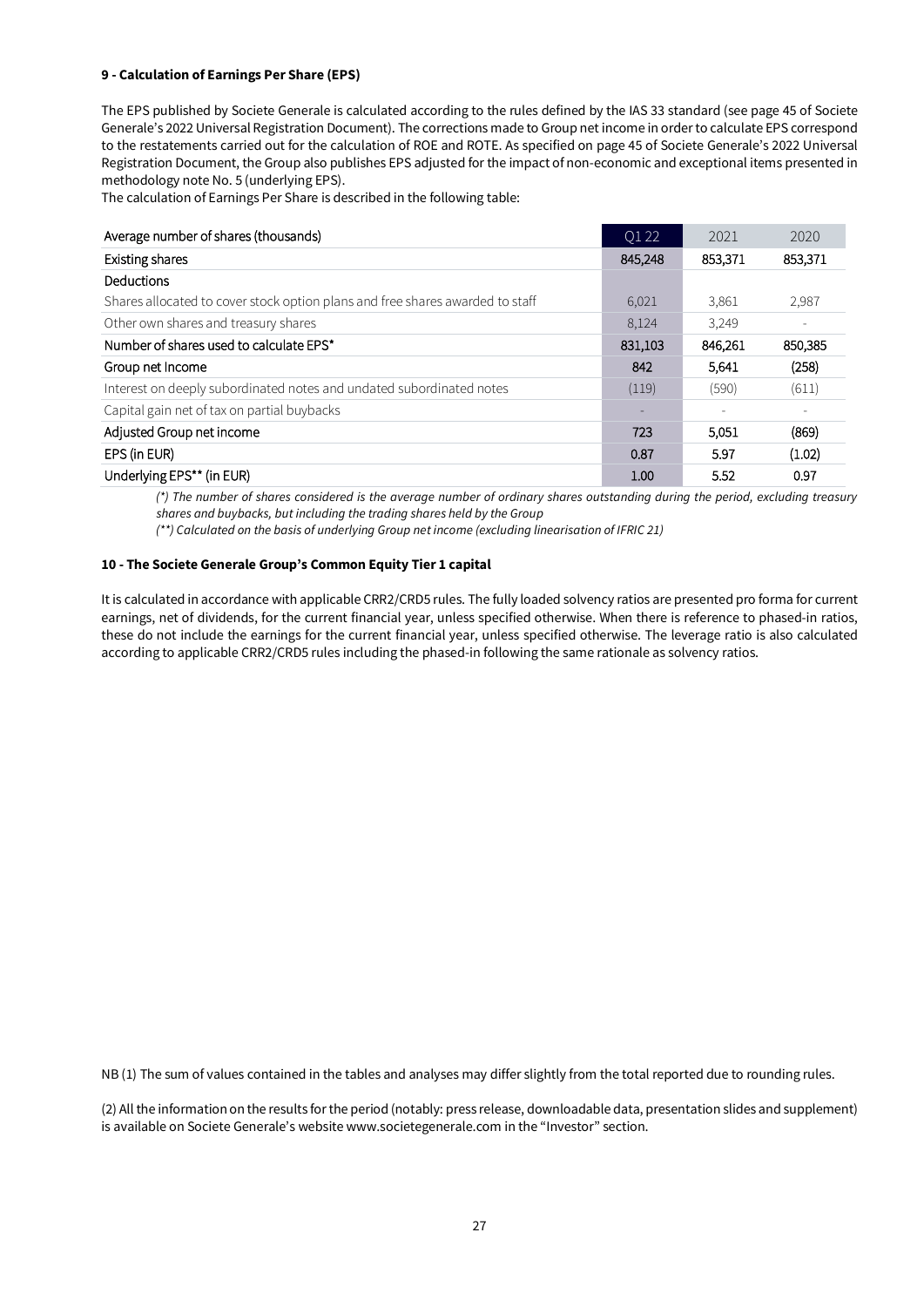# 2.3 Financial policy

### **Group debt policy – Update of pages 53 and 54 of the 2022 Universal Registration Document**



#### **GROUP LONG-TERM SECURITIES DEBT AT 31.03.2022: EUR 162.3bn**

#### **COMPLETION OF THE FINANCING PROGRAMME AT END-MARCH 2022: EUR 16.4bn**



# 2.4 Statement on post-closing events

#### **Update of the page 57 of the 2022 Universal Registration Document**

Since the end of the last financial period, other than those described in the amendment to the universal registration document filed with the AMF on May 5<sup>th</sup>, 2022 under n° D-22-0080-A01, no significant change in the financial performance of the group occurred.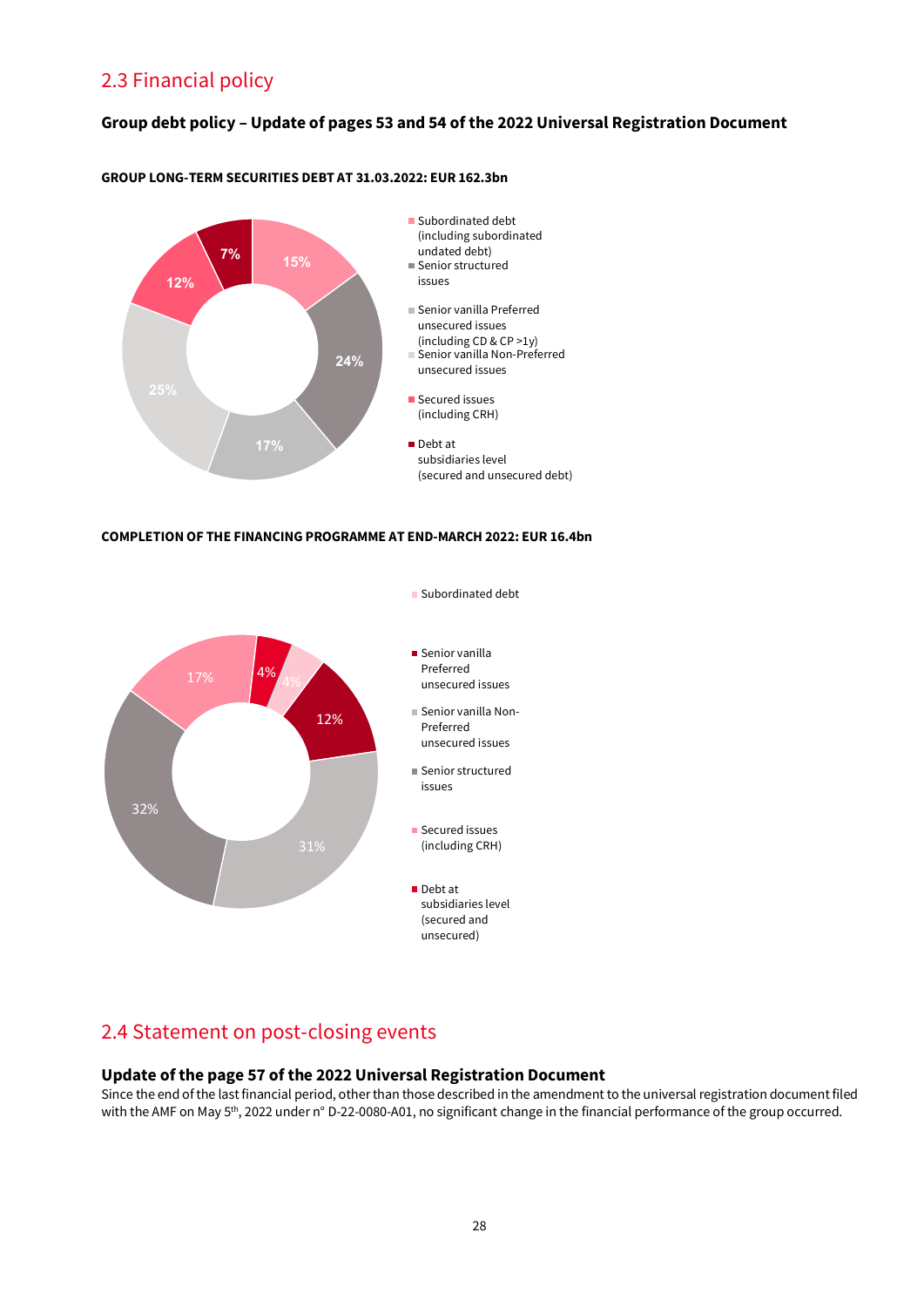# **3. BOARD OF DIRECTORS**

#### **COMPOSITION OF THE BOARD OF DIRECTORS, CHANGES IN 2021**

In May 2021, Henri Poupart-Lafarge was appointed Director, while Jean-Bernard Lévy, who did not seek a further appointment, completed his final term of office as Director. Lubomira Rochet, Alexandra Schaapveld, France Houssaye and William Connelly were reappointed Directors. Sébastien Wetter was appointed Director in the new position of Director representing employee shareholders. Johan Praud was elected Director by group employees after David Leroux decided not to run for a further term.

| Director/ Non-voting                    |        |                    |                  | Initial year of | End of<br>term of<br>office | Number of<br>years on the |          | Independent Member of a Board           | Number of<br>terms of office<br>held in listed | Number of     |
|-----------------------------------------|--------|--------------------|------------------|-----------------|-----------------------------|---------------------------|----------|-----------------------------------------|------------------------------------------------|---------------|
| Director                                | Gender | Age <sup>(1)</sup> | Nationality      | appointment     | (GM)                        | Board <sup>(2</sup>       | Director | Committee                               | companies                                      | shares        |
| Lorenzo BINI SMAGHI                     |        |                    |                  |                 |                             |                           |          |                                         |                                                |               |
| Chairman of the Board<br>of Directors   |        |                    |                  |                 |                             |                           |          |                                         |                                                |               |
| Director                                | М      | 65                 | Italian          | 2014            | 2022                        | 8                         | Yes      |                                         | 1                                              | 2,174         |
| Frédéric OUDÉA                          |        |                    |                  |                 |                             |                           |          |                                         |                                                |               |
| Chief Executive Officer                 |        |                    |                  |                 |                             |                           |          |                                         |                                                | 243,660       |
| Director                                | М      | 58                 | French           | 2009            | 2023                        | 13                        | No       |                                         | 2                                              | $2,465^{(7)}$ |
| <b>William CONNELLY</b>                 |        |                    |                  |                 |                             |                           |          | Chairman of the<br>$CR^{(3)}$           |                                                |               |
| Director                                | М      | 63                 | French           | 2017            | 2025                        | 5                         | Yes      | CONOM <sup>(4)</sup>                    | 3                                              | 2,173         |
| Jérôme CONTAMINE                        |        |                    |                  |                 |                             |                           |          | Chairman of the<br>COREM <sup>(6)</sup> |                                                |               |
| Director                                | М      | 64                 | French           | 2018            | 2022                        | 4                         | Yes      | CACI <sup>(5)</sup>                     | $\overline{2}$                                 | 1,069         |
| <b>Diane CÔTÉ</b>                       |        |                    |                  |                 |                             |                           |          | CACI <sup>(5)</sup>                     |                                                |               |
| Director                                | F      | 58                 | Canadian         | 2018            | 2022                        | 4                         | Yes      | $CR^{(3)}$                              | 1                                              | 1,000         |
| Kyra HAZOU                              |        |                    | British/         |                 |                             |                           |          | CACI <sup>(5)</sup>                     |                                                |               |
| Director                                | F      | 65                 | American         | 2011            | 2023                        | 11                        | Yes      | $CR^{(3)}$                              | 1                                              | 1,086         |
| France HOUSSAYE <sup>(8)</sup>          |        |                    |                  |                 |                             |                           |          |                                         |                                                |               |
| Director                                | F      | 54                 | French           | 2009            | 2024                        | 13                        | No       | COREM <sup>(6)</sup>                    | 1                                              |               |
| <b>Annette MESSEMER</b>                 |        |                    |                  |                 |                             |                           |          | $CR^{(3)}$                              |                                                |               |
| Director                                | F      | 57                 | German           | 2020            | 2024                        | $\overline{2}$            | Yes      | CACI <sup>(5)</sup>                     | 3                                              | 1,000         |
| Gérard MESTRALLET                       |        |                    |                  |                 |                             |                           |          | Chairman of the<br>CONOM <sup>(4)</sup> |                                                |               |
| Director                                | М      | 72                 | French           | 2015            | 2023                        | 7                         | Yes      | COREM <sup>(6)</sup>                    | 1                                              | 1,200         |
| Juan Maria NIN<br>GÉNOVA                |        |                    |                  |                 |                             |                           |          | $CR^{(3)}$                              |                                                |               |
| Director                                | М      | 68                 | Spanish          | 2016            | 2024                        | 6                         | Yes      | COREM <sup>(6)</sup>                    | $\mathbf{1}$                                   | 1,629         |
| <b>Henri POUPART-</b><br><b>LAFARGE</b> |        |                    |                  |                 |                             |                           |          |                                         |                                                |               |
| Director                                | М      | 52                 | French           | 2021            | 2025                        | $\mathbf{1}$              | Yes      | CONOM <sup>(4)</sup>                    | $\overline{2}$                                 | 1,000         |
| Johan PRAUD(8)                          |        |                    |                  |                 |                             |                           |          |                                         |                                                |               |
| <b>Director</b>                         | М      | 36                 | French           | 2021            | 2024                        | $\mathbf{1}$              | No       |                                         | 1                                              |               |
| Lubomira ROCHET                         |        |                    | French/          |                 |                             |                           |          |                                         |                                                |               |
| Director                                | F      | 44                 | <b>Bulgarian</b> | 2017            | 2025                        | 5                         | Yes      | CONOM <sup>(4)</sup>                    | 3                                              | 1,000         |
| Alexandra<br><b>SCHAAPVELD</b>          |        |                    |                  |                 |                             |                           |          | Chairman of the<br>CACI <sup>(5)</sup>  |                                                |               |
| Director                                | F      | 63                 | Dutch            | 2013            | 2025                        | 9                         | Yes      | $CR^{(3)}$                              | 3                                              | 3,069         |
| Sébastien WETTER                        |        |                    |                  |                 |                             |                           |          |                                         |                                                | 3,165         |
| Director                                | М      | 50                 | French           | 2021            | 2025                        | $\mathbf{1}$              | No       |                                         | 1                                              | $5,112^{(7)}$ |
| Jean-Bernard LÉVY                       |        |                    |                  |                 |                             |                           |          |                                         |                                                |               |
| Non-voting Director                     | М      | 65                 | French           | 2021            | 2023                        |                           |          |                                         |                                                | Inapplicable  |

*(1) Age at 1 January 2022.*

*(2) At the date of the next General Meeting, to be held on 17 May 2022.*

*(3) Risk Committee.*

*(4) Nomination and Corporate Governance Committee.*

*(5) Audit and Internal Control Committee.*

*(6) Compensation Committee.*

*(7) Via Societe Generale Actionnariat (Fonds E).*

*(8) Directors representing the employees.*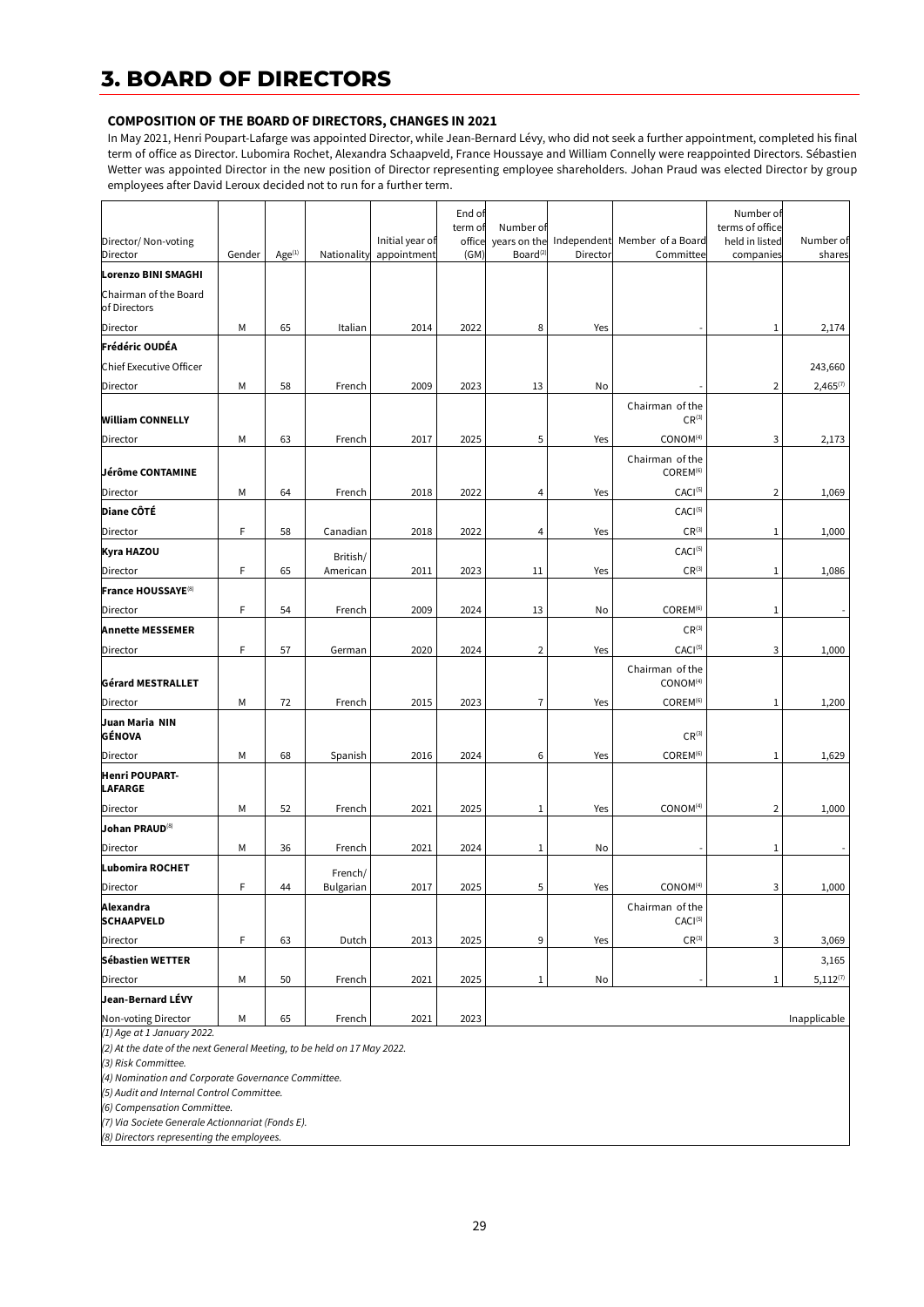# **4. RISKS AND CAPITAL ADEQUACY**

### 4.1 Risk factors

### **Update of the paragraphs 4.1.1.1, 4.1.1.3 and 4.1.4.3 (pages 148 to 160) of the 2022 Universal Registration Document**

#### **4.1.1 Risks related to the macroeconomic, geopolitical, market and regulatory environments**

#### **4.1.1.1****The global economic and financial context, geopolitical tensions, as well as the market environment in which the Group operates, may adversely affect its activities, financial position and results of operations.**

As a global financial institution, the Group's activities are sensitive to changes in financial markets and economic conditions generally in Europe, the United States and elsewhere around the world. At 31 March 2022, the Group's EAD to credit and counterparty risks were concentrated in Europe and the United States (together accounting for 88%), with a predominant exposure to France (45% of EAD). The other exposures concern Western Europe excluding France (accounting for 20%), North America (accounting for 14%), Eastern European members of the European Union (accounting for 7%) and Eastern Europe excluding the European Union (accounting for 2%). The Group could face significant deteriorations in market and economic conditions resulting from, in particular, crises affecting capital or credit markets, liquidity constraints, regional or global recessions, sharp fluctuations in commodity prices (notably oil and natural gas), currency exchange rates or interest rates, inflation or deflation, rating downgrades, restructuring or defaults of sovereign or private debt, or adverse geopolitical events (including acts of terrorism and military conflicts). Such events, which can develop quickly and thus may not have been anticipated and hedged, could affect the Group's operating environment for short or extended periods and have a material adverse effect on its financial position, cost of risk and results of operations.

The economic and financial environment remains exposed to intensifying geopolitical risks. The war in Ukraine which began in February 2022 has led to historically high tensions between Russia and Western countries, with significant potential impacts on global growth and energy and raw materials prices, as well as a humanitarian impact. Considering the strong uncertainty around this situation, both in terms of duration and magnitude, these disruptions could persist throughout 2022 and have a significant impact on the activity and profitability of certain Group counterparties in 2022.

The exceptional economic and financial sanctions put in place by a large number of countries, particularly in Europe and the United States, against Russia and Belarus could significantly affect operators with links to Russia, with a material impact on the Group's risks (credit and counterparty, market, reputation, compliance, legal, operational, etc.). Any new international sanction or Russian countermeasure could have an impact on the global economy and consequently on the Group's risks. The Group will continue to analyze in real time the global impact of the evolution of this crisis and to take all measures deemed necessary to comply with applicable regulations.

This crisis could also generate strong volatility on the financial markets and a significant drop in the price of certain financial assets. Certain counterparties could experience payment defaults, with consequences that are difficult to anticipate for the Group.

As of 11 April 2022, Societe Generale ceased its banking and insurance activities in Russia and announced the signing of a sale and purchase agreement to sell its entire stake in Rosbank and the Group's Russian insurance subsidiaries to Interros Capital.

Furthermore, the situation related to the Covid-19 crisis is a further aggravating factor in the various risks faced by the Group.

In the context of the Covid-19 pandemic and the war in Ukraine, disruptions in global supply chains linked among other things to port congestion, accompanied by tensions in the labor market, and rising energy prices are leading to higher inflation globally, particularly in Europe where for example natural gas prices have risen sharply and remain highly volatile.

In the United States, inflationary pressures are also driven by the massive government stimulus package implemented to cope with the Covid-19 pandemic, which has strongly boosted demand. Emerging countries are also facing inflationary pressures, particularly in connection with the increase in food prices, which represent a larger share of the consumer basket.

After a long period of low interest rates, the current inflationary environment is contributing to the emergence of a higher interest rate regime and could lead global central banks to gradually raise rates. Valuation levels have increased in recent years in a context of particularly low risk premiums. They could be affected by rising interest rates. Central banks in emerging countries have already started their monetary tightening cycle from the beginning of 2021 and have been followed by major central banks such as the Bank of England and the US Federal Reserve (Fed). Rate increases are expected to continue in order to fight inflation, and the European Central Bank (ECB) is expected to make its first rate increase by the end of 2022.

In France, the Group's principal market, the good growth performance during the 2016-2019 period and low interest rates have fostered an upturn in the housing market. A reversal of activity in this area could have a material adverse effect on the Group's asset value and business, by decreasing demand for loans and resulting in higher rates of non-performing loans.

In the event of further inflationary pressures or overreaction by central banks, a sharp correction could be observed in the financial markets due to increased risk aversion, widening credit spreads and a general appreciation of the US dollar. This could particularly affect emerging countries whose debt is mainly denominated in US dollars, such as sub-Saharan African countries and Turkey.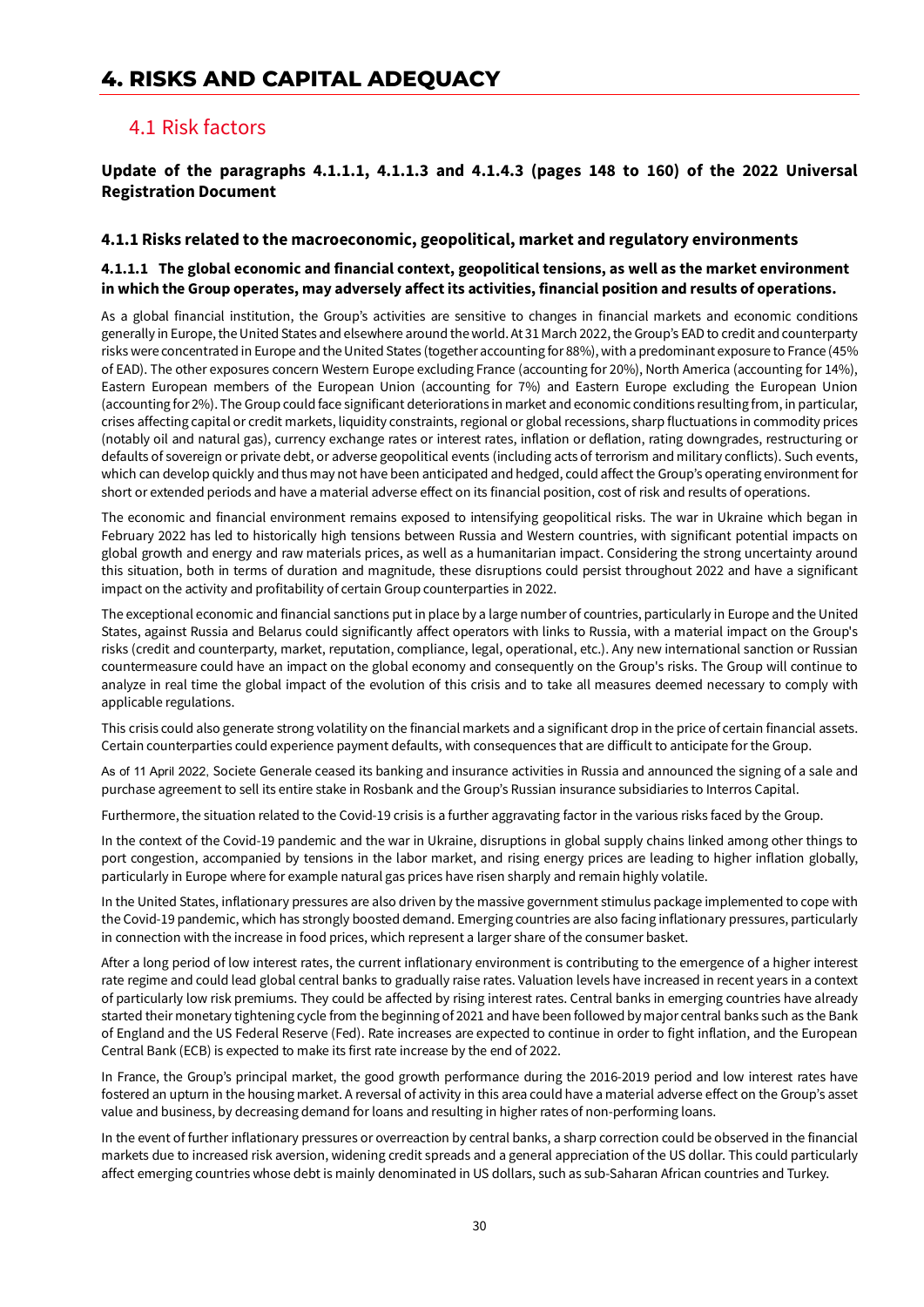The Group also operates in emerging markets in Central Europe and Africa/Middle East (4% of the Group's credit exposure). These markets may be adversely affected by uncertainty factors and specific risks, such as a new additional increase in oil and natural gas prices, which would weigh on the financial position of importing countries. The correction of macroeconomic or budgetary imbalances that would result could be imposed by the markets with an impact on growth and on exchange rates.

In the longer term, the energy transition to a "low-carbon economy" could adversely affect fossil energy producers, energy-intensive sectors of activity and the countries that depend on them. In addition, capital markets (including foreign exchange activity) and securities trading activities in emerging markets may be more volatile than those in developed markets and may also be vulnerable to certain specific risks, such as political instability and currency volatility. These elements could negatively impact the Group's activity and results of operations.

Furthermore, the confrontation between US and China brings trade tensions and the risk of a technological divide. In Africa, a series of coups d'etat have served as a reminder of the fragility of the institutional frameworks of the Sahel countries exposed to terrorism.

Regarding the financial markets, in the context of Brexit, the subject of non-equivalence of clearing houses (central counterparties - CCPs) remains a point of vigilance, with possible impacts on financial stability, particularly in Europe, and on the Group's activity.

The Group's results are thus significantly exposed to economic, financial, political and geopolitical conditions in the principal markets in which it operates.

#### **4.1.1.3 The Group's failure to achieve its strategic and financial objectives disclosed to the market could have an adverse effect on its business, results of operations and the value of its financial instruments.**

At the time of the publication of its annual results on 10 February 2022, the Group announced to target an underlying cost/income ratio (excluding the Single Resolution Fund - SRF) between 66% and 68% in 2022 and with further improvement thereafter. Furthermore, the Group is steering its CET1 ratio with a buffer above 200 to 250 basis points over the regulatory requirement, defined as the Maximum Distributable Amount (MDA), including under Basel IV.

On the occasion of the financial results' publication as of 5 May 2022, the Group specified that the cost of risk was expected to be between 30 and 35 basis points in 2022.

These expectations are based on a number of assumptions related to the macroeconomic, geopolitical and health context. The nonoccurrence of these assumptions (including in the event of the occurrence of one or more of the risks described in this section) or the occurrence of unanticipated events could compromise the achievement of Group's financial objectives and negatively affect its activity, results and financial situation.

More precisely, the Group's "Vision 2025" project anticipates the merger between the Retail Banking network of Société Générale in France and Crédit du Nord. Although this project has been designed to enable a controlled deployment, the merger could have a short-term material adverse effect on the Group's business, financial position and costs. System reconciliations could face delays, delaying part of the expected merger benefits. The project could lead to the departure of a number of employees, requiring replacements and efforts related to new employee training, thus potentially generating additional costs. The merger could also lead to the departure of a portion of the Group's customers, resulting in loss of revenue. The legal and regulatory aspects of the transaction could result in delays or additional costs.

Following the announcement of the acquisition project of LeasePlan by ALD on 6 January 2022, Société Générale and ALD announced on 22 April 2022 the signature of a framework agreement, with the aim of creating a global leader in mobility solutions.

In April 2022, Societe Generale announced the signing by Boursorama of a definitive partnership agreement with ING to offer ING's online banking customers in France the best alternative banking solution, with a simplified subscription process and exclusive offers on underwritten products and services.

The Group may however face an execution risk on these strategic projects, which are to be carried out simultaneously. Any difficulty encountered during the process of integrating activities (particularly from a human resource standpoint) is likely to result in higher integration costs and lower-than-anticipated savings, synergies or benefits. Moreover, the process of integrating the acquired operational businesses into the Group could disrupt the operations of one or more of its subsidiaries and divert management's attention, which could have a negative impact on its business and results. These acquisitions may not materialize, in whole or in part, resulting in a reduced level of expected earnings.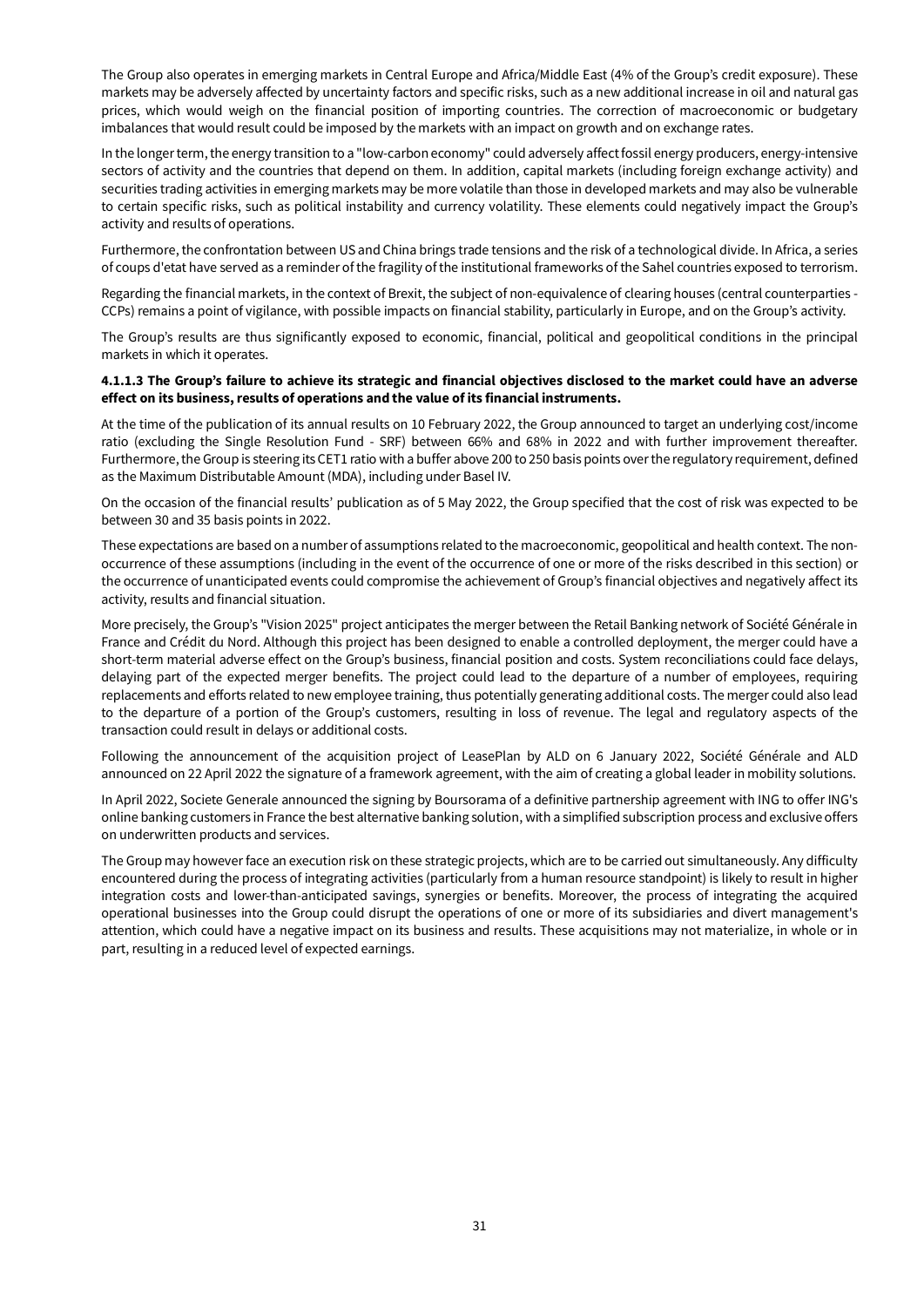### **4.1.4 Operational risks (including risk of inappropriate conduct) and model risks**

#### **4.1.4.3 Operational failure, termination or capacity constraints affecting institutions the Group does business with, or failure of information technology systems could have an adverse effect on the Group's business and result in losses and damages to its the reputation.**

Any dysfunction, failure or interruption of service of the Group's communication and information systems or the systems of its external partners, even brief and temporary, could result in significant disruptions to the Group's business. Such incidents could result in significant costs related to information retrieval and verification, loss of revenue, loss of customers, litigation with counterparties or customers, difficulties in managing market operations and short-term refinancing, and ultimately damage to the Group's reputation.

The Group is exposed to the risk of operational failure or capacity constraints in its own systems and in the systems of third parties, including those of financial intermediaries that it uses to facilitate cash settlement or securities transactions (such as clearing agents and houses and stock exchanges), as well as those of clients and other market participants. The international tensions linked to the situation in Ukraine and the sanctions that have been put in place and those that may be put in place in the future could also lead to operational difficulties within the Rosbank subsidiary whose sale by the Group could be delayed or face unforeseen complications.

The interconnections between various financial institutions, clearing houses, stock exchanges and service providers, including external cloud services, increase the risk that the operational failure of any one of them could lead to an operational failure of the entire sector, which could have an adverse impact on the Group's ability to conduct its business and could therefore result in losses. This risk is likely to be increased by industry concentration, whether among market participants or financial intermediaries, as complex and disparate systems need to be integrated, often on an accelerated basis.

The Group is also subject to various regulatory reforms and major internal strategic projects that may lead to operational disruptions and have an impact on the Group's operations, the accounting of transactions and their tax or prudential treatment, and on the Group's results in the event of poor project management and understanding of operational risks. Examples include the IBOR interbank rate reform, which aims to ensure the continuity of contracts indexed on interbank rates, or the internal project to merge the Société Générale and Crédit du Nord retail networks, with the transfer of Crédit du Nord's information system to the Société Générale information system.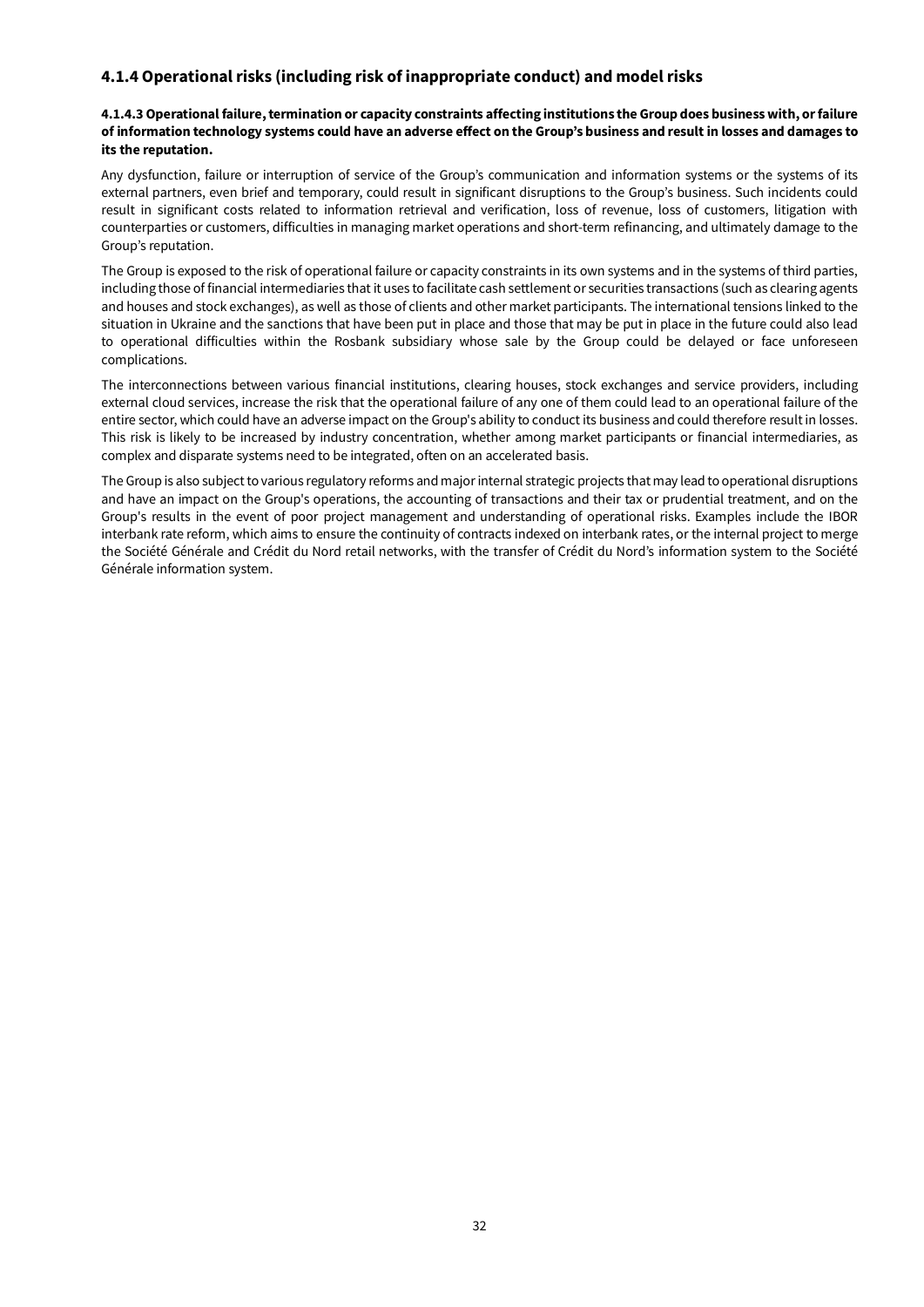# 4.2 Regulatory ratios

### **4.2.2 Prudential ratio management – Update of pages 186 of the 2022 Universal Registration Document**

During the first quarter of 2022, Societe Generale issued USD 750m (equivalent to EUR 676m) of subordinated 21NC20 Tier 2 bonds. In addition, the Group announced the redemption, at first call date, of AUD 125m subordinated Tier 2 bonds, issued in June 2015.

### **4.2.3 Extract from the presentation dated March 31, 2022: First quarter 2022 results (and supplements)**

#### **RISK-WEIGHTED ASSETS\* (CRR2/CRD5, in EUR bn)**



Update of the page 188 of the 2022 Registration Document

*\* Phased-in Risk-Weighted Asset including IFRS 9 phasing since Q3 20. Includes the entities reported under IFRS 5 until disposal*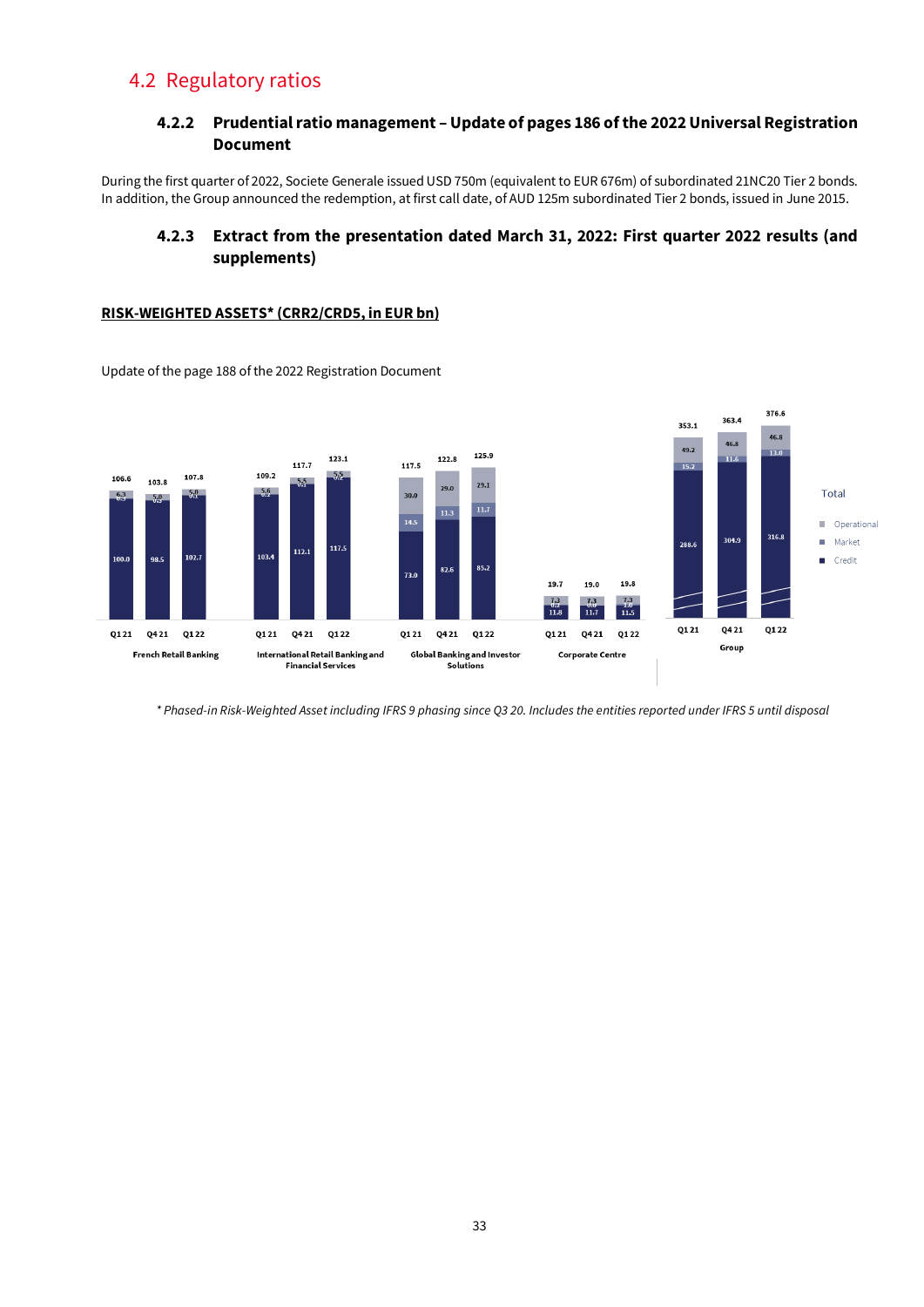#### **Phased-in Common Equity Tier 1, Tier 1 and Total Capital**

Update of the page 187 of the 2022 Registration Document

| In EURbn                                                   | 31.03.2022 | 31.12.2021 |
|------------------------------------------------------------|------------|------------|
| <b>Shareholder equity Group share</b>                      | 65.9       | 65.1       |
| Deeply subordinated notes*                                 | (8.2)      | (8.0)      |
| Undated subordinated notes*                                | 0.0        | 0.0        |
| Dividend to be paid & interest on subordinated notes $(1)$ | (2.8)      | (2.3)      |
| Goodwill and intangible                                    | (5.2)      | (5.2)      |
| Non controlling interests                                  | 4.4        | 4.6        |
| Deductions and regulatory adjustments                      | (5.4)      | (4.3)      |
| <b>Common Equity Tier 1 Capital</b>                        | 48.7       | 49.8       |
| Additionnal Tier 1 Capital                                 | 8.2        | 8.1        |
| <b>Tier 1 Capital</b>                                      | 56.9       | 57.9       |
| Tier 2 capital                                             | 10.5       | 10.6       |
| Total capital (Tier 1 + Tier 2)                            | 67.5       | 68.5       |
| <b>Risk-Weighted Assets</b>                                | 377        | 363        |
| <b>Common Equity Tier 1 Ratio</b>                          | 12.9%      | 13.7%      |
| <b>Tier 1 Ratio</b>                                        | 15.1%      | 15.9%      |
| <b>Total Capital Ratio</b>                                 | 17.9%      | 18.8%      |

*Ratios based on the CRR2/CDR5 rules as published in June 2019, including Danish compromise for insurance (see Methodology). Ratio fully loaded at 12.8% and IFRS 9 phasing at +12bp.*

*(1) The dividend to be paid is calculated based on a pay-out ratio of 50% of the underlying Group net income, after deduction of deeply subordinated notes and on undated subordinated notes* 

*\* Excluding issue premia on deeply subordinated notes and on undated subordinated notes*

#### **CRR leverage ratio(1)**

Update of the page 190 of the 2022 Registration Document

| In EURbn                                                   | 31.03.2022 | 31.12.2021 |
|------------------------------------------------------------|------------|------------|
| Tier 1 Capital                                             | 56.9       | 57.9       |
| Total prudential balance sheet                             | 1,450      | 1,300      |
| Adjustments related to derivative financial instruments    | (9)        | 9          |
| Adjustments related to securities financing transactions   | 19         | 15         |
| Off-balance sheet exposure (loan and guarantee commitments | 122        | 118        |
| Technical and prudential adjustments                       | (262)      | (252)      |
| inc. central banks exemption                               | (138)      | (118)      |
| Leverage exposure                                          | 1,319      | 1,190      |
| Phased leverage ratio                                      | 4.3%       | 4.9%       |

*(1) Based on CRR2 rules adopted by the European Commission in June 2019. Fully loaded leverage ratio at 4.3% (see Methodology) (2) The prudential balance sheet corresponds to the IFRS balance sheet less entities accounted for through the equity method (mainly insurance subsidiaries).31.12.2020 amount restated on derivative financial instruments (previously adjusted for the leverage exposure).*

*(3) Securities financing transactions: repurchase transactions, securities lending or borrowing transactions and other similar transactions*

*(4) Including reclassification of the miscellaneous adjustments (previously classified on the line relating to derivative exposures)*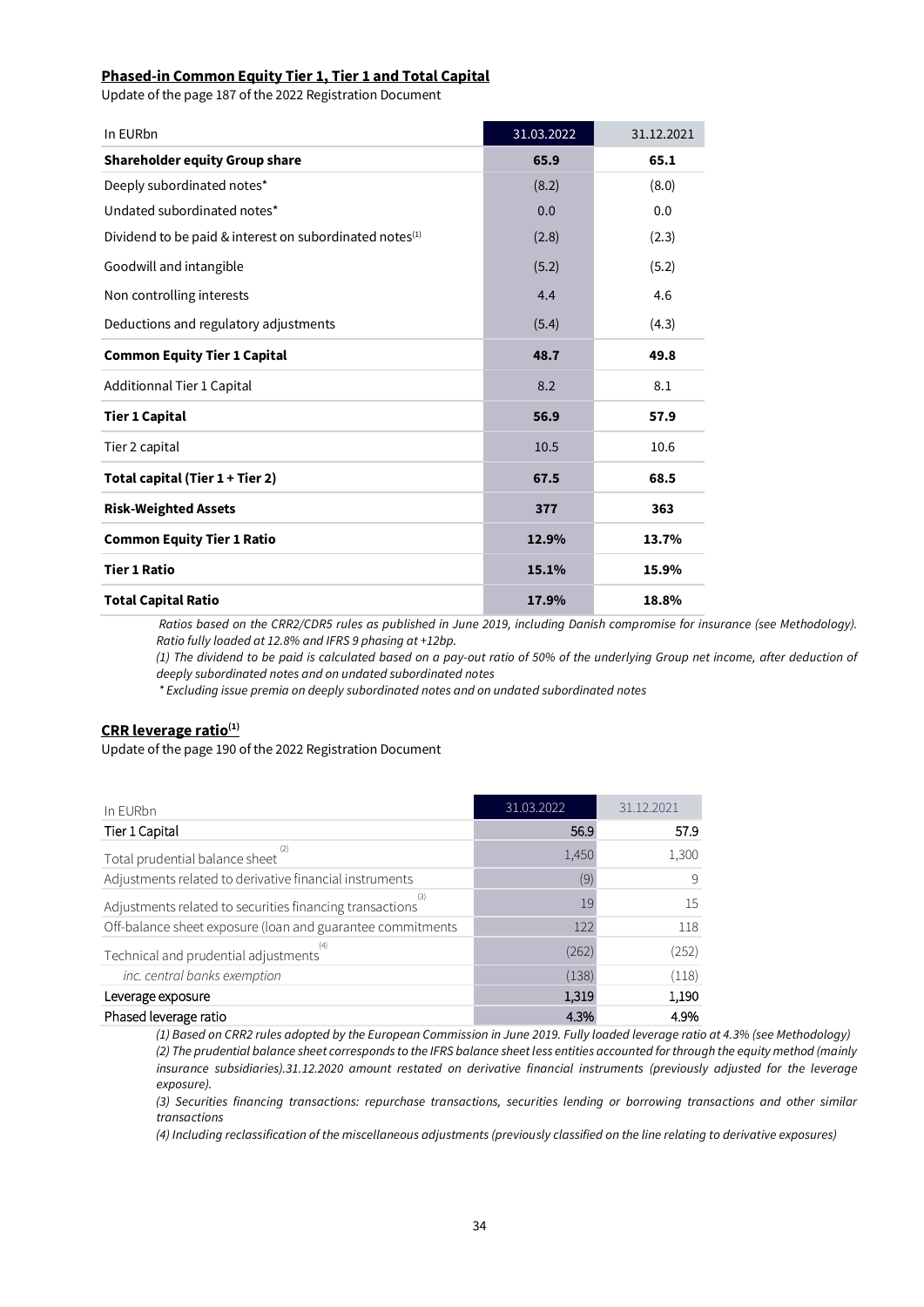#### **Financial conglomerate ratio**

As at 31 December 2021, the financial conglomerate ratio was 150%, consisting of a numerator "Own funds of the Financial Conglomerate" of EUR 76.1 billion, and a denominator "Regulatory requirement of the Financial Conglomerate" of EUR 50.9 billion.

As at 31 December 2020, the financial conglomerate ratio was 153%, consisting of a numerator "Own funds of the Financial Conglomerate" of EUR 75.1 billion, and a denominator "Regulatory requirement of the Financial Conglomerate" of EUR 49.2 billion.

### 4.3 Asset quality

#### **Update of the page 213 of the 2022 Universal Registration Document**

#### **Asset quality**

| In EUR bn                                                                                            | 31.03.2022 | 31.12.2021 | 31.03.2021 |
|------------------------------------------------------------------------------------------------------|------------|------------|------------|
| <b>Performing loans</b>                                                                              | 561.3      | 543.9      | 512.5      |
| inc. Stage 1 book outstandings                                                                       | 491.3      | 479.9      | 442.2      |
| inc. Stage 2 book outstandings                                                                       | 50.7       | 43.5       | 47.6       |
| <b>Non-performing loans</b>                                                                          | 16.9       | 16.5       | 17.4       |
| inc. Stage 3 book outstandings                                                                       | 16.9       | 16.5       | 17.4       |
| Total Gross book outstandings*                                                                       | 578.2      | 560.4      | 529.8      |
| Group Gross non performing loans ratio*                                                              | 2.9%       | 2.9%       | 3.3%       |
| <b>Provisions on performing loans</b>                                                                | 3.1        | 2.8        | 3.1        |
| inc. Stage 1 provisions                                                                              | 1.2        | 1.1        | 1.1        |
| inc. Stage 2 provisions                                                                              | 1.9        | 1, 7       | 2.0        |
| <b>Provisions on non-performing loans</b>                                                            | 8.4        | 8.4        | 8.9        |
| inc. Stage 3 provisions                                                                              | 8.4        | 8.4        | 8.9        |
| <b>Total provisions</b>                                                                              | 11.4       | 11.2       | 11.9       |
| Group gross non-performing loans ratio (provisions on non-<br>performing loans/non-performing loans) | 49%        | 51%        | 51%        |

*Note: \*Figures calculated on on-balance sheet customer loans and advances, deposits at banks and loans due from banks, finance leases, excluding loans and advances classified as held for sale, cash balances at central banks and other demand deposits, in accordance with the EBA/ITS/2019/02 Implementing Technical Standards amending Commission Implementing Regulation (EU) No 680/2014 with regard to the reporting of financial information (FINREP). The NPL rate calculation was modified in order to exclude from the gross exposure in the denominator the net accounting value of the tangible assets for operating lease. Performing and nonperforming loans include loans at fair value through profit or loss which are not eligible to IFRS 9 provisioning and so not split by stage. Historical data restated*

*Data restated excluding loans at fair value through profit or loss which are not eligible to IFRS 9 provisioning*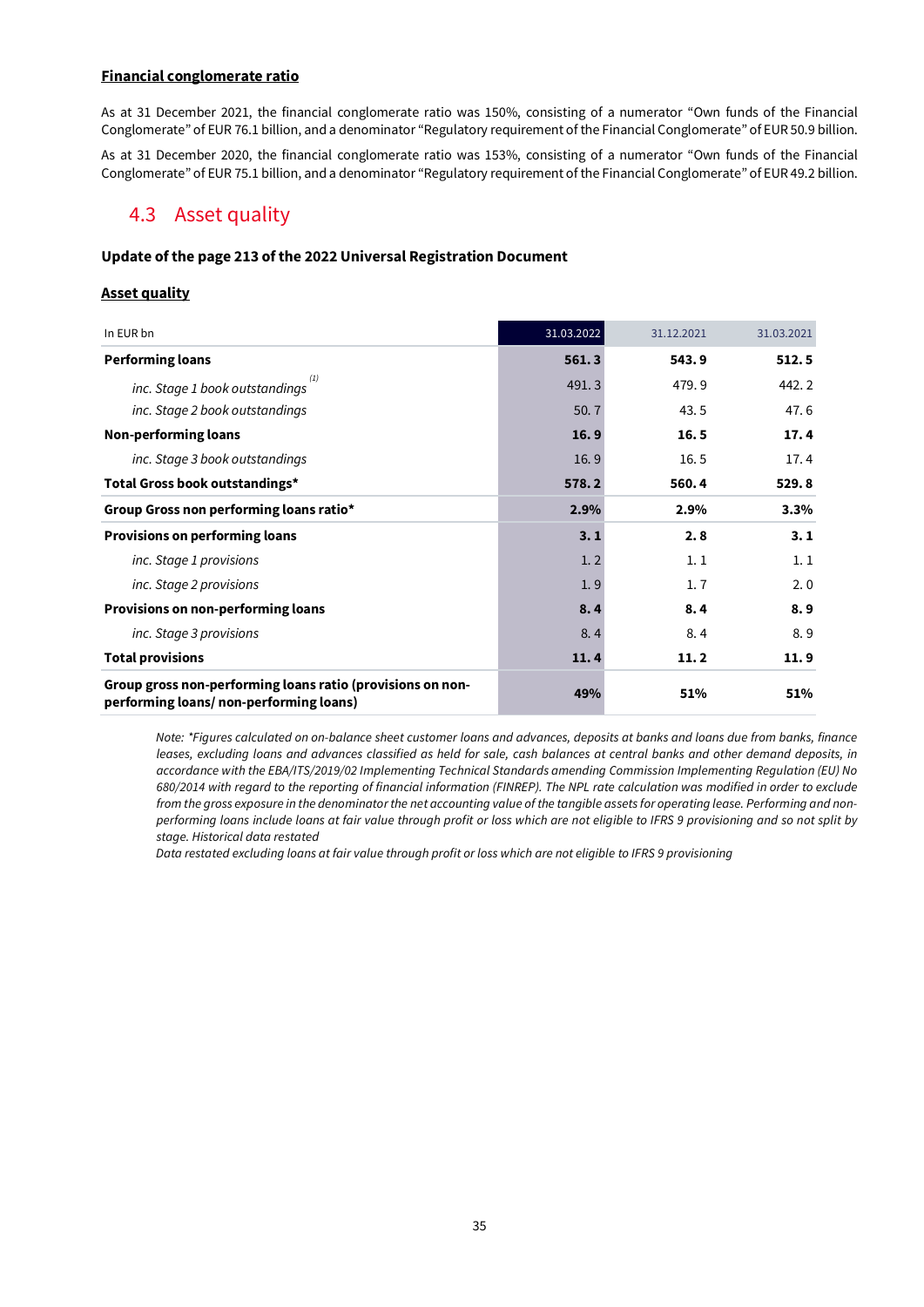# 4.4 Change in trading VaR

#### **Update of the pages 227 and 228 of the 2022 Universal Registration Document**

Quarterly average 99% Value at Risk (VaR), a composite indicator used for the day-to-day monitoring of the market risks incurred by the bank, on the scope of its trading activities, in millions of euros

### **Change in trading var\* and stressed var\*\***



*\* Trading VaR: measurement over one year (i.e. 260 scenarios) of the greatest risk obtained after elimination of 1% of the most unfavourable occurrences*

*\*\* Stressed VaR : Identical approach to VaR (historical simulation with 1-day shocks and a 99% confidence interval), but over a fixed one-year historical window corresponding to a period of significant financial tension instead of a one-year rolling period*

# 4.5 Liquidity risk

#### **Update of the page 248 of the 2022 Universal Registration Document**



#### **LIQUID ASSET BUFFER**

Liquidity Coverage Ratio amounts to 137% on average for Q1 22.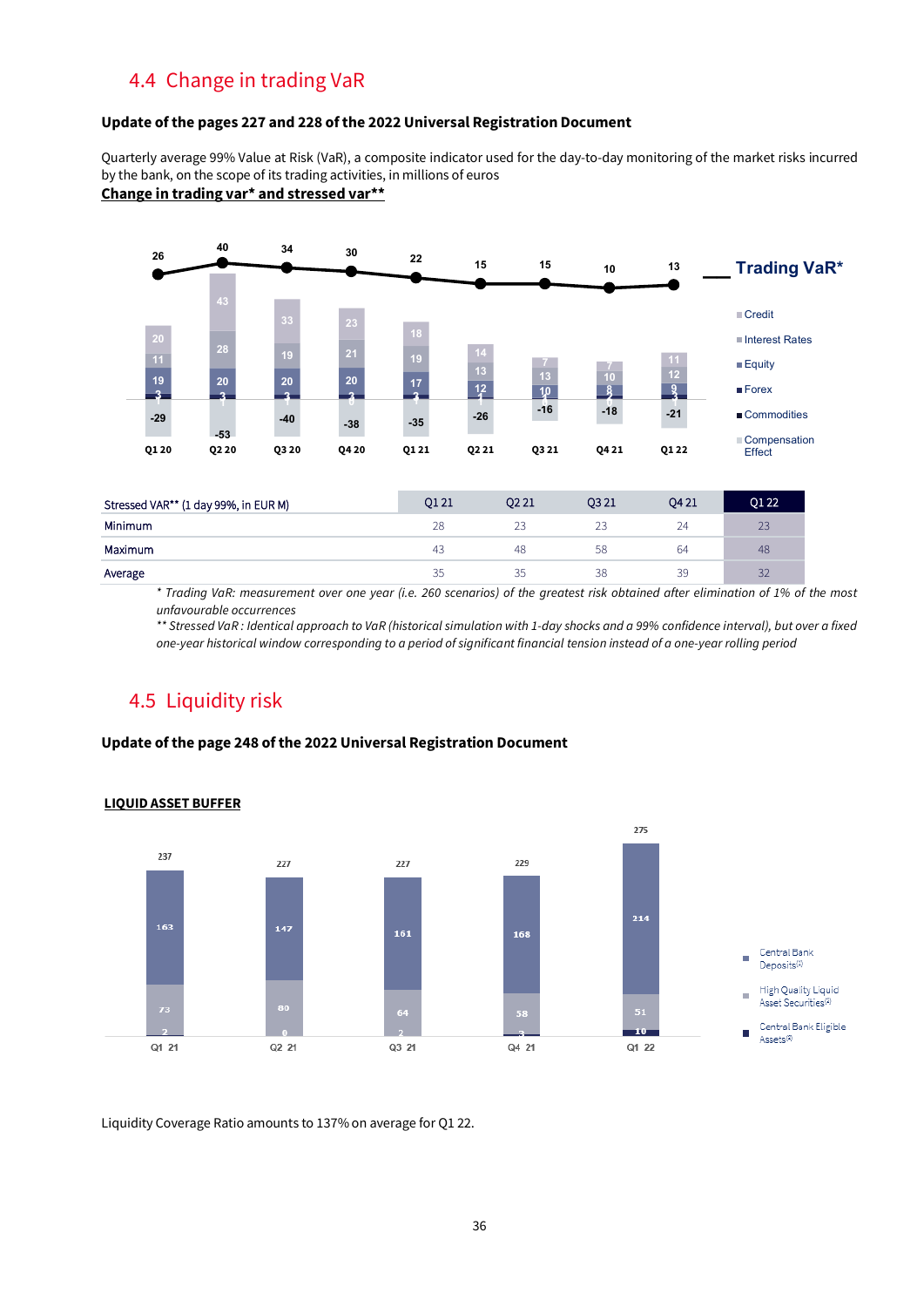# 4.6 Litigation

#### **Update ofthe pages 259 and 534 of the 2022 Universal Registration Document**

Every quarter, the Group reviews in detail the disputes presenting a significant risk. These disputes may lead to the recording of a provision if it becomes probable or certain that the Group will incur an outflow of resources for the benefit of a third party without receiving at least the equivalent value in exchange. These provisions for litigations are classified among the Other provisions included in the Provisions item in the liabilities of the balance-sheet.

No detailed information can be disclosed on either the recording or the amount of a specific provision given that such disclosure would likely seriously prejudice the outcome of the disputes in question.

• In August 2009, Societe Generale Private Banking (Switzerland) ("SGPBS"), along with several other financial institutions, was named as a defendant in a putative class action that was ultimately transferred to the US District Court for the Northern District of Texas. The plaintiffs sought to represent a class of individuals who were customers of Stanford International Bank Ltd. (SIBL), with money on deposit at SIBL and/or holding Certificates of Deposit issued by SIBL as of 16 February 2009. The plaintiffs alleged that they suffered losses as a result of fraudulent activity at SIBL and the Stanford Financial Group or related entities, and that the defendants were responsible for those alleged losses. The plaintiffs further sought to recoup payments made through or to the defendants on behalf of SIBL or related entities on the basis that they were alleged to have been fraudulent transfers. The Official Stanford Investors Committee (OSIC) was permitted to intervene and filed a complaint against SGPBS and the other defendants seeking similar relief. Following motions to dismiss, the Court ultimately in April 2015 permitted the substantial majority of the claims to proceed.

On 7 November 2017, the District Court denied the plaintiffs' motion for class certification. On 3 May 2019, several hundred individual plaintiffs filed motions to intervene in the pending OSIC action seeking recovery in their individual capacities for losses on their Stanford investments. By order of 18 September 2019 the court denied the motions to intervene. One group of plaintiffs appealed the denial, which was rejected by the court of appeal on 3 February 2021, and the remaining group of plaintiffs initiated a separate action in Texas state court in Houston in November 2019, now pending in the Southern District of Texas.

- On 12 February 2021, all parties in the litigation filed motions for summary judgment. SGPBS seeks dismissal of all pending claims, and OSIC, renewing a prior unsuccessful motion for summary judgement seeks return of a USD 95 million transfer to SGPBS in 2008. Discovery has been completed.
- On 19 January 2022, the US District Court for the Northern District of Texas asked the Judicial Panel for Multidistrict Litigation to remand the case to US District Court for the Southern District of Texas in Houston, where it was originally filed, for further proceedings, including trial. The following day, on 20 January 2022, the US District Court for the Northern District of Texas ruled on the pending motions for summary judgment denying SGPBS's and OSIC's motions. The case was formally remanded to the Southern District of Texas in Houston by order of 28 January 2022.
- Notwithstanding the agreements reached in 2018 with the US authorities regarding certain London Interbank Offered Rates and the Euro Interbank Offered Rate ("the IBOR matter") the dismissal on 30 November 2021 of the legal proceedings brought by the DOJ in this matter (see chapter 4.11 of the Universal Registration Document), the Bank continues to defend civil proceedings in the United States (as described below) and has responded to information requests received from other authorities, including the Attorneys General of various States of the United States and the New York Department of Financial Services.

In the United States, Societe Generale, along with other financial institutions, has been named as a defendant in putative class actions involving the setting of US Dollar Libor, Japanese Yen Libor, and Euribor rates and trading in instruments indexed to those rates. Societe Generale has also been named in several individual (non-class) actions concerning the US Dollar Libor rate. All of these actions are pending in the US District Court in Manhattan (the "District Court").

As to US Dollar Libor, all claims against Societe Generale were dismissed by the District Court or voluntarily dismissed by the plaintiffs, except in two putative class actions and one individual action that are effectively stayed. The class plaintiffs and a number of individual plaintiffs appealed the dismissal of their antitrust claims to the United States Court of Appeals for the Second Circuit ("Second Circuit"). On 30 December 2021, the Second Circuit reversed the dismissal and reinstated the antitrust claims. These reinstated claims which have been returned to the District Courtinclude those asserted by a proposed class of over-the-counter (OTC) plaintiffs and by OTC plaintiffs that have filed individual actions. On 9 March 2022, Societe Generale and other defendants filed a petition with the U.S. Supreme Court seeking review of the Second Circuit's ruling.

As to Japanese Yen Libor, the District Court dismissed the complaint brought by purchasers of Euroyen over-the-counter derivative products. On 1 April 2020, the Second Circuit reversed the dismissal and reinstated the claims. On 30 September 2021, the District Court dismissed certain plaintiffs and all Racketeer Influenced and Corrupt Organizations Act claims but upheld certain antitrust and state law claims against Societe Generale. In the other action, brought by purchasers or sellers of Euroyen derivative contracts on the Chicago Mercantile Exchange on 27 September 2019, plaintiff filed a motion for class certification. On 25 September 2020, the District Court granted defendants' motion for judgment on the pleadings and dismissed plaintiffs' remaining claims. Plaintiff has appealed to the Second Circuit.

As to Euribor, the District Court dismissed all claims against Societe Generale in the putative class action and denied the plaintiffs' motion to file a proposed amended complaint. Plaintiffs have appealed those rulings to the Second Circuit. In Argentina, Societe Generale, along with other financial institutions, has been named as a defendant in litigation brought by

a consumer association on behalf of Argentine consumers who held government bonds or other specified instruments that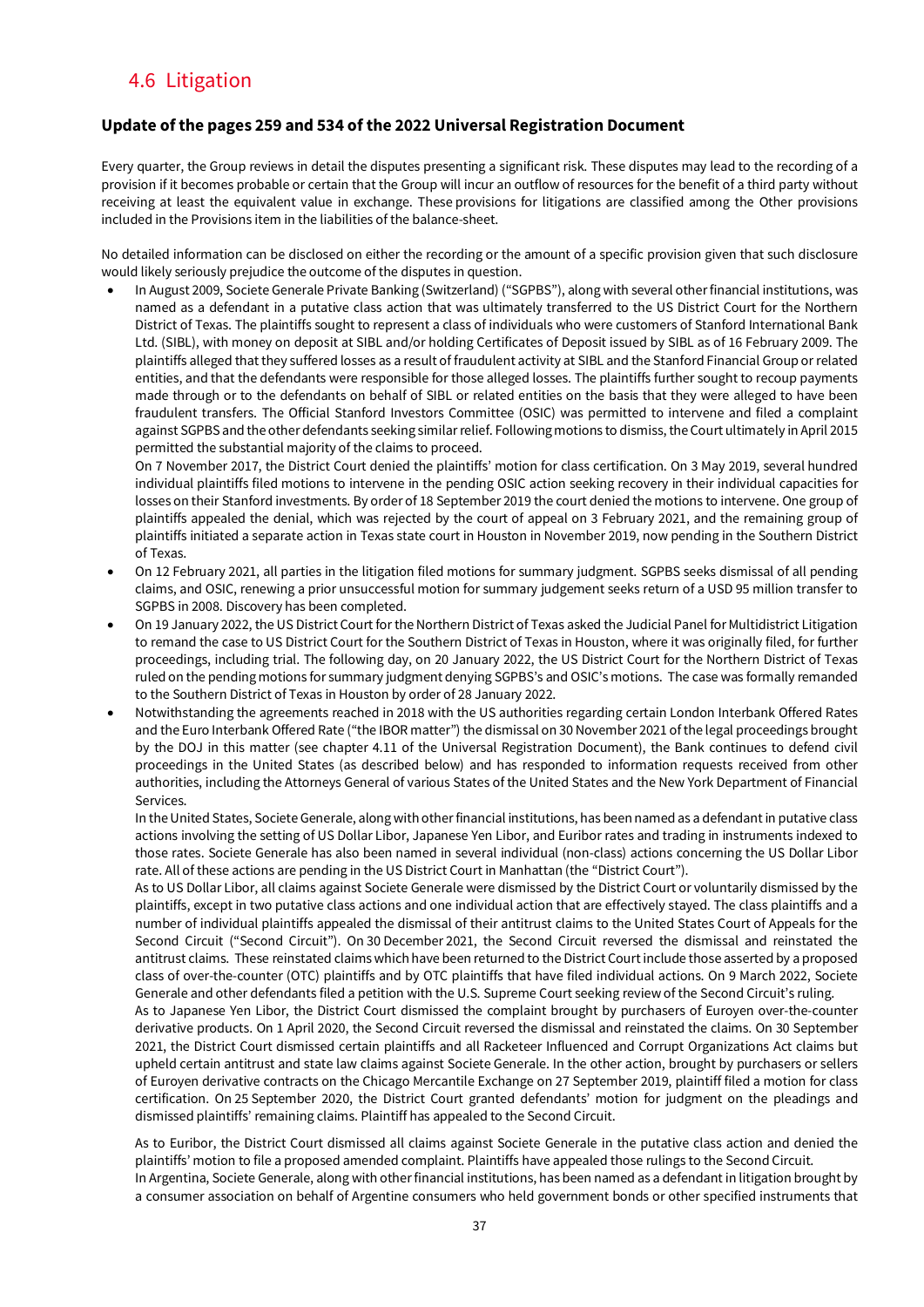paid interest tied to US Dollar Libor. The allegations concern violations of Argentine consumer protection law in connection with alleged manipulation of the US Dollar Libor rate. Societe Generale has not yet been served with the complaint in this matter.

- Beginning on 15 January 2019, Societe Generale and SG Americas Securities, LLC, along with other financial institutions, were named in three putative antitrust class actions in the US District Court in Manhattan, which have since been consolidated. Plaintiffs alleged that the USD ICE Libor panel banks conspired to make artificially low submissions to that benchmark in order to profit on their trading in derivatives tied to USD ICE Libor. Plaintiffs were seeking to certify a class comprised of US residents (individuals and entities) that transacted with a defendant in floating rate debt instruments or interest rate swaps tied to USD ICE Libor and received a payment at any time between 1 February 2014 to the present, regardless of when the instrument was purchased. By order dated 26 March 2020, the District Court dismissed the action. Plaintiffs appealed that ruling. On 6 April 2021, the Second Circuit permitted a new proposed class representative to intervene as a plaintiff in the appeal. The original proposed class representatives withdrew from the action. On 14 February 2022, the Second Circuit dismissed plaintiff's appeal for lack of standing leaving undisturbed the District Court's dismissal.
- On 10 December 2012, the French Supreme Administrative Court (Conseil d'Etat) rendered two decisions confirming that the "*précompte* tax" which used to be levied on corporations in France does not comply with EU law and defined a methodology for the reimbursement of the amounts levied by the tax authorities. However, such methodology considerably reduces the amount to be reimbursed. Societe Generale purchased in 2005 the "*précompte* tax" claims of two companies (Rhodia and Suez, now ENGIE) with a limited recourse on the selling companies. One of the above decisions of the French Supreme Administrative Court relates to Rhodia. Societe Generale has brought proceedings before the French administrative courts. Several French companies applied to the European Commission, who considered that the decisions handed down by the French Supreme Administrative Court on 10 December 2012, which was supposed to implement the decision rendered by the Court of Justice of the European Union C-310/09 on 15 September 2011, infringed a number of principles of European law. The European Commission subsequently brought infringement proceedings against the French Republic in November 2014, and since then confirmed its position by publishing a reasoned opinion on 28 April 2016 and by referring the matter to the Court of Justice of the European Union on 8 December 2016. The Court of Justice of European Union rendered its judgement on 4 October 2018 and sentenced France for failure by the French Supreme Administrative Court to disregard the tax on EU sub-subsidiaries in order to secure the withholding tax paid in error as well as on the absence of any preliminary question. With regard to the practical implementation of the decision, Societe Generale has continued to assert its rights with the competent courts and the tax authorities, which it expects to be treated diligently and in accordance with the law. On 23 June 2020, the Administrative Court of Appeal of Versailles issued a ruling in favour of Societe Generale on our 2002 and 2003 Suez claims, followed by a mid-July enforcement in our favour. The judgment of Versailles held that the advance payment was not compatible with the Parent-Subsidiary Directive: the French Supreme Administrative Court, which had also received a request for a priority question of constitutionality, also pointed out that the advance payment was incompatible with Article 4 of the Parent-Subsidiary Directive but that a question should be referred to the ECJ for a preliminary ruling in order to ascertain this. It is therefore now appropriate to await the response of the Court of Luxembourg, who should occur this year in 2022.
- On 10 July 2019, Societe Generale was named as a defendant in a litigation filed in the US District Court in Miami by plaintiffs seeking compensation under the Cuban Liberty and Democratic Solidarity (*Libertad*) Act of 1996 (known as the Helms-Burton Act) stemming from the expropriation by the Cuban government in 1960 of Banco Nunez in which they are alleged to have held an interest. Plaintiff claims damages from Societe Generale under the terms of this statute. Plaintiff filed an amended complaint on 24 September 2019 adding three other banks as defendants and adding several new factual allegations as to Societe Generale. Societe Generale filed a motion to dismiss, which was fully briefed as of 10 January 2020. While the motion to dismiss was pending, plaintiffs filed an unopposed motion on 29 January 2020, to transfer the case to federal court in Manhattan, which the court granted on 30 January 2020. Plaintiffs filed a second amended complaint on 11 September 2020, in which it dropped the three other banks as defendants, added a different bank as an additional defendant, and added as additional plaintiffs who purport to be heirs of the founders of Banco Nunez. The court granted Societe Generale's motion to dismiss on 22 December 2021 but permitted plaintiffs to replead their claims. On 25 February 2022, plaintiffs filed an amended complaint, and on 11 April 2022, Societe Generale filed its motion to dismiss.
- On 9 November 2020, Societe Generale was named as a defendant, together with another bank, in similar Helms-Burton litigation filed in the US District Court in Manhattan (Pujol I) by the purported heirs of former owners, and personal representatives of estates of heirs or former owners, of Banco Pujol, a Cuban bank alleged to have been confiscated by the Cuban government in 1960. On 27 January 2021, Societe Generale filed a motion to dismiss. In response, as permitted by the judge's rules, plaintiffs chose to file an amended complaint and did so on 26 February 2021. Societe Generale filed a motion to dismiss to dismiss the amended complaint on 19 March 2021, which was granted by the court on 24 November 2021. The court permitted plaintiffs to replead their claims. On 4 February 2022, plaintiffs filed an amended complaint, and on 14 March 2022, Societe Generale filed its motion to dismiss.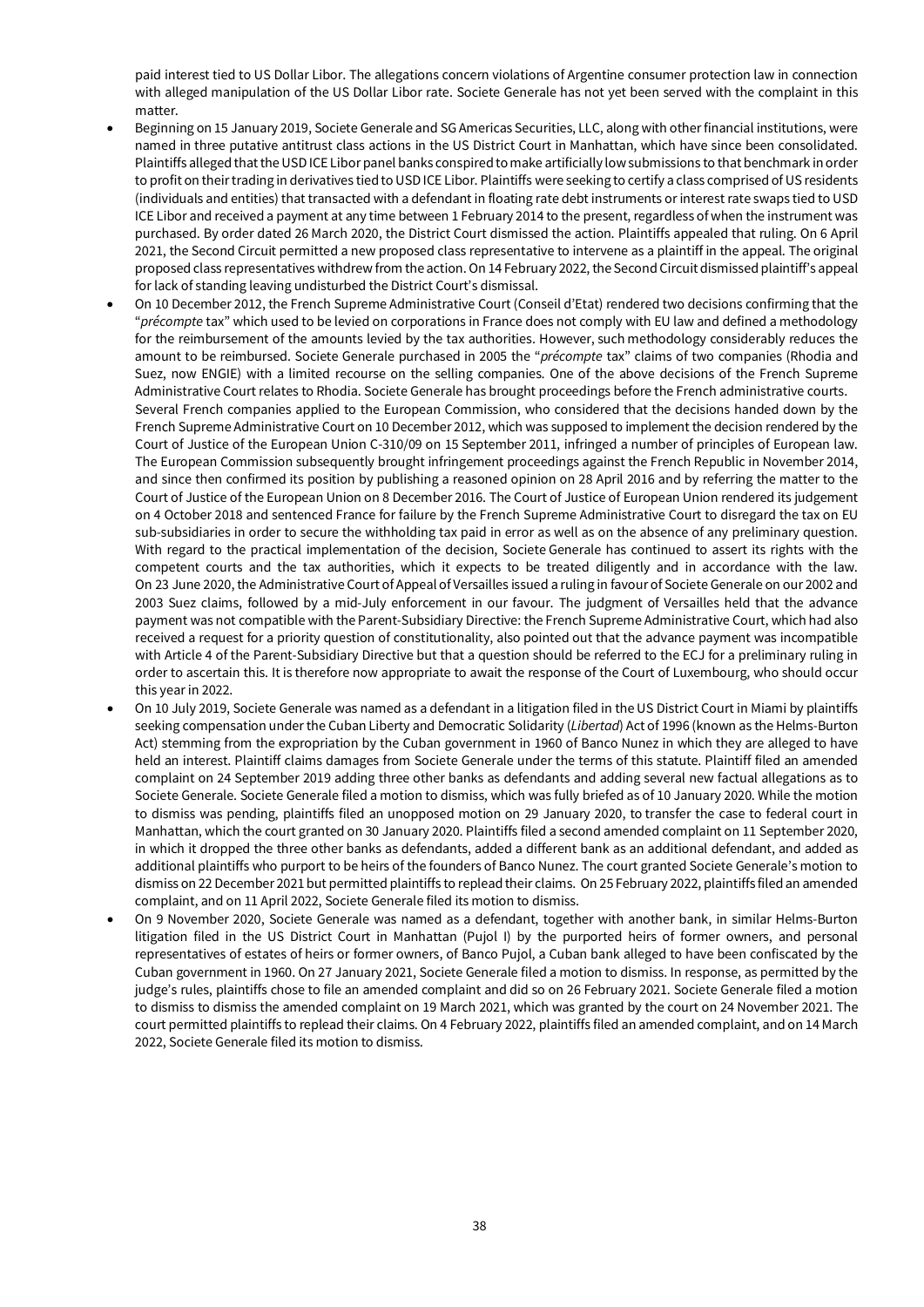# **5. PERSON RESPONSIBLE FOR THE FIRST AMENDMENT TO THE UNIVERSAL REGISTRATION DOCUMENT**

# 5.1 Person responsible for the first amendment to the Universal Registration Document

#### **Mr. Frédéric OUDÉA**

Chief Executive Officer of Societe Generale

# 5.2 Statement of the person responsible

I hereby certify, after taking all reasonable measures for this purpose, that the information contained in this amendment to the Universal Registration Document is, to the best of my knowledge, in accordance with the facts and contains no omission likely to affect its meaning.

Paris, on 6 May 2022

**Mr. Frédéric OUDÉA** Chief Executive Officer of Societe Generale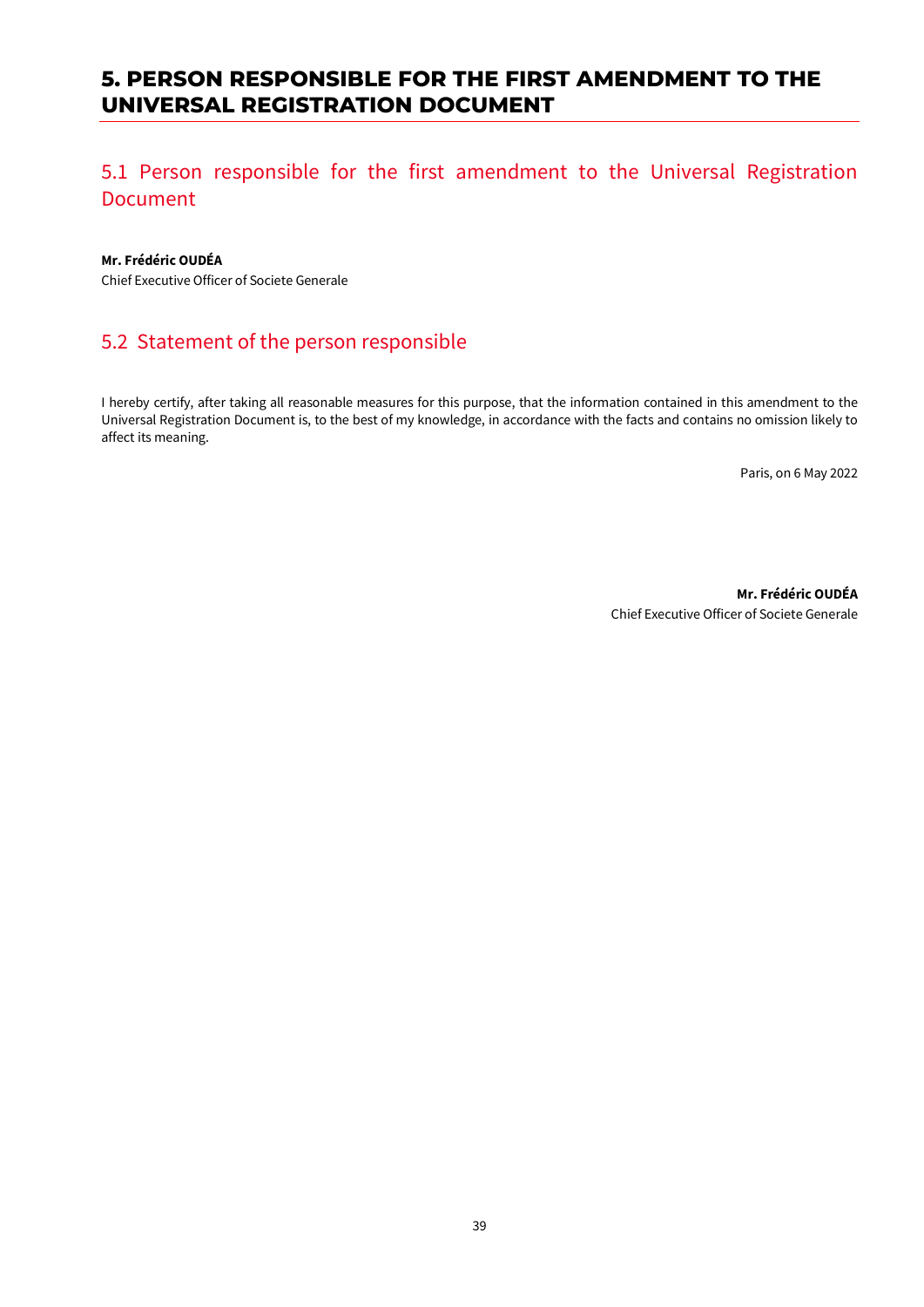# 5.3 Persons responsible for the audit of the accounts

### **STATUTORY AUDITORS**

| <b>Name:</b> Company Ernst & Young et Autres                               | <b>Name:</b> Company Deloitte & Associés                                   |
|----------------------------------------------------------------------------|----------------------------------------------------------------------------|
| represented by Mr. Micha Missakian                                         | represented by Mr. Jean-Marc Mickeler                                      |
| <b>Address:</b> 1/2, place des Saisons                                     | <b>Address:</b> 6, place de la Pyramide                                    |
| 92400 Courbevoie – Paris-La Défense                                        | 92908 Paris-La Défense Cedex                                               |
| (France)                                                                   | (France)                                                                   |
| <b>Date of appointment:</b> 22 <sup>nd</sup> May 2012                      | Date of first appointment: 18th April 2003                                 |
| Date of renewal: 23rd May 2018                                             | Date of latest renewal: 23rd May 2018                                      |
| <b>Duration of current term of office:</b> six financial years             | <b>Duration of current term of office:</b> six financial years             |
| <b>End of current term of office:</b> at the close of the Ordinary General | <b>End of current term of office:</b> at the close of the Ordinary General |
| Meeting called to approve the accounts for the year ended 31st             | Meeting called to approve the accounts for the year ended 31 <sup>st</sup> |
| December 2023                                                              | December 2023                                                              |

The companies Ernst & Young et Autres and Deloitte & Associés are registered as Statutory Auditors with the *Compagnie régionale des Commissaires aux comptes de Versailles*.

# 5.4 Declaration of the issuer related to the amendment

This first amendment to the Universal Registration Document has been filed on 6May 2022 with the AMF, as competent authority under Regulation (EU) 2017/1129, without prior approval pursuant to Article 9 of the said regulation.

The Universal Registration Document may be used for the purposes of an offer to the public of securities or admission of securities to trading on a regulated market if completed by a securities note and, if applicable, a summary and any amendments to the Universal Registration Document. The whole is approved by the AMF in accordance with Regulation (EU) 2017/1129.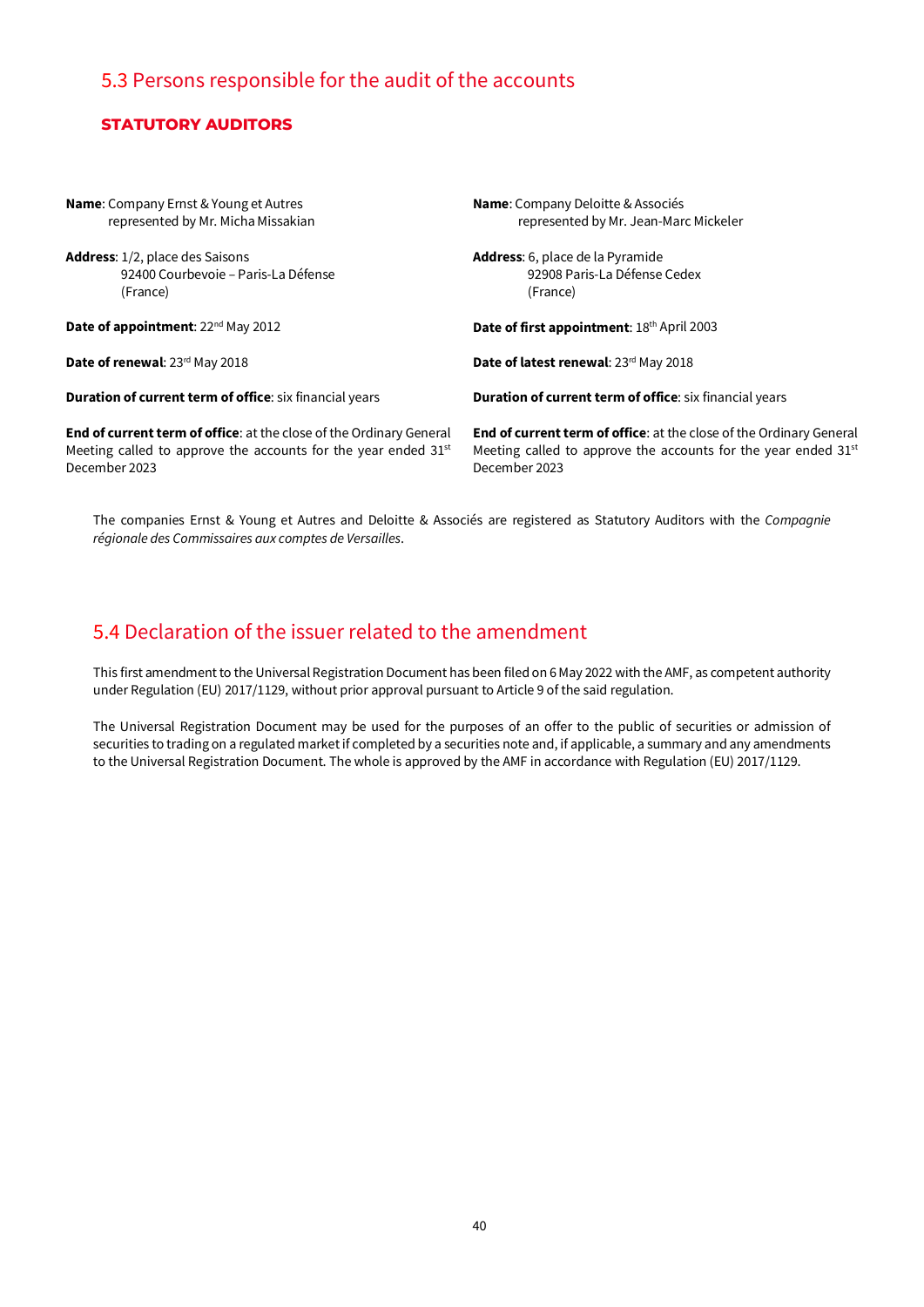# **6. CROSS-REFERENCE TABLES**

# 6.1 Cross-reference table of the amendment

This cross-reference table contains the headings provided for in Annex 1 (as referred to in Annex 2) of the Commission Delegated Regulation (EU) 2019/980 supplementing Regulation (EU) 2017/1129 of the European Parliament and of the Council and repealing Commission Regulation (EC) No 809/2004, and refers to the pages of this amendment to the Universal Registration Document where the information relating to each of these headings is mentioned.

| <b>Headings</b> |                                                                                                                                                                  | <b>Page numbers of the</b><br><b>Universal Registration</b><br><b>Document</b> | 1 <sup>er</sup> Amendement |
|-----------------|------------------------------------------------------------------------------------------------------------------------------------------------------------------|--------------------------------------------------------------------------------|----------------------------|
| 1               | <b>PERSONS RESPONSIBLE</b>                                                                                                                                       |                                                                                |                            |
| 1.1             | Name and function of the persons responsible                                                                                                                     | 646                                                                            | 39                         |
| 1.2             | Declaration by the persons responsible                                                                                                                           | 646                                                                            | 39                         |
| 1.3             | Statement or report attributed to a person as an expert                                                                                                          | ΝA                                                                             | ΝA                         |
| 1.4             | Information sourced from a third party                                                                                                                           | <b>NA</b>                                                                      | ΝA                         |
| 1.5             | Statement by the issuer                                                                                                                                          | 656                                                                            | 40                         |
| $\mathbf{2}$    | <b>STATUTORY AUDITORS</b>                                                                                                                                        |                                                                                |                            |
| 2.1             | Names and addresses of the auditors                                                                                                                              | 646                                                                            | 40                         |
| 2.2             | Resignation, removal or non-reappointment of the auditors                                                                                                        | <b>NA</b>                                                                      | ΝA                         |
| 3               | <b>RISK FACTORS</b>                                                                                                                                              | 148-160                                                                        | 30-32                      |
| 4               | <b>INFORMATION ABOUT THE ISSUER</b>                                                                                                                              |                                                                                |                            |
| 4.1             | Legal and commercial name of the issuer                                                                                                                          | 625                                                                            | 1                          |
| 4.2             | Place of registration, registration number and legal entity identifier (LEI) of the<br>issuer                                                                    | 625                                                                            | NА                         |
| 4.3             | Date of incorporation and the length of life of the issuer                                                                                                       | 625                                                                            | ΝA                         |
| 4.4             | Domicile and legal form of the issuer, applicable legislation, country of<br>incorporation, address and telephone number of its registered office and<br>website | 625                                                                            | 1                          |
| 5               | <b>BUSINESS OVERVIEW</b>                                                                                                                                         |                                                                                |                            |
| 5.1             | Principal activities                                                                                                                                             | $8-10; 47-49$                                                                  | ΝA                         |
| 5.2             | Principal markets                                                                                                                                                | 8-15 16-25; 28-29; 482-487                                                     | $7-27$                     |
| 5.3             | Important events in the development of the business                                                                                                              | $6-7$ ; 14-25                                                                  | $5 - 27$                   |
| 5.4             | Strategy and objectives                                                                                                                                          | $11-15; 30-31$                                                                 | $3 - 4$                    |
| 5.5             | Extent to which the issuer is dependent on patents or licences, industrial,<br>commercial or financial contracts or new manufacturing processes                  | NA.                                                                            | NА                         |
| 5.6             | Basis for any statements made by the issuer regarding its competitive position                                                                                   | $30 - 40$                                                                      | $7 - 27$                   |
| 5.7             | Investments                                                                                                                                                      | 55; 266-347; 377-381                                                           | NА                         |
| 6               | <b>ORGANISATIONAL STRUCTURE</b>                                                                                                                                  |                                                                                |                            |
| 6.1             | Brief description of the Group                                                                                                                                   | $8-10:28-29$                                                                   | ΝA                         |
| 6.2             | List of the significant subsidiaries                                                                                                                             | 28-29; 495-532                                                                 | ΝA                         |
| 7               | <b>OPERATING AND FINANCIAL REVIEW</b>                                                                                                                            |                                                                                |                            |
| 7.1             | Financial condition                                                                                                                                              | 30-46; 50-54                                                                   | $7 - 28$                   |
| 7.2             | Operating results                                                                                                                                                | 30-46                                                                          | $7 - 28$                   |
| 8               | <b>CAPITAL RESOURCES</b>                                                                                                                                         |                                                                                |                            |
| 8.1             | Information concerning the issuer's capital resources                                                                                                            | 52; 351-355; 476-481; 586-<br>589                                              | 11;21;25-27;33             |
| 8.2             | Sources and amounts of the issuer's cash flows                                                                                                                   | 355                                                                            | ΝA                         |
| 8.3             | Information on the borrowing requirements and funding structure of the issuer                                                                                    | 53-54                                                                          | 28                         |
| 8.4             | Information regarding any restrictions on the use of capital resources that have<br>materially affected, or could materially affect the issuer's operations      | 615                                                                            | <b>NA</b>                  |
| 8.5             | Information regarding the anticipated sources of funds needed to fulfil<br>commitments referred to in item 5.7.2                                                 | $52 - 54;56$                                                                   | NA                         |